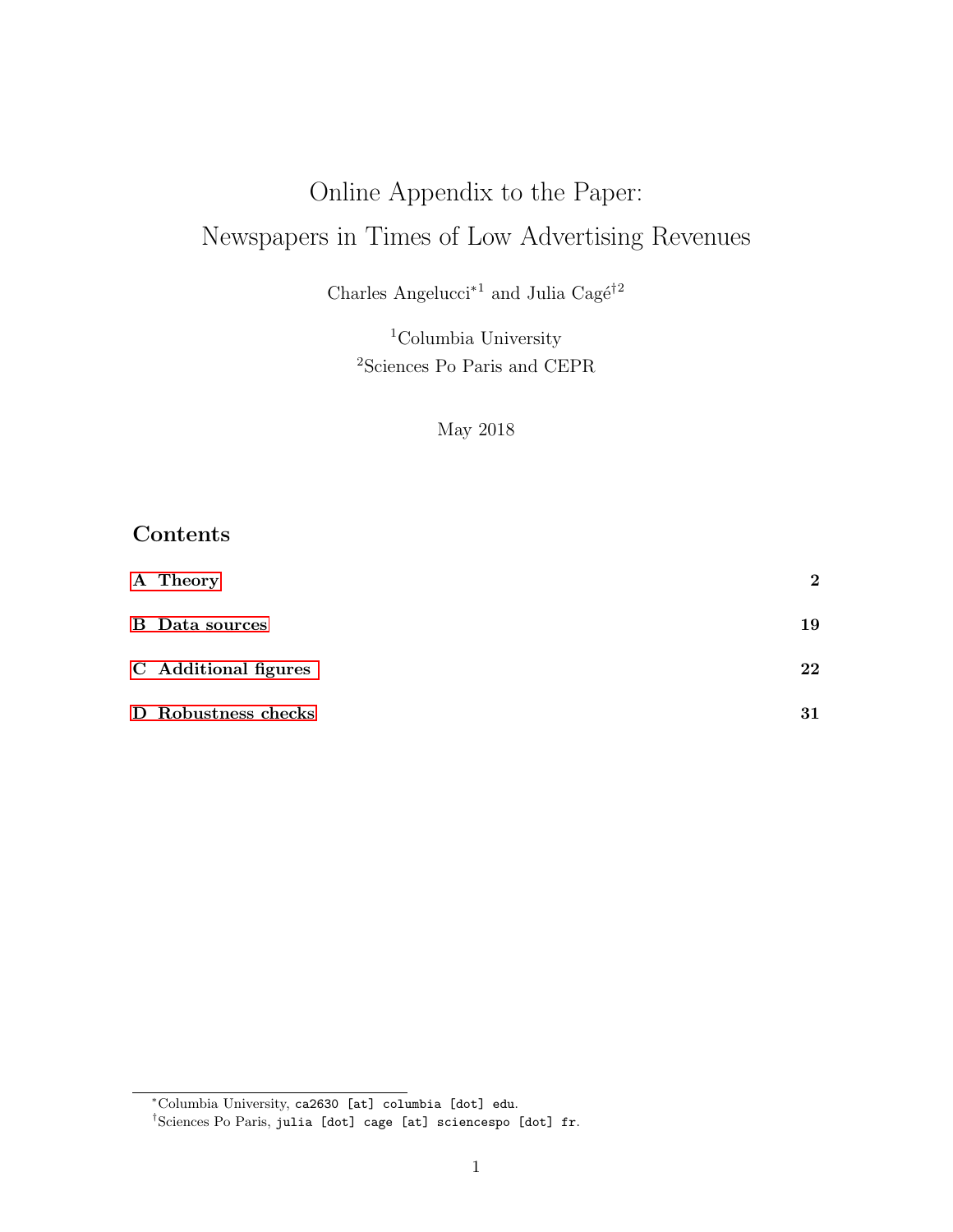### <span id="page-1-0"></span>A Theory

We modify the benchmark model in two ways. In Section [A.1,](#page-1-1) we treat journalistic-intensive content as a "vertical" attribute. In Section [A.3,](#page-5-0) we extend [A.1'](#page-1-1)s framework to allow the newspaper to sell both subscriptions and individual issues to readers.

### <span id="page-1-1"></span>A.1 A simple model of quality provision

Suppose a monopoly newspaper, a mass 1 of readers, and a mass 1 of advertisers exist. The advertisers' willingness to pay for an advertisement in the newspaper increases with the latter's readership. For simplicity, we assume readers are indifferent regarding the quantity of advertising in the newspaper. The newspaper chooses the price  $p<sup>R</sup>$  charged to readers and the price  $p^A$  charged to advertisers, as well as the *quality q* of the content it produces to attract readers.[1](#page-1-2)

This model is related to previous work that investigates the relationship between media bias and advertising revenues (e.g. [Gentzkow et al., 2006;](#page-41-0) [Ellman and Germano, 2009;](#page-41-1) [Pe](#page-42-0)[trova, 2012\)](#page-42-0). In these models, readers dislike media bias and a reduction in bias can thus be interpreted as an increase in quality. Unlike these models, however, quality in our setting is costly to produce and only indirectly enters advertisers' payoffs.

### A.1.1 Set-up

**Readers** Suppose the payoff to reader i from purchasing the newspaper is  $U_i = \gamma q + \hat{\epsilon} - p^R$ , where  $\gamma \geq 0$  captures readers' sensitivity to quality, and where  $\hat{\epsilon} \geq 0$  captures readers' quality-independent taste for the newspaper.<sup>[2](#page-1-3)</sup> For simplicity, we assume readers are indifferent about the newspaper's quantity of advertisements. Finally, readers are heterogeneous in their outside option: each reader i has an outside option  $\underline{u}_i$  uniformly and independently distributed on  $[0, 1]$ .

**Advertisers** Suppose the payoff to advertiser j from purchasing an ad is  $V_j = \alpha d^R - p^A$ , where  $d<sup>R</sup>$  represents the number of readers who make a purchase (see below). The parameter  $\alpha \geq 0$  captures the advertisers' willingness to pay for the readers' attention, and allows us to carry out comparative statics related to the newspaper's reliance on advertising revenues. For instance, a decrease in  $\alpha$  can represent the arrival of a new (or the improvement of an existing) advertising platform (e.g., a social media site). Finally, advertisers are heterogeneous

<span id="page-1-2"></span><sup>&</sup>lt;sup>1</sup>Although our leading application is the newspaper industry, our model applies more generally to any two-sided market in which quality provision matters to attract consumers on one side of the market.

<span id="page-1-3"></span><sup>&</sup>lt;sup>2</sup>One can interpret  $\hat{\epsilon}$  as the expected value of a random shock that affects readers' willingness to pay for the newspaper (common to all readers and unknown prior to the purchase). In section [A.3,](#page-5-0) the newspaper exploits such uncertainty to price discriminate between readers.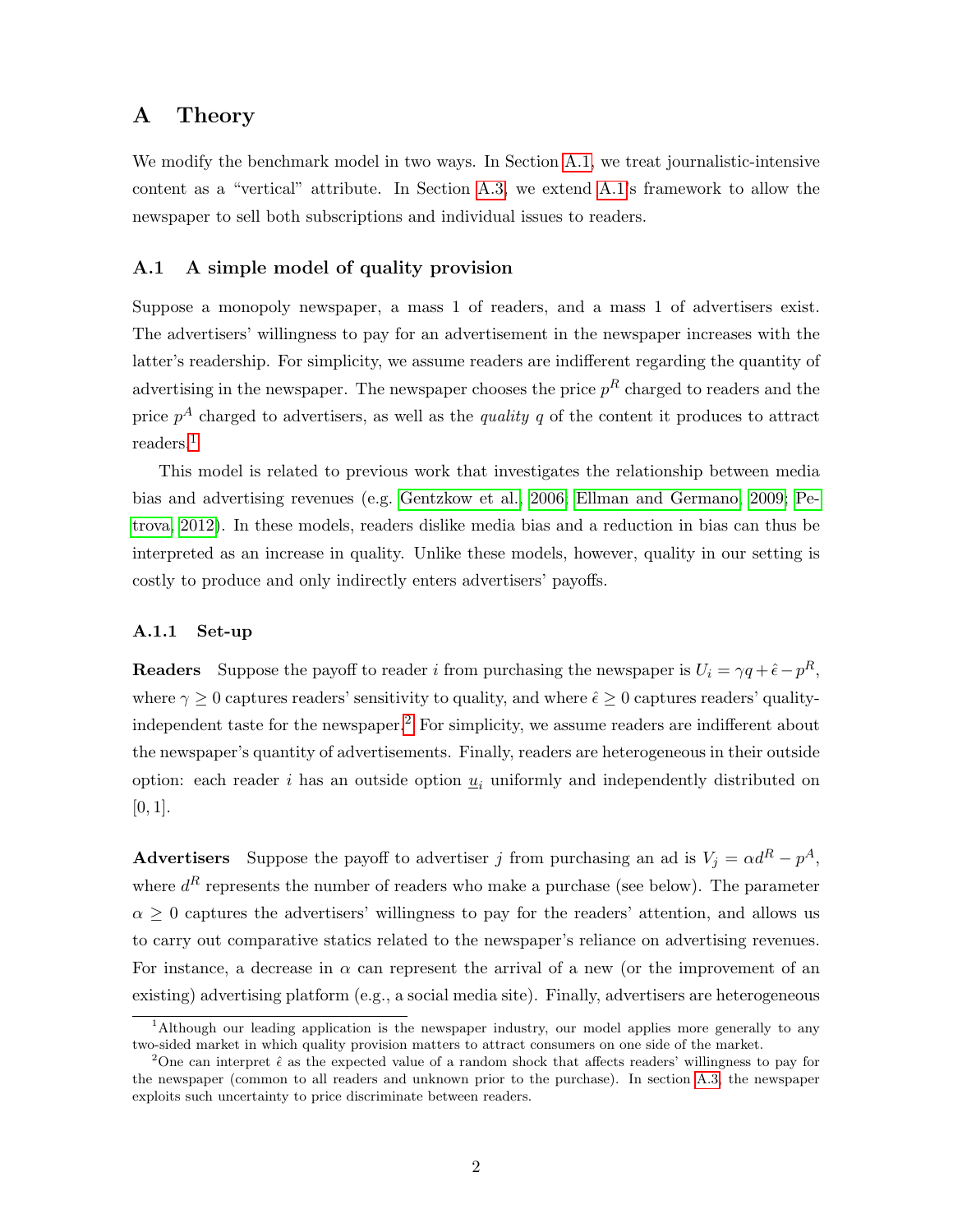in their outside option: each advertiser j has an outside option  $\underline{v}_j$  uniformly and independently distributed on [0, 1].

**Newspaper** The newspaper incurs a fixed cost  $\frac{1}{2}q^2$  to produce content of quality q. Holding prices constant, all readers are better off when  $q$  increases (i.e.,  $q$  is a "vertical" attribute, e.g., better printing paper, better coverage of news, etc.).<sup>[3](#page-2-0)</sup> The newspaper also incurs a (zero) marginal cost  $c^R = 0$  to serve readers and a (zero) marginal cost  $c^A = 0$  to serve advertisers. The newspaper chooses the reader price  $p<sup>R</sup>$ , the advertising price  $p<sup>A</sup>$ , and the quality of its content  $q$  to maximize its expected profit:

$$
\Pi(p^R, p^A, q) = p^R d^R(p^R, q) + p^A d^A(p^R, p^A, q) - \frac{1}{2}q^2,
$$
\n(1)

where  $d^{R}(p^{R},q)$  and  $d^{A}(p^{R},p^{A},q)$  represent the demand from readers and the demand from advertisers (computed below), respectively.

Assumptions In Section [A.2,](#page-4-0) we show the newspaper's objective function is strictly concave in  $(p^R, p^A, q)$  if and only if  $\alpha < 2$ ,  $\gamma < \sqrt{2}$ , and  $4 - \alpha^2 - 2\gamma^2 > 0$ . Moreover, to ensure neither side of the market is covered, we impose the stricter condition  $2\hat{\epsilon} < 4 - \alpha^2 - 2\gamma^2$ .

### A.1.2 The newspaper's problem

We begin by computing the demand functions. Reader  $i$  purchases the newspaper if and only if  $U_i = \gamma q + \hat{\epsilon} - p^R \ge \underline{u}_i$ . It follows the demand from readers is  $d^R(p^R, q) = \gamma q + \hat{\epsilon} - p^R$ . Similarly, advertiser j places an ad in the newspaper if and only if  $V_j = \alpha (\gamma q + \hat{\epsilon} - p^R) - p^A \geq \underline{v}_j$ . It follows the demand from advertisers is  $d^A(p^R, p^A, q) = \alpha (\gamma q + \hat{\epsilon} - p^R) - p^A$ . As a result, the newspaper chooses  $p^R$ ,  $p^A$ , and q to maximize its expected profits:

$$
\Pi(p^R, p^A, q) = p^R d^R(p^R, q) + p^A d^A(p^R, p^A, q) - \frac{1}{2}q^2,
$$
\n(2)

<span id="page-2-1"></span>
$$
=p^{R}\left(\gamma q+\hat{\epsilon}-p^{R}\right)+p^{A}\left(\alpha\left(\gamma q+\hat{\epsilon}-p^{R}\right)-p^{A}\right)-\frac{1}{2}q^{2}.
$$
\n(3)

The associated system of first-order conditions is given by

<span id="page-2-0"></span><sup>&</sup>lt;sup>3</sup>In other words, q does not capture the newspaper's positioning or ideology/bias for which readers would hold heterogeneous tastes.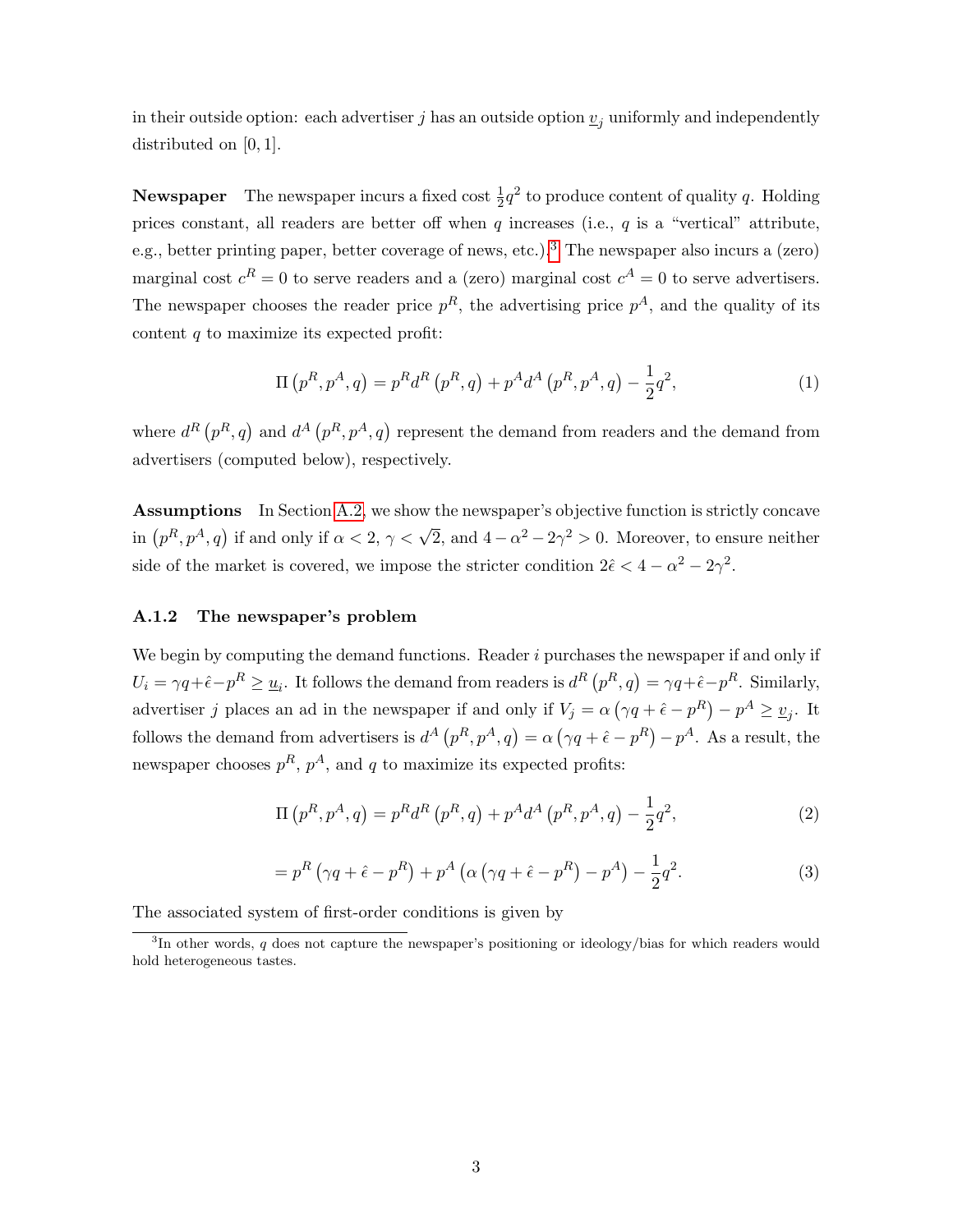$$
\frac{\partial}{\partial p^R} \Pi \left( p^R, p^A, q \right) = 0 \quad \Longleftrightarrow \quad 2p^R = \gamma q + \hat{\epsilon} - p^A \alpha, \tag{4}
$$

<span id="page-3-0"></span>
$$
\frac{\partial}{\partial p^A} \Pi \left( p^R, p^A, q \right) = 0 \quad \Longleftrightarrow \quad 2p^A = \alpha \left( \gamma q + \hat{\epsilon} - p^R \right), \tag{5}
$$

<span id="page-3-2"></span><span id="page-3-1"></span>
$$
\frac{\partial}{\partial q} \Pi \left( p^R, p^A, q \right) = 0 \quad \Longleftrightarrow \quad q = \gamma \left( p^R + \alpha p^A \right). \tag{6}
$$

Solving the system of equations [\(4\)](#page-3-0), [\(5\)](#page-3-1), and [\(6\)](#page-3-2) for  $p^R$ ,  $p^A$ , and q yields the solution to the newspaper's problem, which we state in the next proposition together with the main comparative statics of interest.

<span id="page-3-4"></span>Proposition 1 It is optimal for the newspaper to set

$$
p^R = \frac{(2-\alpha^2)\,\hat{\epsilon}}{4-\alpha^2-2\gamma^2} \qquad p^A = \frac{\alpha\hat{\epsilon}}{4-\alpha^2-2\gamma^2} \qquad q = \frac{2\hat{\epsilon}\gamma}{4-\alpha^2-2\gamma^2}.
$$

A decrease in  $\alpha$ —that is, a decrease in the advertisers' willingness to pay for the newspapers' readers—(i) always lowers the quality q of content, (ii) always lowers the price  $p^A$  charged to advertisers, and (iii) lowers the price  $p<sup>R</sup>$  charged to readers if and only if readers are sufficiently sensitive to quality (i.e.,  $\gamma > 1$ ).

### **Proof.** See Appendix Section [A.2.](#page-4-0)  $\blacksquare$

A decrease in the advertisers' willingness to pay  $\alpha$  lowers the price  $p^A$  the newspaper charges advertisers. A decrease in  $\alpha$  also induces the newspaper to *lower the quality of its* content. Quality serves to attract readers, and the newspaper has lower incentives to attract readers when advertising revenues decline. Further, a decrease in  $\alpha$  may either increase or decrease the price charged to readers depending on readers' sensitivity to quality. On the one hand, holding quality constant, a decline in the advertisers' willingness to pay induces the newspaper to increase the price it charges readers. This result is the standard "waterbed effect" whereby the newspaper has lower incentives to attract readers through low prices when advertising revenues decline.<sup>[4](#page-3-3)</sup> On the other hand, the decline in quality that follows the drop in advertising revenues reduces the demand from readers in a way that pushes  $p<sup>R</sup>$ downward. Intuitively, the latter effect dominates—and  $p<sup>R</sup>$  decreases—if the demand from readers decreases sharply enough, that is, if readers are sufficiently sensitive to quality (i.e.,  $\gamma > 1$ ).

<span id="page-3-3"></span> $4$ More generally, the newspaper's incentives to cater to the marginal advertisers' preferences decrease when their willingness to pay declines. In our model, the assumption whereby advertisers care exclusively about the number of readers straightforwardly implies the newspaper is better off reducing its readership (through lower quality and/or higher prices).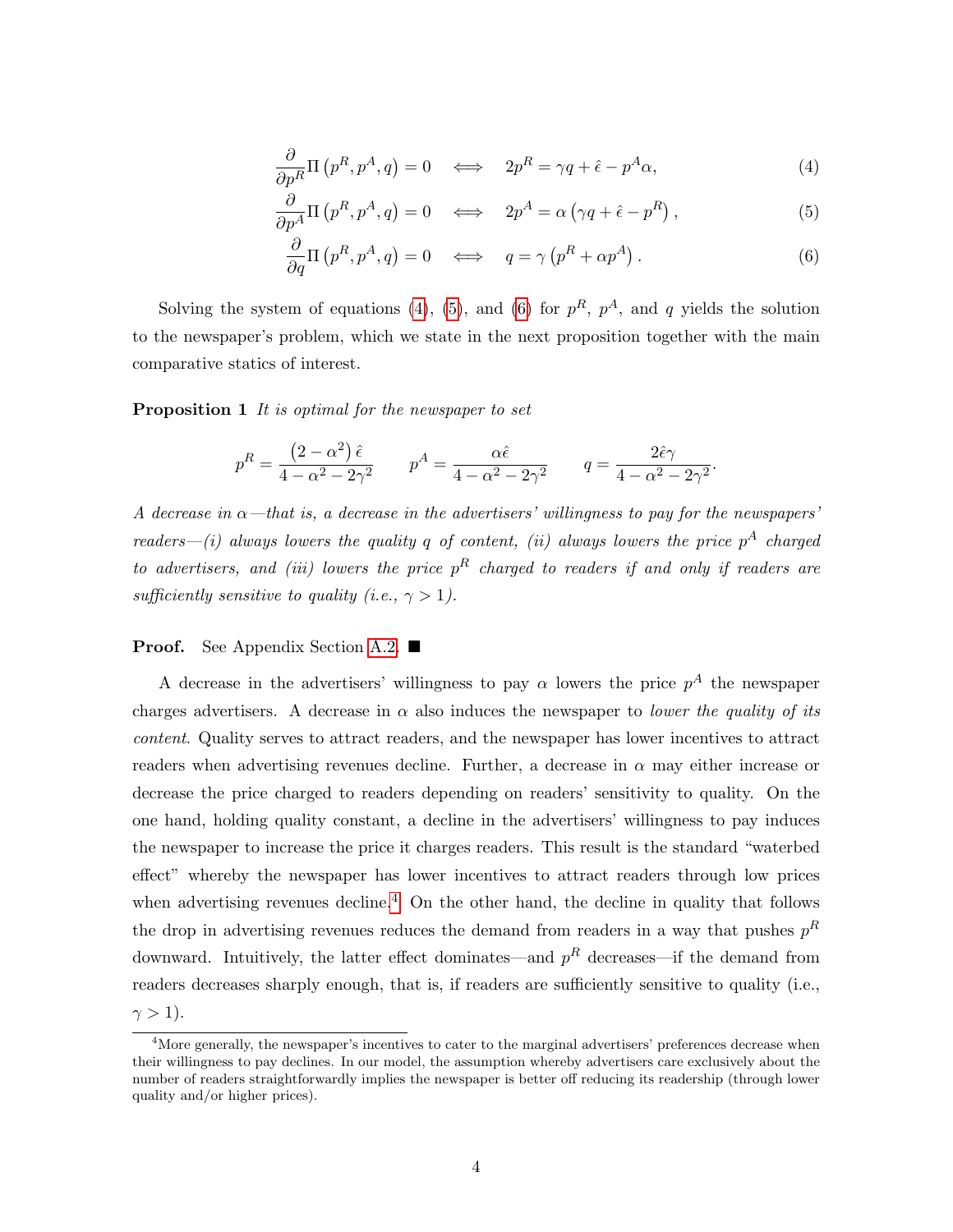### <span id="page-4-0"></span>A.2 Proof of Proposition 1

We first derive the conditions stated in the main body that ensure  $0 \leq d^{R} (p^{R}, q) \leq 1$  and  $0 \leq d^A(p^R, p^A, q) \leq 1$  $0 \leq d^A(p^R, p^A, q) \leq 1$ . Substituting the solution stated in Proposition 1 into  $d^R(p^R, q)$  yields

$$
d^{R}(p^{R}, q) = \gamma q + \hat{\epsilon} - p^{R} = \frac{2\hat{\epsilon}}{4 - \alpha^{2} - 2\gamma^{2}}.
$$

It follows  $d^R(p^R, q) \leq 1$  if and only if  $2\hat{\epsilon} \leq 4 - \alpha^2 - 2\gamma^2$ . Moreover, if  $2\hat{\epsilon} \leq 4 - \alpha^2 - 2\gamma^2$ ,  $d^R(p^R, q) > 0$  necessarily.

Substituting the solution stated in Proposition [1](#page-3-4) into  $d^A(p^R, p^A, q)$  yields

$$
d^A(p^R, p^A, q) = \frac{\alpha \hat{\epsilon}}{4 - \alpha^2 - 2\gamma^2}.
$$

It follows  $d^A(p^R, p^A, q) \leq 1$  if and only if  $\alpha \hat{\epsilon} \leq 4 - \alpha^2 - 2\gamma^2$ . Moreover, if  $\alpha \hat{\epsilon} \leq 4 - \alpha^2 - 2\gamma^2$ ,  $d^A(p^R, p^A, q) > 0$  necessarily.

We conclude the proof by verifying that the objective function [\(3\)](#page-2-1) is strictly concave in  $(p<sup>R</sup>, p<sup>A</sup>, q)$ . The Hessian matrix H associated to [\(3\)](#page-2-1) is given by

$$
\begin{pmatrix}\n\frac{\partial^2 \Pi}{\partial p^R \partial p^R} & \frac{\partial^2 \Pi}{\partial p^R \partial p^A} & \frac{\partial^2 \Pi}{\partial p^R \partial q} \\
\frac{\partial^2 \Pi}{\partial p^A \partial p^R} & \frac{\partial^2 \Pi}{\partial p^A \partial p^A} & \frac{\partial^2 \Pi}{\partial p^A \partial q} \\
\frac{\partial^2 \Pi}{\partial q \partial p^R} & \frac{\partial^2 \Pi}{\partial q \partial p^A} & \frac{\partial^2 \Pi}{\partial q \partial q}\n\end{pmatrix} = \begin{pmatrix}\n-2 & -\alpha & \gamma \\
-\alpha & -2 & \alpha \gamma \\
-\alpha & -2 & \alpha \gamma \\
\gamma & \alpha \gamma & -1\n\end{pmatrix}
$$

We verify  $H$  is negative definite. Because  $H$  is real and symmetric, it has three real eigenvalues. To compute these eigenvalues, we solve for the polynomial  $P(\lambda)$  representing the determinant of

$$
\begin{vmatrix}\n-2-\lambda & -\alpha & \gamma \\
-\alpha & -2-\lambda & \alpha\gamma \\
\gamma & \alpha\gamma & -1-\lambda\n\end{vmatrix}
$$

We obtain  $P(\lambda) = -\lambda^3 - 5\lambda^2 + (\alpha^2\gamma^2 + \alpha^2 + \gamma^2 - 8)\lambda + (\alpha^2 + 2\gamma^2 - 4)$ . Let  $\lambda_1, \lambda_2$ , and  $\lambda_3$  denote the three real solutions of  $P(\lambda) = 0$ . By definition, these solutions are the three eigenvalues of H. If all three eigenvalues of H are positive, all coefficients in  $P(\lambda)$  must either be positive or negative. One obtains that all coefficients are non-positive if and only if  $\alpha^2\gamma^2 + \alpha^2 + \gamma^2 < 8$  and  $\alpha^2 + 2\gamma^2 < 4$ . Pairs of  $\alpha \ge 0$  and  $\gamma \ge 0$  that satisfy both inequalities exist if and only if  $\alpha < 2$  and  $\gamma < \sqrt{2}$ . Under these restrictions, inequality  $\alpha^2 + 2\gamma^2 < 4$ implies inequality  $\alpha^2 \gamma^2 + \alpha^2 + \gamma^2 < 8$ . To conclude, therefore, expression [\(3\)](#page-2-1) is strictly concave if and only if  $\alpha < 2$ ,  $\gamma < \sqrt{2}$ , and  $\alpha^2 + 2\gamma^2 < 4$ .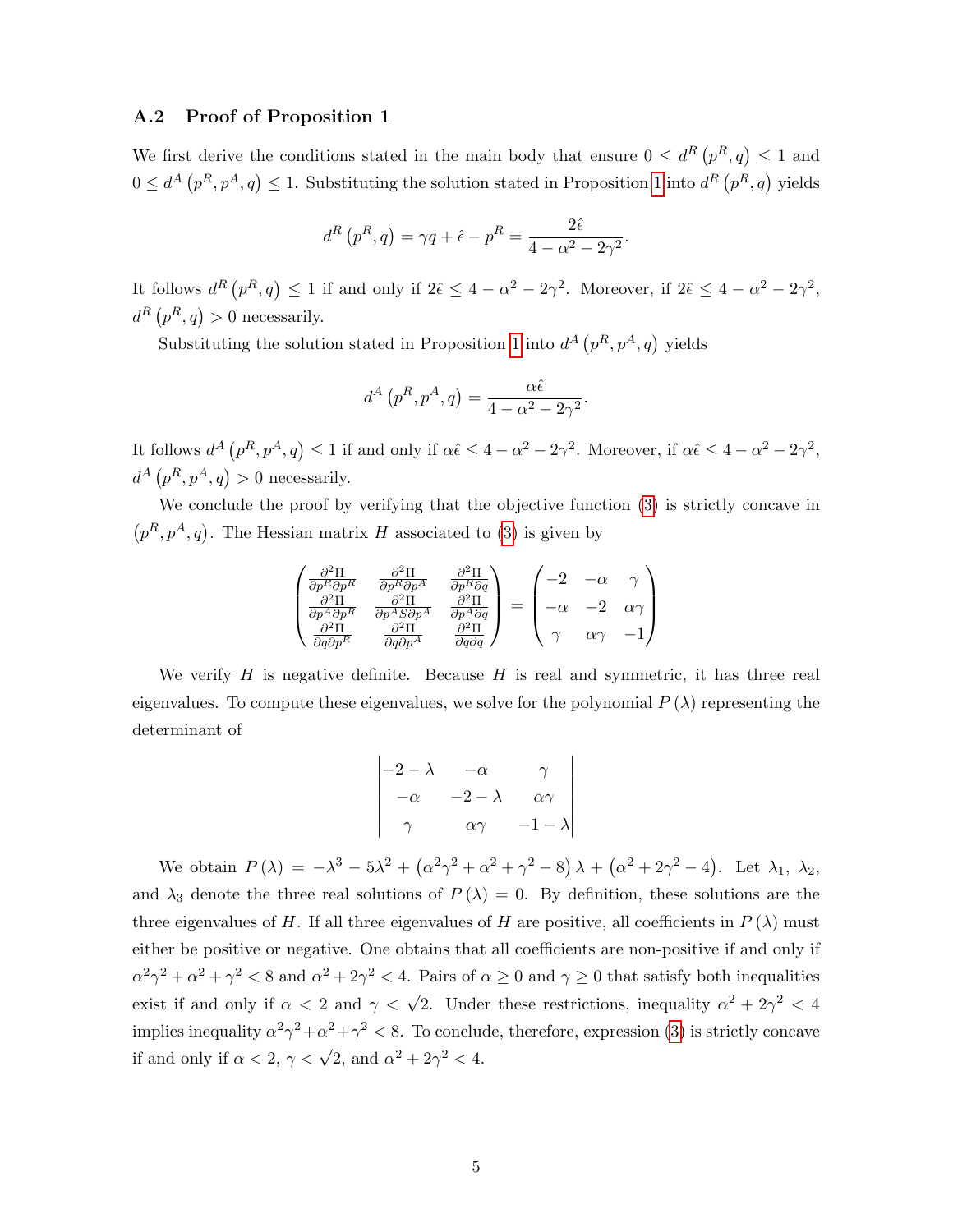### <span id="page-5-0"></span>A.3 Price Discrimination

Our paper also contributes to a small but growing literature on price discrimination in twosided markets. For instance, [Liu and Serfes](#page-42-1) [\(2013\)](#page-42-1) analyze first-degree price discrimination in a duopoly setting, and [Carroni](#page-41-2) [\(2015\)](#page-41-2) provides a model of past-behavior-based price discrimination. Instead, we extend [Glazer and Hassin](#page-42-2) [\(1982\)](#page-42-2)'s model of subscriptions as a means to engage in second-degree price discrimination to two-sided markets (with, moreover, en-dogenous quality provision).<sup>[5](#page-5-1)</sup> Our paper is thus also related to the growing literature that examines empirically the determinants of price discrimination. A number of papers investigate the role of competition. Seminal contributions include [Borenstein](#page-41-3) [\(1991\)](#page-41-3) on retail gasoline markets and [Borenstein and Rose](#page-41-4) [\(1994\)](#page-41-4) on airline tickets. More recent articles include [Busse and Rysman](#page-41-5) [\(2005\)](#page-41-5), who investigate pricing in Yellow Pages advertising, [Gerardi and](#page-42-3) [Shapiro](#page-42-3) [\(2009\)](#page-42-3), who reexamine air ticket price discrimination, [Dai et al.](#page-41-6) [\(2012\)](#page-41-6), who study the non-monotonicity of competition on price discrimination using data from the US airline industry, and [Seim and Viard](#page-42-4) [\(2011\)](#page-42-4), who study nonlinear pricing in cellular telecommunication markets. With the exception of [Gil and Riera-Crichton](#page-42-5) [\(2011\)](#page-42-5), who empirically test the relationship between price discrimination and competition in the Spanish local television industry, all theses articles study one-sided markets.<sup>[6](#page-5-2)</sup>

We modify the model outlined in Section [A.1](#page-1-1) to allow the newspaper to sell subscriptions as well as individual issues. This generalization allows us to formulate additional predictions regarding the relationship between newspapers' reliance on advertising revenues and their incentives to charge subscribers and occasional readers different prices. The main modifications are as follows. A newspaper and a mass 1 of readers exist. The game is finitely repeated in discrete time  $t = 0, ..., n$ . The newspaper publishes an issue in every period  $t \ge 1$ . Moreover, in period 0, the newspaper chooses the subscription and unit prices it charges readers, as well as the quality  $q$  of its content. Readers are (i) uncertain about their willingness to pay for future issues and (ii) heterogeneous in their expected willingness to pay. In period 0, each reader can either purchase a subscription at price  $np<sup>S</sup>$ , which provides her with all n issues, or choose to make *n* separate purchasing decisions. The price of each individual issue is  $p^{O}$ . As we show below, the newspaper exploits readers' uncertainty and heterogeneity by selling subscriptions at an average price lower than the price it charges occasional buyers; that is, the newspaper price discriminates among readers. Finally, for simplicity, we no longer let the newspaper choose the price  $p^A$  of advertising. Instead, we assume a constant marginal

<span id="page-5-1"></span> $5$ On the economics of subscriptions, see also [Gabszewicz and Sonnac](#page-41-7) [\(1997\)](#page-41-7); [Morton and Oster](#page-42-6) [\(2003\)](#page-42-6); [Resende and Ferioli](#page-42-7) [\(2014\)](#page-42-7). Further, the logic behind providing subscribers with several issues of the newspaper is related to the economics of bundling, (see, e.g., [Adams and Yellen, 1976\)](#page-41-8).

<span id="page-5-2"></span> $6\,\text{Using evidence from Swedish newspapers},$  [Asplund et al.](#page-41-9) [\(2008\)](#page-41-9) show that more competitive markets have a higher incidence on third-degree price discrimination. However, they do not take into account the advertising side of the industry.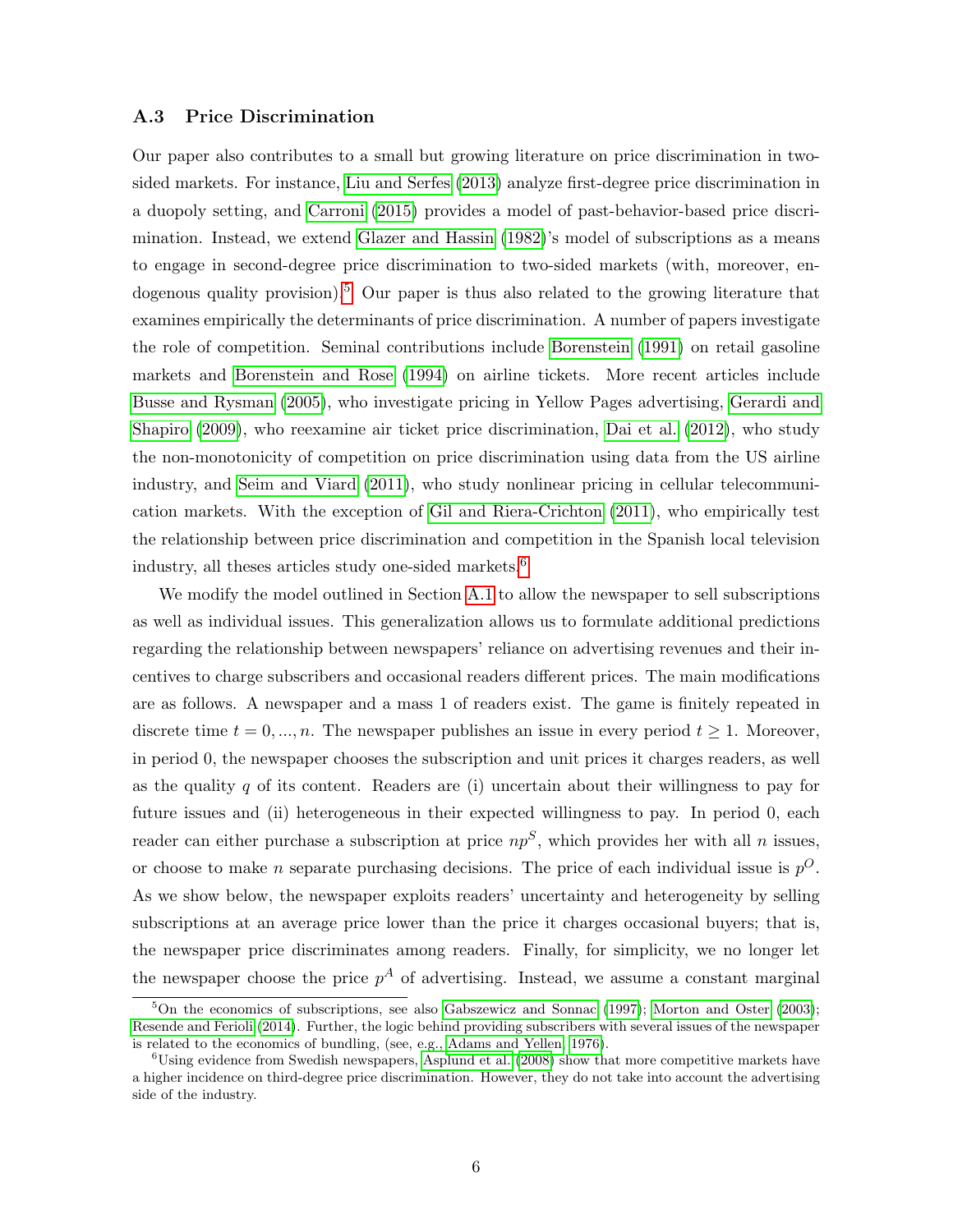advertising benefit of each additional reader.[7](#page-6-0)

In what follows, we focus on the case of empirical interest in which the newspaper sells both subscriptions and individual issues (as opposed to subscriptions only or individual issues only). Below, we provide sufficient conditions which ensure this policy is profit-maximizing for the newspaper. For the sake of brevity, we do not analyze the case in which it is profitmaximizing to sell individual issues only, nor the case in which it is profit-maximizing to sell subscriptions only.

### A.3.1 Set-up

**Readers** The gross payoff to reader i from purchasing the newspaper in period  $t$  is

$$
U_{i,t} = \gamma q + \epsilon_t,\tag{7}
$$

where  $\epsilon_t$  represents a period-specific and quality-independent shock common to all readers. We suppose  $\epsilon_t \in \{\underline{\epsilon}, \overline{\epsilon}\}\$ , with  $\Pr(\epsilon_t = \underline{\epsilon}) = \frac{1}{2} \forall t$ . We denote by  $\hat{\epsilon}$  the expected value of  $\epsilon_t$ , where  $\hat{\epsilon} = \frac{1}{2}$  $\frac{1}{2}\epsilon + \frac{1}{2}$  $\frac{1}{2}\bar{\epsilon}$ , and by  $\Delta \epsilon = \bar{\epsilon} - \epsilon$  the spread of uncertainty. As before,  $\gamma \geq 0$  captures readers' sensitivity to quality and, moreover, each reader i has a time-invariant per-period outside option  $\underline{u}_i$  uniformly and independently distributed on [0, 1]. We refer to  $\gamma q + \epsilon_t - \underline{u}_i$  as reader i's realized willingness to pay for period t's issue, and  $\gamma q + \hat{\epsilon} - \underline{u}_i$  as reader i's expected willingness to pay for a single issue.

Readers decide whether to subscribe (at time 0) before knowing their willingness to pay for any single issue. The expected payoff to reader  $i$  from subscribing is equal to

<span id="page-6-1"></span>
$$
\mathbb{E}\left[U_{i}\right] = \begin{cases} n\left(\gamma q + \hat{\epsilon} - p^{S}\right) & \text{if } \underline{u}_{i} \leq \gamma q + \underline{\epsilon}, \\ \frac{n}{2}\left(\gamma q + \overline{\epsilon}\right) + \frac{n}{2}\underline{u}_{i} - np^{S} & \text{if } \gamma q + \underline{\epsilon} < \underline{u}_{i} \leq \gamma q + \overline{\epsilon}, \\ n\underline{u}_{i} - np^{S} & \text{if } \gamma q + \overline{\epsilon} < \underline{u}_{i}. \end{cases} \tag{8}
$$

Expression  $(8)$  takes into account the expected frequency with which reader i reads the newspaper when subscribing (as a function of the time-invariant per-period outside option  $\underline{u}_i$ ).<sup>[8](#page-6-2)</sup>

Readers who choose not to subscribe make  $n$  separate purchasing decisions. In particular,  $\forall t \geq 1$ , readers observe  $\epsilon_t$  before making their purchasing decision. As a result, the expected

<span id="page-6-0"></span> $7$ Micro-founding the advertising demand as in Section [A.1](#page-1-1) would give the newspaper four choice variables, thereby significantly complicating the analysis. Solving the associated system of first-order conditions suggests our results hold in this more general model. However, verifying the global concavity of the newspaper's profit function becomes rather cumbersome. Finally, we choose to model advertising revenues in a reduced-form because we believe our most interesting empirical findings concern the reader side of the market. For a survey of papers on media markets in which advertising revenues are modeled in a similar fashion, see [Anderson and](#page-41-10) [Jullien](#page-41-10) [\(2015\)](#page-41-10).

<span id="page-6-2"></span><sup>&</sup>lt;sup>8</sup>The subscription price  $p^S$  is irrelevant to a subscriber's decision regarding whether to read a given issue, because it is sunk by the time the decision is made.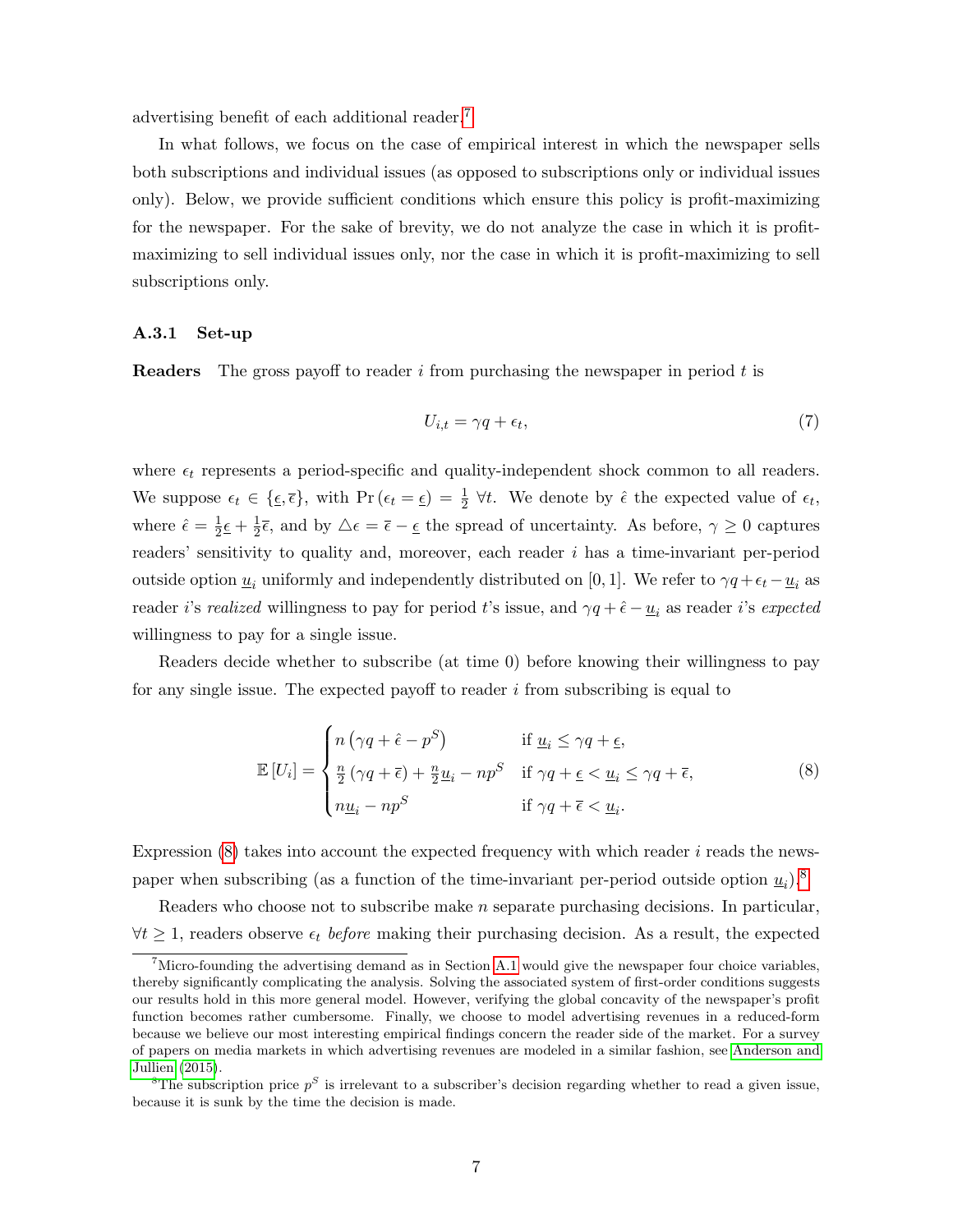payoff to reader i from not subscribing to the newspaper is equal to

<span id="page-7-0"></span>
$$
\mathbb{E}\left[U_{i}\right] = \begin{cases} n\left(\gamma q + \hat{\epsilon} - p^{O}\right) & \text{if } \underline{u}_{i} \leq \gamma q + \underline{\epsilon} - p^{O}, \\ \frac{n}{2}\left(\gamma q + \overline{\epsilon} - p^{O}\right) + \frac{n}{2}\underline{u}_{i} & \text{if } \gamma q + \underline{\epsilon} - p^{O} < \underline{u}_{i} \leq \gamma q + \overline{\epsilon} - p^{O}, \\ n\underline{u}_{i} & \text{if } \gamma q + \overline{\epsilon} - p^{O} < \underline{u}_{i}. \end{cases} \tag{9}
$$

Readers with a high willingness to pay are willing to purchase every issue at price  $p^{O}$ . By contrast, readers with an intermediate willingness to pay purchase on average half the issues. In particular, they make a purchase only when  $\epsilon = \overline{\epsilon}$ . Finally, readers with a low willingness to pay never make a purchase. We refer to the non-subscribers who make a purchase with positive probability as the "occasional buyers."

Recall our focus on the case in which the newspaper sells both subscriptions and individual issues. By comparing [\(8\)](#page-6-1) and [\(9\)](#page-7-0), we note the newspaper must necessarily set  $\frac{1}{2}p^{O} \leq p^{S} \leq$  $p^{O}$  to achieve this outcome. When  $p^{S} > p^{O}$ , no reader chooses to subscribe because the subscription price  $np^{S}$  is higher than the total price  $np^{O}$  paid when buying all n issues separately. Therefore,  $p^S \n\leq p^O$  necessarily, and all the readers who would be willing to purchase all  $n$  issues separately absent subscriptions are better off subscribing. It follows the only readers left to become occasional buyers are a subset of those willing to purchase only half the individual issues on average. To prevent these potential occasional buyers from subscribing, the newspaper must set the average subscription price at least as high as half the unit price, that is,  $\frac{1}{2}p^{\circ} \leq p^S$  necessarily. If the newspaper were to set  $\frac{1}{2}p^{\circ} > p^S$ , all occasional readers would be better off subscribing because the subscription price  $np<sup>S</sup>$  would be lower than the expected newsstand expense  $\frac{n}{2}p^{O}$ .

The condition  $\frac{1}{2}p^{\circ} \leq p^{\circ}$  thus also determines the expected frequency with which subscribers and occasional buyers read. Specifically, readers who subscribe read all  $n$  issues (for otherwise they would be better off not subscribing) and readers who do not subscribe (i.e., occasional buyers) read only half the issues on average (for otherwise they would be better off subscribing). It therefore follows from [\(8\)](#page-6-1) that  $p^S \le \gamma q + \hat{\epsilon}$  must necessarily hold if some readers are to become subscribers, and from [\(9\)](#page-7-0) that  $p^{O} \le \gamma q + \overline{\epsilon}$  must necessarily hold if some readers are to become occasional buyers (i.e., if some readers are to make a purchase when  $\epsilon = \bar{\epsilon}$ ). To summarize, the newspaper must necessarily set  $\frac{1}{2}p^O \leq p^S \leq \min [p^O, \gamma q + \hat{\epsilon}]$ and  $p^{O} \le \gamma q + \overline{\epsilon}$  if it wishes to sell both subscriptions and individual issues.

Finally, we note that, because  $np^{S} > \frac{n}{2}$  $\frac{n}{2}p^{O}$ , it is the readers with a relatively high expected willingness to pay (i.e., a relatively low outside option) who become subscribers, and the readers with an intermediate expected willingness to pay (i.e., an intermediate outside option) who become occasional buyers.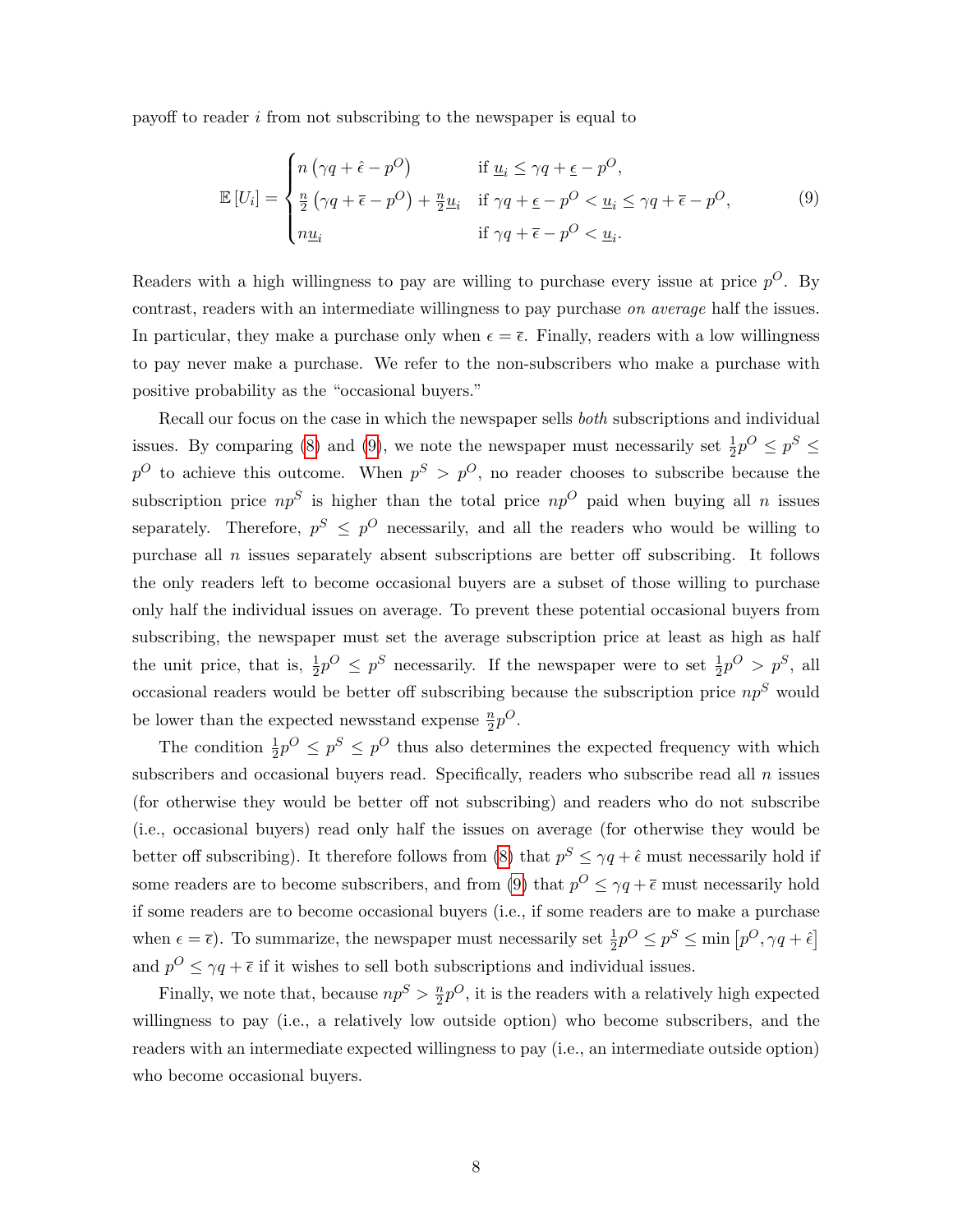Advertising revenues We suppose the newspaper enjoys per-period advertising profits equal to

<span id="page-8-4"></span>
$$
\Pi^{A} = \alpha \left( bd^{R} + (1 - b) \hat{d}^{R} \right),\tag{10}
$$

where (i)  $d^R$  denotes the total number of subscribers and occasional buyers and (ii)  $\hat{d}^R$  denotes the per-period expected total number of readers. These two quantities do not coincide, because subscribers and occasional buyers read with different frequencies on average.<sup>[9](#page-8-0)</sup> This specification assumes advertisers care both about the number of readers who read the newspaper with positive probability—for instance, if they place an ad in more than one issue and/or value a diverse readership<sup>[10](#page-8-1)</sup>—and the frequency with which subscribers and occasional buyers read. The parameter  $b \in [0,1]$  represents the weight advertisers attach to  $d^R$ . As before, the parameter  $\alpha \geq 0$  allows us to do comparative statics related to the newspaper's reliance on advertising revenues. In particular, a decrease in  $\alpha$  can be interpreted as a decrease in the advertisers' willingness to pay for the newspaper's readers.

**Newspaper** We maintain the assumption whereby producing content of quality q costs  $\frac{1}{2}q^2$ , and again set  $c^R = c^A = 0$  for simplicity.

Scope for price discrimination In practice, several factors may induce a newspaper to sell subscriptions in addition to individual issues, and to do so at different average prices; for instance, transaction costs, delivery costs, risk management, advertisers' preferences for subscribers versus occasional buyers, and so on. Selling subscriptions also allows the newspa-per to price discriminate among readers.<sup>[11](#page-8-2)</sup> On the one hand, if  $p^S \leq p^O$ , readers are offered a reduced average price  $p^S$  for the purchase of a "bundle" of n issues before knowing their willingness to pay for it. On the other hand, they may delay their purchasing decisions to later (once they have discovered their willingness to pay) but then have to pay a higher price  $p^{O}$ . Whether selling subscriptions at a lower average price than the price of individual issues (as opposed to either selling them at the same price, selling only subscriptions, or selling only individual issues) is profit-maximizing for the newspaper is a priori ambiguous. A drawback of this pricing policy, for instance, is that the consumers with the highest willingness to pay enjoy a lower total price than what they would pay if subscriptions were not available.<sup>[12](#page-8-3)</sup> Ultimately, whether the newspaper is better off selling subscriptions at a lower average price than the price of individual issues depends on the price it is able to charge the occasional buyers, that

<span id="page-8-0"></span> $\overline{P_{\text{Recall}}$  subscribers choose to read every issue of the newspaper, whereas occasional buyers read only half the issues on average.

<span id="page-8-1"></span> $10$ A large readership implies a diverse readership if readers' outside option is correlated with other reader characteristics.

<span id="page-8-2"></span> $11$ See [Glazer and Hassin](#page-42-2) [\(1982\)](#page-42-2) (whose model's logic we incorporate in our framework) for a detailed discussion on the scope for subscriptions to be used as a means to price discriminate between readers.

<span id="page-8-3"></span> $12$ Such an outcome is common under second-degree price discrimination.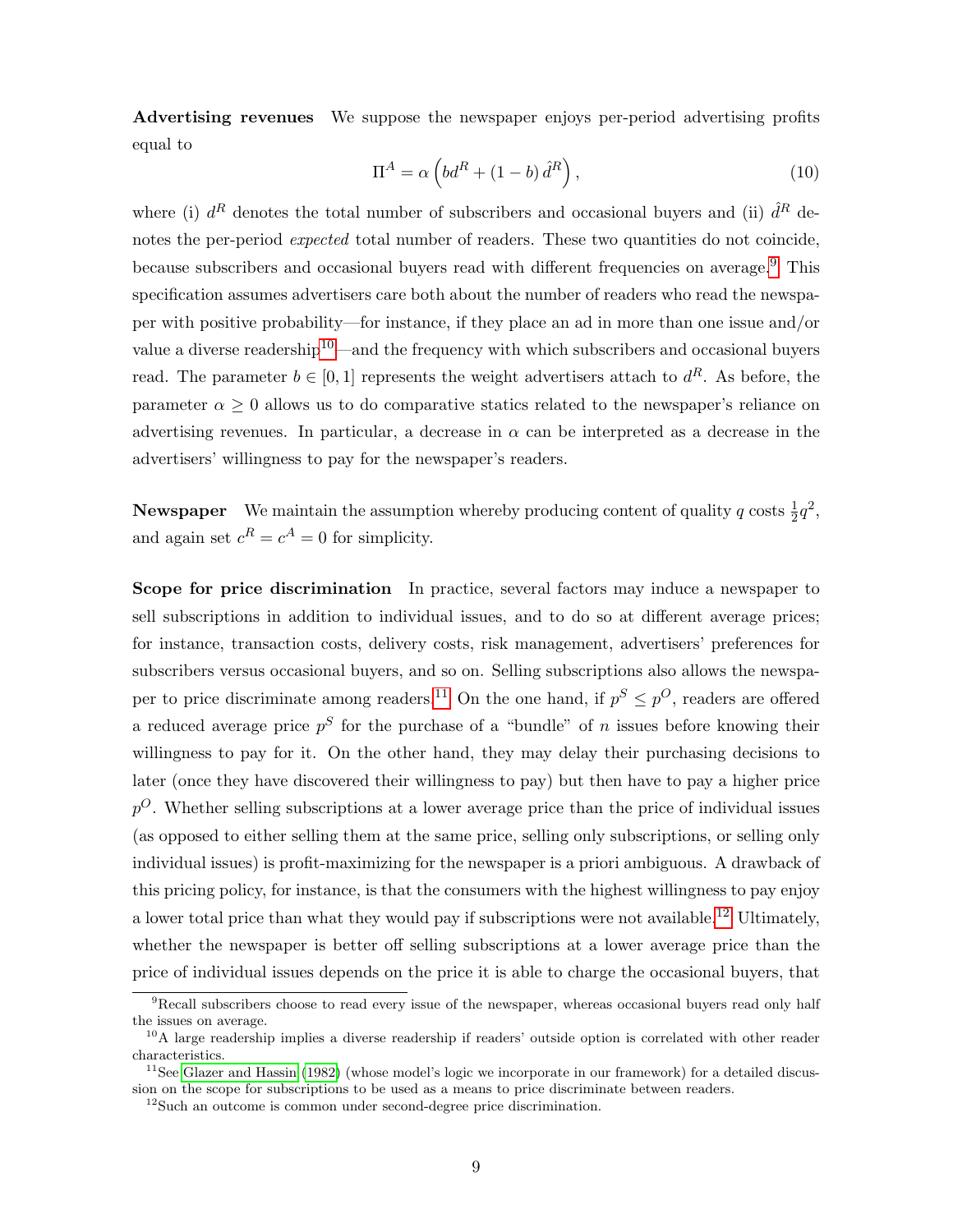is, the readers with a *low expected but high realized* willingness to pay. As mentioned earlier, we focus on the case of empirical interest, namely that in which selling both subscriptions and individual issues is profit-maximizing. Below, we prove that imposing  $\bar{\epsilon} - 2\alpha b \ge \epsilon \ge \alpha (1 - b)$ ensures this outcome, and provide the intuition behind these conditions when commenting on Proposition 2.

Because the incentives to price discriminate are independent of the number of issues  $n$ , we proceed by setting  $n = 1$  to save on notation. The proof covers the more general case with  $n \geq 1$ .

#### A.3.2 The newspaper's problem

Above, we identified that it was the readers with a low outside option who choose to subscribe, and those with an intermediate outside option who become occasional buyers. Moreover, we also determined that occasional buyers purchase only half the issues on average: they make a purchase only when  $\epsilon = \bar{\epsilon}$ . In what follows, we therefore refer to the *marginal subscriber* as the reader indifferent between subscribing and being an occasional buyer, and the *marginal* occasional buyer as the occasional buyer indifferent regarding whether to make a purchase when  $\epsilon = \overline{\epsilon}$ .

**Demand Functions** We first compute the demand for subscriptions  $d^S(p^S, p^O, q)$ . To compute  $d^S(p^S, p^O, q)$ , it is enough to identify the marginal subscriber and exploit the fact that all readers with an outside option lower than that of the marginal subscriber will choose to subscribe. Because  $p^O \geq p^S$ , we know the marginal subscriber cannot belong to the (possibly empty) interval  $[0, \gamma q + \underline{\epsilon} - p^{\overline{O}}]$  of readers who would be willing to purchase every issue at a price  $p^O$  absent subscriptions. Also, because  $p^S \geq \frac{1}{2}$  $\frac{1}{2}p^{O}$ , we know the marginal subscriber belongs to the interval  $[0, \gamma q + \epsilon]$  of subscribers who read all *n* issues. Therefore, the marginal subscriber is necessarily indifferent between subscribing (and reading all  $n$  issues) and purchasing on average half the issues. To compute the demand  $d^S(p^S, p^O, q)$ , we thus equate [\(8\)](#page-6-1) (for the case in which  $\underline{u} \leq \gamma q + \underline{\epsilon}$ ) to [\(9\)](#page-7-0) (for the case in which  $\underline{u} \in [\gamma q + \underline{\epsilon} - p^O, \gamma q + \overline{\epsilon} - p^O]$ ), and rearrange for  $\underline{u}$ , which yields

<span id="page-9-0"></span>
$$
d^{S}\left(p^{S}, p^{O}, q\right) = \max\left[\gamma q + \underline{\epsilon} + p^{O} - 2p^{S}, 0\right].\tag{11}
$$

Because we focus on the case in which selling subscriptions (in addition to individual issues) is optimal, we anticipate  $p^S \leq \frac{1}{2}$  $\frac{1}{2}(\gamma q + \underline{\epsilon} + p^O)$  and thus  $d^S(p^S, p^O, q) = \gamma q + \underline{\epsilon} + p^O - 2p^S$ . As we would expect, note from [\(11\)](#page-9-0) that the demand for subscriptions is decreasing in the subscription price  $p^S$ , increasing in the quality q, and increasing in the price  $p^O$ .

We now compute the demand from occasional buyers  $d^O(p^S, p^O, q)$ . Because all readers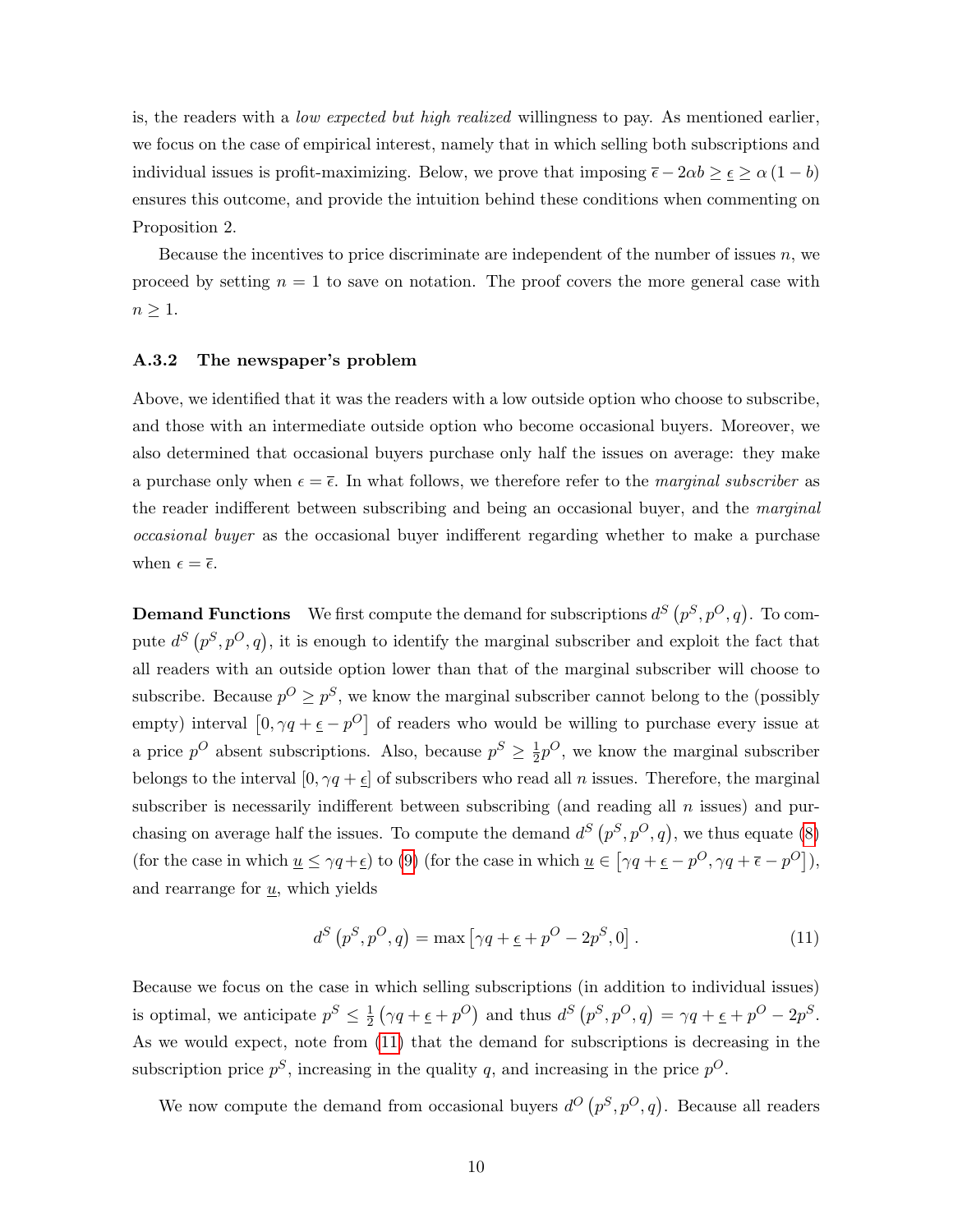whose outside option  $\underline{u} \leq \gamma q + \underline{\epsilon} + p^O - 2p^S$  prefer to subscribe, where  $\gamma q + \underline{\epsilon} + p^O - 2p^S >$  $\gamma q + \epsilon - p^O$ , the newspaper faces no demand from occasional buyers when  $\epsilon_t = \epsilon$  (see equation [\(9\)](#page-7-0)). When  $\epsilon_t = \bar{\epsilon}$ , all readers whose outside option  $\underline{u}_i \in [\gamma q + \underline{\epsilon} + p^O - 2p^S, \gamma q + \bar{\epsilon} - p^O]$ purchase an individual issue. As a result, the demand  $d^O(p^S, p^O, q)$ , when  $\epsilon_t = \overline{\epsilon}$ , is equal to

<span id="page-10-2"></span>
$$
d^{O}\left(p^{S}, p^{O}, q\right) = \max\left[\Delta \epsilon + 2p^{S} - 2p^{O}, 0\right].
$$
\n(12)

Because we focus on the case in which selling individual issues (in addition to subscriptions) is optimal, we anticipate  $p^O \leq p^S + \frac{\Delta \epsilon}{2}$  $\frac{\Delta \epsilon}{2}$ , and thus  $d^O(p^S, p^O, q) = \Delta \epsilon + 2p^S - 2p^O$ . Intuitively,  $d^O(p^S, p^O, q)$  is decreasing in  $p^O$  and increasing in  $p^S$ . Further, the demand from occasional readers is increasing in  $\Delta \epsilon$  because occasional readers make a purchase only when  $\epsilon = \bar{\epsilon}$ .<sup>[13](#page-10-0)</sup> Notice also that  $d^O(p^S, p^O, q)$  is independent of quality. On the one hand, an increase in q increases  $d^O(p^S, p^O, q)$  because it induces more readers to become occasional buyers (i.e., it induces more readers to make a purchase when  $\epsilon_t = \bar{\epsilon}$ . On the other hand, an increase in q decreases  $d^O(p^S, p^O, q)$  because it induces some occasional buyers to subscribe. Under the uniform distribution assumption, both effects cancel each other out.<sup>[14](#page-10-1)</sup> Finally, because occasional buyers make a purchase only when  $\epsilon = \overline{\epsilon}$ , the per-period expected demand from occasional buyers is  $\hat{d}^O(p^S, p^O, q) = \frac{\Delta \epsilon}{2} + p^S - p^O.$ 

We conclude by computing the newspaper's total number of readers. When  $\epsilon_t = \overline{\epsilon}$ , the total number is equal to

$$
d^{R}(p^{S}, p^{O}, q) = d^{S}(p^{S}, p^{O}, q) + d^{O}(p^{S}, p^{O}, q) = \gamma q + \bar{\epsilon} - p^{O}.
$$
 (13)

When  $\epsilon_t = \epsilon$ , the total number of readers coincides with the number of subscribers. Finally, the per-period expected number of readers is equal to

$$
\hat{d}^{R}(p^{S}, p^{O}, q) = d^{S}(p^{S}, p^{O}, q) + \hat{d}^{O}(p^{S}, p^{O}, q) = \gamma q + \hat{\epsilon} - p^{S}.
$$
\n(14)

**Assumptions** We suppose  $\bar{\epsilon} < 1 - \alpha$  to focus on the case in which the market is not covered. We show in the appendix that this restriction on the readers' willingness to pay implies  $d^R(p^S, p^O, q) < 1$ . Further, we suppose  $\gamma \in [0, \sqrt{2-(\overline{\epsilon}+\alpha)}]$  to limit the number of cases to consider. In Proposition 3, we show this interval is large enough to generate the three possible predictions the model can produce regarding the relationship between reader prices and advertising revenues. We show in the appendix that this restriction also ensures the strict concavity of the newspaper's objective function in  $(p^S, p^O, q)$ . Finally, recall our

<span id="page-10-0"></span><sup>&</sup>lt;sup>13</sup>The demand  $d^O(p^S, p^O, q)$  is decreasing in  $\epsilon$  because a higher  $\epsilon$  makes it more tempting for readers to subscribe (given that  $p^S \leq p^O$ ). Indeed, the demand  $d^S(p^S, p^O, q)$  is increasing in  $\epsilon$ .

<span id="page-10-1"></span> $14$ However, the feature whereby the demand from occasional buyers is less affected by quality than the demand for subscriptions should continue to hold under more general distributions.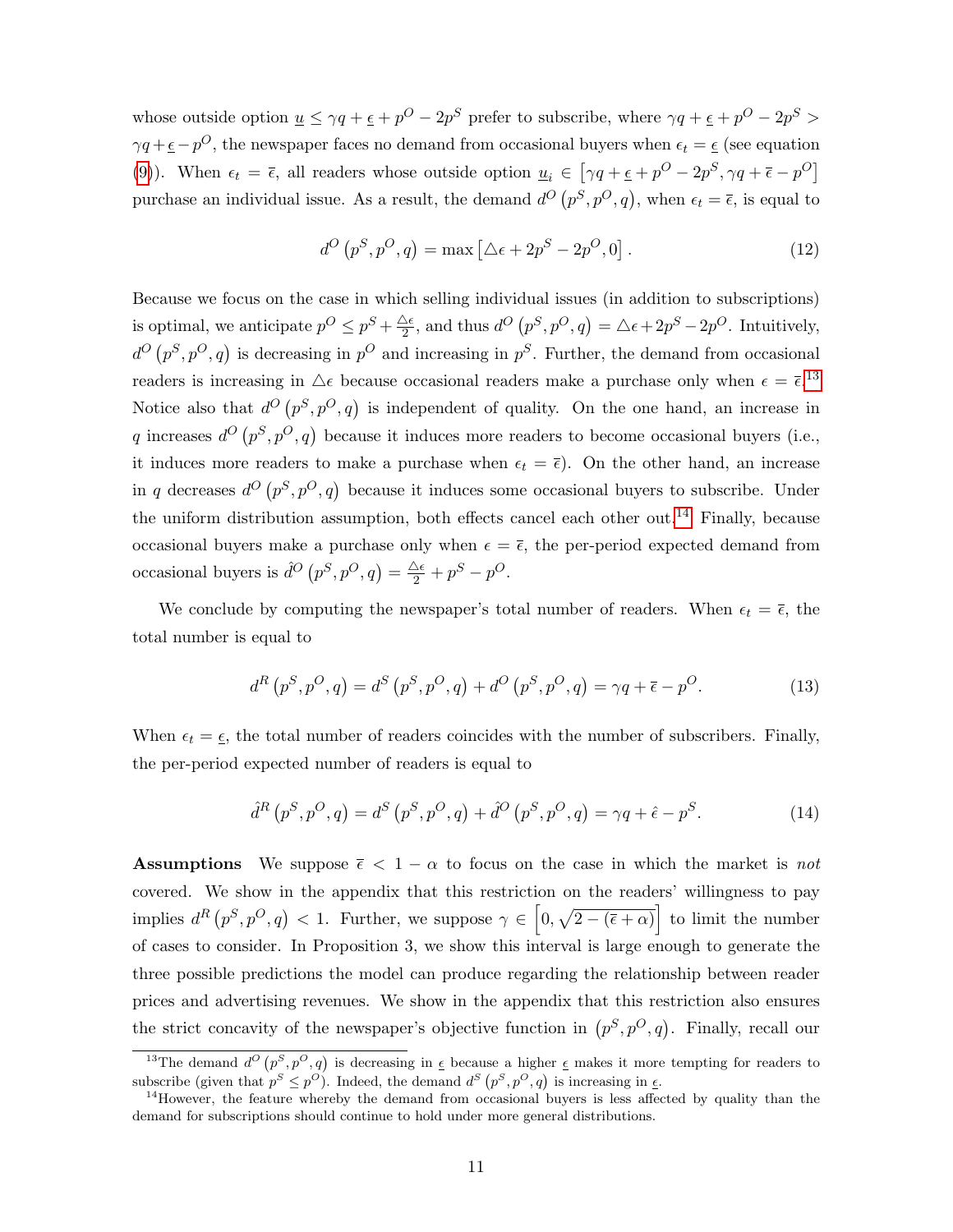focus on a scenario in which the newspaper sells both subscriptions and individual issues. As we show in the appendix, imposing  $\bar{\epsilon} - 2\alpha b \geq \epsilon \geq \alpha (1 - b)$  ensures this outcome.<sup>[15](#page-11-0)</sup>

When selling subscriptions and individual issues—that is, when setting  $p^O$ ,  $p^S$ , and q such that  $d^S(p^S, p^O, q) \geq 0$  and  $d^O(p^S, p^O, q) \geq 0^{16}$  $d^O(p^S, p^O, q) \geq 0^{16}$  $d^O(p^S, p^O, q) \geq 0^{16}$ —the newspaper chooses  $p^O, p^S$ , and q to maximize its expected profits:

$$
\Pi(p^S, p^O, q) = \Pi^O(p^S, p^O, q) + \Pi^S(p^S, p^O, q) + \Pi^A(p^S, p^O, q) - \frac{1}{2}q^2 \tag{15}
$$

$$
=p^{O}\left(\frac{\triangle\epsilon}{2}+p^{S}-p^{O}\right)+p^{S}\left(\gamma q+\epsilon+p^{O}-2p^{S}\right)+\alpha\left(bd^{R}+\left(1-b\right)\hat{d}^{R}\right)-\frac{1}{2}q^{2}.\tag{16}
$$

The associated system of first-order conditions is given by

<span id="page-11-2"></span>
$$
\frac{\partial}{\partial p^S} \Pi \left( p^S, p^O, q \right) = 0 \quad \Longleftrightarrow \quad 4p^S = 2p^O + \gamma q + \underline{\epsilon} - \alpha \left( 1 - b \right) \tag{17}
$$

$$
\frac{\partial}{\partial p^O} \Pi \left( p^S, p^O, q \right) = 0 \quad \Longleftrightarrow \quad p^O = p^S + \frac{\Delta \epsilon}{4} - \frac{\alpha b}{2} \tag{18}
$$

<span id="page-11-4"></span><span id="page-11-3"></span>
$$
\frac{\partial}{\partial q} \Pi \left( p^S, p^O, q \right) = 0 \quad \Longleftrightarrow \quad q = \gamma \left( p^S + \alpha \right). \tag{19}
$$

Analyzing the direct effect of changes in parameter values and choice variables is instructive. From [\(17\)](#page-11-2), we see that an increase in  $p^O$ —because it raises the demand for subscriptions tends to increase the subscription price  $p^S$ , all else equal. Similarly, equation [\(18\)](#page-11-3) shows that an increase in  $p^S$ —because it increases the demand from occasional buyers—tends to increase the price  $p^{O}$ , again holding everything else equal. The prices on the reader side therefore have a tendency to co-move. To continue, an increase in q tends to increase  $p<sup>S</sup>$  but has no direct effect on  $p^{O}$ . This asymmetric effect on prices occurs because a change in q has a direct effect on the demand for subscriptions, but not on the demand from occasional buyers. As we show below, this asymmetry can sometimes break the tendency for reader prices to comove. To continue, the direct effect of an increase in advertising revenues (through a higher  $\alpha$ ) is to decrease both reader prices. As in the baseline model, the newspaper has stronger incentives to attract readers when advertisers' willingness to pay increases (the "waterbed" effect). Finally, and again as in the baseline model, [\(19\)](#page-11-4) shows that an increase in advertisers' willingness to pay induces the newspaper to raise the quality of its content.

<span id="page-11-0"></span><sup>&</sup>lt;sup>15</sup>One can verify the set of parameter values for which these constraints jointly hold is nonempty if and only if  $\alpha \leq \frac{1}{2+h}$ .

<span id="page-11-1"></span><sup>&</sup>lt;sup>16</sup>From the construction of the demand functions, we found that the conditions  $p^O$ ,  $p^S$ , and q must satisfy for  $d^S(p^S, p^O, q) \geq 0$  and  $d^O(p^S, p^O, q) \geq 0$  to hold are  $p^O \leq \min\left[\gamma q + \overline{\epsilon}, p^S + \frac{\Delta \epsilon}{2}, 2p^S\right]$  and  $p^S \leq \min\left[\frac{1}{2}(\gamma q + \underline{\epsilon} + p^O), \gamma q + \hat{\epsilon}, p^O\right]$ . We anticipate these conditions hold, and show below that they do when  $\overline{\epsilon} - 2\overline{\alpha}b \geq \underline{\epsilon} \geq \alpha (1 - b).$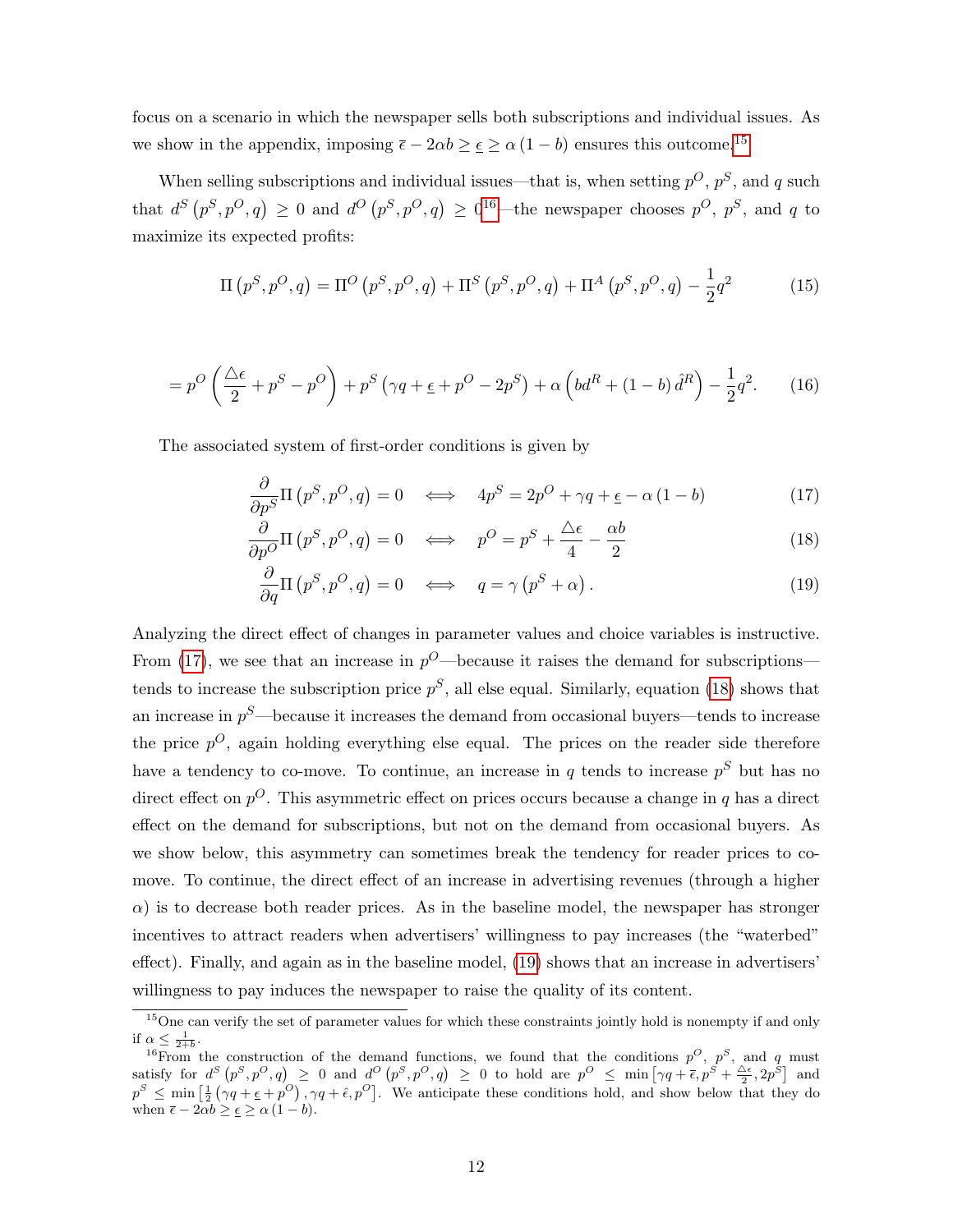Solving the system of equations [\(17\)](#page-11-2), [\(18\)](#page-11-3), and [\(19\)](#page-11-4) for  $p^O$ ,  $p^S$ , and q yields the solution to the newspaper's problem, which we state in the next proposition.

<span id="page-12-1"></span>**Proposition 2** Suppose  $\bar{\epsilon} - 2\alpha b \geq \epsilon \geq \alpha (1 - b)$ . Then, it is optimal for the newspaper to sell both subscriptions and individual issues by setting

$$
p^O = \frac{\hat{\epsilon} + \alpha}{2 - \gamma^2} - \alpha + \frac{\Delta \epsilon}{4} - \frac{\alpha b}{2} > p^S = \frac{\hat{\epsilon} + \alpha}{2 - \gamma^2} - \alpha,
$$

and  $q = \gamma \frac{\hat{\epsilon} + \alpha}{2 - \alpha^2}$  $\frac{\hat{\epsilon}+\alpha}{2-\gamma^2}$ . The "price gap" is then given by  $p^O - p^S = \frac{\Delta \epsilon}{4} - \frac{\alpha b}{2}$  $\frac{2}{2}$ .

**Proof.** See Appendix Section [A.4.](#page-14-0) ■

In the Appendix, we show that selling both subscriptions and individual issues (as opposed to either subscriptions only, or individual issues only) is optimal for the newspaper whenever  $\bar{\epsilon}-2\alpha b \geq \epsilon \geq \alpha (1-b)^{17}$  $\bar{\epsilon}-2\alpha b \geq \epsilon \geq \alpha (1-b)^{17}$  $\bar{\epsilon}-2\alpha b \geq \epsilon \geq \alpha (1-b)^{17}$  To gain intuition for these conditions, note we can rewrite  $\bar{\epsilon}-2\alpha b \geq \epsilon$ as  $\bar{\epsilon} \geq \hat{\epsilon} + \alpha b$ , and recall that selling both subscriptions and individual issues is optimal to the extent that doing so allows the newspaper to charge a relative high price  $p^O$  to the occasional buyers, that is, to the readers with a low expected willingness to pay  $\gamma q + \hat{\epsilon}$  but a high realized willingness to pay  $\gamma q + \bar{\epsilon}$  for the issues with an associated shock  $\epsilon = \bar{\epsilon}$ . Similarly, recall a drawback of using subscriptions as a means to price discriminate is that readers with a high willingness to pay end up paying a subscription price lower than the total price they would be willing to pay absent the subscription. The condition  $\epsilon \geq \alpha (1 - b)$  limits this drawback by ensuring the expected willingness to pay  $\gamma q + \hat{\epsilon} = \gamma q + \frac{\epsilon + \bar{\epsilon}}{2}$  $\frac{1+\epsilon}{2}$  of subscribers is high enough that the newspaper can charge a relatively high subscription price  $np<sup>S</sup>$ .

Also, much like in the baseline model, notice the newspaper's quality is increasing in both (i) the parameter  $\gamma$  capturing readers' sensitivity to quality and (ii) the parameter  $\alpha$  capturing the advertisers' willingness to pay. The newspaper reacts to a drop in advertising revenues by lowering the quality of its content. Further, because  $\gamma q = \gamma^2 \frac{\hat{\epsilon} + \alpha}{2 - \gamma^2}$  $\frac{\tilde{\epsilon}+\alpha}{2-\gamma^2}$ , notice that, all else equal, the demand for subscriptions [\(11\)](#page-9-0) decreases as  $\alpha$  diminishes, where this decrease is larger the larger  $\gamma$  is. This observation is key to understanding the consequences on reader prices of changes in the newspaper's advertising revenues, which we analyze in the next proposition.

Finally, notice the price gap  $p^O - p^S$  is increasing in  $\Delta \epsilon$  – because  $\Delta \epsilon = 2(\bar{\epsilon} - \hat{\epsilon})$  directly determines how high a price the newspaper is able to charge occasional readers versus subscribers, and thus the scope for price discrimination – and decreasing in advertising revenues. To see the latter comparative static, note that higher advertising revenues increase the

<span id="page-12-0"></span><sup>&</sup>lt;sup>17</sup>The condition  $\bar{\epsilon} - 2\alpha b \geq \epsilon \geq \alpha (1 - b)$  is sufficient to ensure it is profit-maximizing to sell both individual issues and subscriptions, but may not be necessary. Computing the weakest conditions under which it is profit-maximizing to sell both individual issues and subscriptions would require comparing the newspaper's expected profits when selling both subscriptions and individual issues to the newspaper's expected profits when (i) selling only individual issues and (ii) selling only subscriptions. Given our desire to focus on the case of empirical interest (in which the newspaper sells subscriptions and individual issues), we omit these tedious computations and suppose  $\bar{\epsilon} - 2\alpha b \geq \epsilon \geq \alpha (1 - b)$ .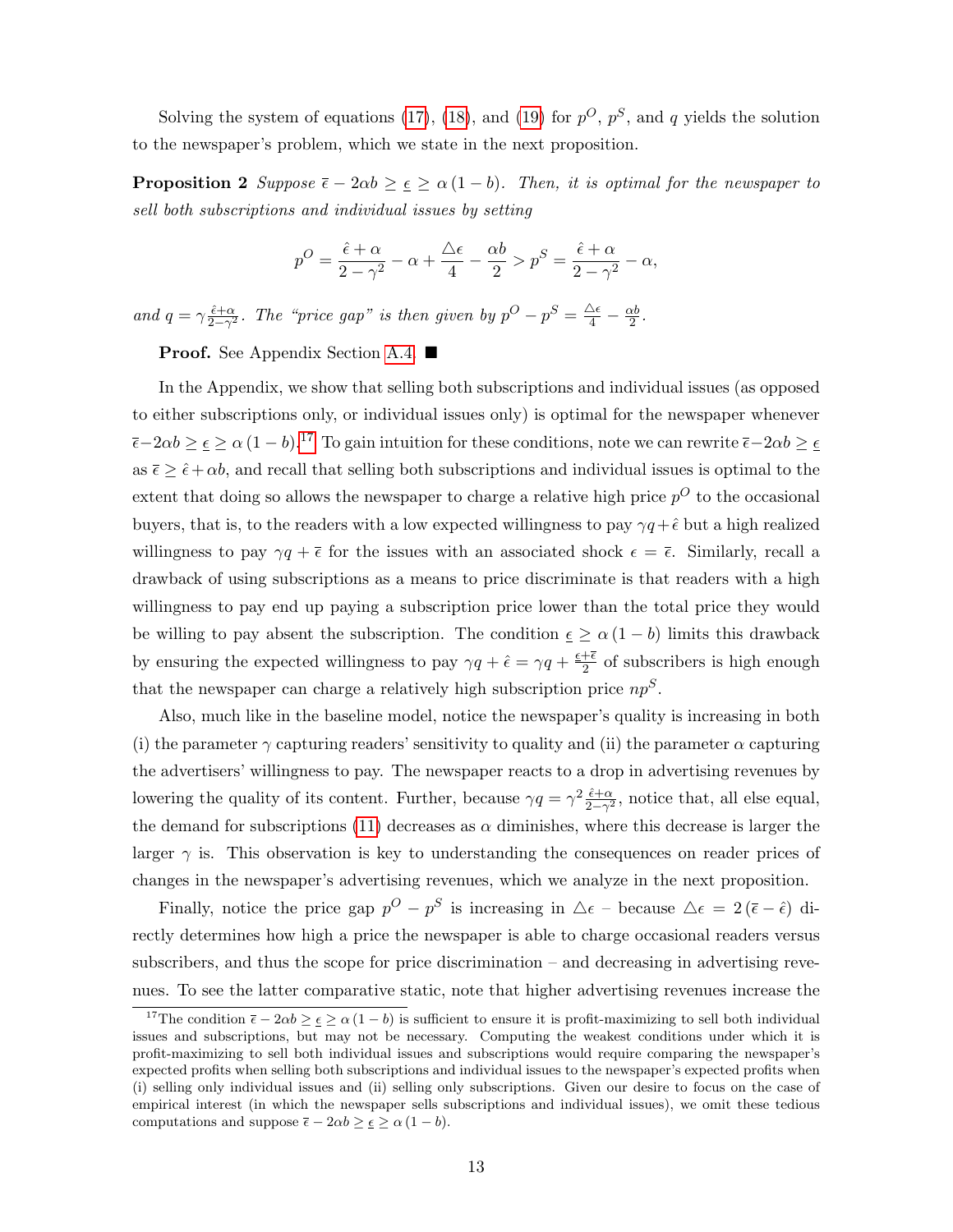newspapers incentives to attract a large readership  $d^{R}(p^{O},q)$ , and recall that the size of the readership is decreasing in  $p^O$  (but independent of  $p^S$ ).

In what follows, let  $\tilde{\gamma} = \min \left[ \frac{2(1+b)}{2+b} \right]$  $\left(\frac{(1+b)}{2+b}, \sqrt{2-(\overline{\epsilon}+\alpha)}\right]$ , where  $\tilde{\gamma} > 1$ .

**Proposition 3** A decline in advertising revenues (a decrease in  $\alpha$ ) induces the newspaper to:

- 1. increase both prices if the readers' sensitivity to quality is low (i.e., if  $\gamma < 1$ ),
- 2. increase  $p^O$  but decrease  $p^S$  if the readers' sensitivity to quality is intermediate (i.e., if  $\gamma \in [1, \tilde{\gamma}]$ ), and
- 3. decrease both prices if the readers' sensitivity to quality is high (i.e., if  $\gamma \in \left[\frac{2(1+b)}{2+b}\right]$  $\frac{(1+0)}{2+b},$  $\sqrt{2-(\overline{\epsilon}+\alpha)}$ .

Moreover, a decline in advertising revenues (a decrease in  $\alpha$ ) always increases the price gap  $p^{O}-p^{S}$ , that is, always increases the extent of price discrimination.

Proof. These results immediately follow from differentiating the expressions stated in Proposition [2](#page-12-1) with respect to  $\alpha$ .

Whether the average subscription price  $p^S$  and the unit price  $p^O$  increase or decrease following a drop in advertising revenues depends on readers' sensitivity to quality. On the one hand, holding quality constant, the newspaper has an incentive to increase both prices following a drop in advertising revenues (the "waterbed effect"). As in the baseline model, this phenomenon occurs because the newspaper finds it less profitable to achieve a large readership. On the other hand, we know from Proposition 2 that the newspaper also reacts to lower advertising revenues by decreasing the quality of its content. This decrease in quality, all else equal, lowers the demand for subscriptions but leaves the demand from occasional readers unchanged. Moreover, the decrease in the demand for subscriptions is larger the larger  $\gamma$  is. As a result, when  $\gamma$  is low (i.e.,  $\gamma$  < 1), the decrease in quality only slightly lowers the demand for subscriptions, so that the "waterbed effect" dominates and the newspaper raises both reader prices. For intermediate values of  $\gamma$  (i.e., if  $\gamma \in [1, \tilde{\gamma}]$ ), the decrease in the demand for subscriptions is sufficiently large that the net effect on the subscription price  $p^S$ is negative. However, the decrease in  $p<sup>S</sup>$  has only a moderate negative effect on the demand from occasional readers, so that the net change in  $p^O$  is positive. Finally, when  $\gamma$  is high  $(i.e., \gamma \in \left[\frac{2(1+b)}{2+b}\right]$  $\left(\frac{(1+b)}{2+b}, \sqrt{2-(\overline{\epsilon}+\alpha)}\right],$ <sup>[18](#page-13-0)</sup> the decrease in quality significantly lowers the demand for subscriptions, thereby calling for a large decrease in the subscription price  $p<sup>S</sup>$ . In turn, the large decrease in  $p<sup>S</sup>$  makes the demand from occasional readers fall sharply, inducing the newspaper to also lower the unit price  $p^O$ .

<span id="page-13-0"></span><sup>&</sup>lt;sup>18</sup>Note this third case may not exist if parameters are such that the interval  $\left[\frac{2(1+b)}{2+b}, \sqrt{2-(\overline{\epsilon}+\alpha)}\right]$  is empty.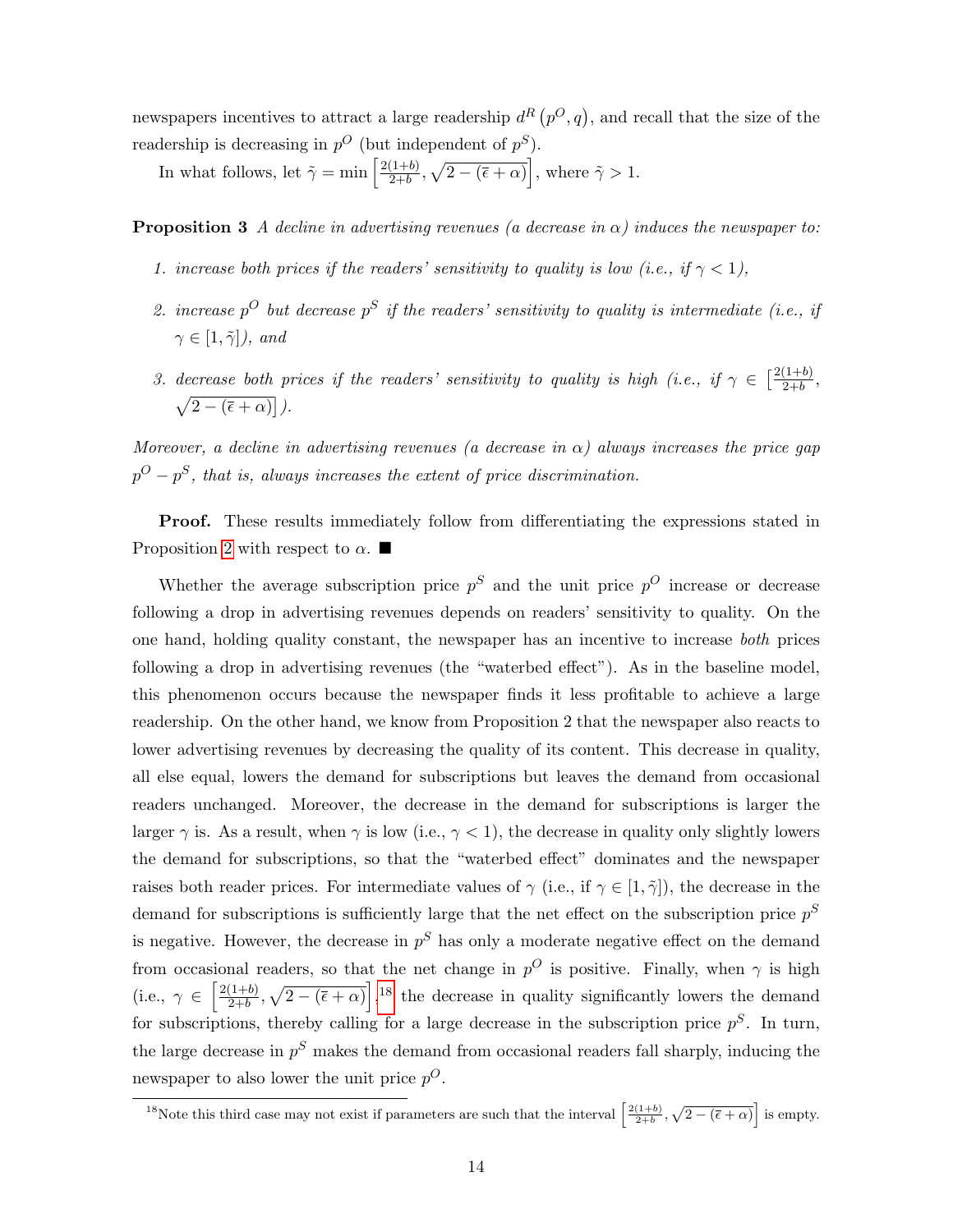Finally, the extent of second-degree price discrimination – as measured by the "price gap"  $p^{O} - p^{S}$  – increases following a drop in advertising revenues. When advertising revenues decline, the newspaper has lower incentives to attract a large readership  $d^{R}(p^{O},q)$  and it is then profit-maximizing to extract a higher price  $p^{O}$  from occasional readers.

### <span id="page-14-0"></span>A.4 Proof of Proposition 2

We begin by solving the newspaper's problem, assuming it wishes to sell subscriptions and individual issues (Section [A.4.1\)](#page-14-1). In Section [A.4.2,](#page-16-0) we verify the newspaper is better off selling subscriptions and individual issues rather than individual issues only. In Section [A.4.3,](#page-16-1) we verify the newspaper is better off selling subscriptions and individual issues rather than subscriptions only. Throughout, we maintain the assumptions listed in Section [A.3](#page-5-0) (replacing  $\gamma \in [0, \sqrt{2-(\overline{\epsilon}+\alpha)}]$  with  $\gamma \in [0, \sqrt{\frac{2-(\overline{\epsilon}+\alpha)}{n}}]$  $\overline{n}$  $\big]$ ).

### <span id="page-14-1"></span>A.4.1 Subscriptions and individual issues

We state the newspaper's problem using expressions [\(10\)](#page-8-4), [\(11\)](#page-9-0), and [\(12\)](#page-10-2). In what follows, we consider the general case with  $n \geq 1$ . The newspaper chooses  $p^O, p^S$ , and q to maximize

<span id="page-14-4"></span>
$$
\Pi(p^S, p^O, q) = n\hat{\Pi}^O(p^S, p^O, q) + n\Pi^S(p^S, p^O, q) + n\Pi^A(p^S, p^O, q) - \frac{1}{2}q^2 \tag{20}
$$

$$
= np^{O}\left(\frac{\triangle\epsilon}{2} + p^{S} - p^{O}\right) + np^{S}\left(\gamma q + \epsilon + p^{O} - 2p^{S}\right) + n\left(\alpha\left(bd^{R} + (1-b)\hat{d}^{R}\right)\right) - \frac{1}{2}q^{2}, (21)
$$

subject to

$$
p^{O} \le \min\left[\gamma q + \overline{\epsilon}, p^{S} + \frac{\Delta\epsilon}{2}, 2p^{S}\right],
$$
\n(22)

<span id="page-14-3"></span><span id="page-14-2"></span>
$$
p^{S} \le \min\left[\gamma q + \hat{\epsilon}, \frac{1}{2} \left(\gamma q + \underline{\epsilon} + p^{O}\right), p^{O}\right].
$$
\n(23)

As argued when constructing the demand functions, constraints [\(22\)](#page-14-2) and [\(23\)](#page-14-3) must necessarily hold for the newspaper to potentially sell both subscriptions and individual issues (i.e., for  $d^S(p^S, p^O, q) \geq 0$  and  $d^O(p^S, p^O, q) \geq 0$ . We proceed by ignoring [\(22\)](#page-14-2) and [\(23\)](#page-14-3) and show below that the solution to the unconstrained problem satisfies these constraints whenever  $\overline{\epsilon} - 2\alpha b \geq \epsilon \geq \alpha (1 - b)$ . Expression [\(20\)](#page-14-4) also assumes  $d^O(p^S, p^O, q) \leq 1$ ,  $d^S(p^S, p^O, q) \leq 1$ , and  $d^R(p^S, p^O, q) \leq 1$ . We show below these conditions are necessarily met when  $\bar{\epsilon} + \alpha < 1$ . Similarly, we postpone the proof that [\(20\)](#page-14-4) is strictly concave in  $(p^S, p^O, q)$ .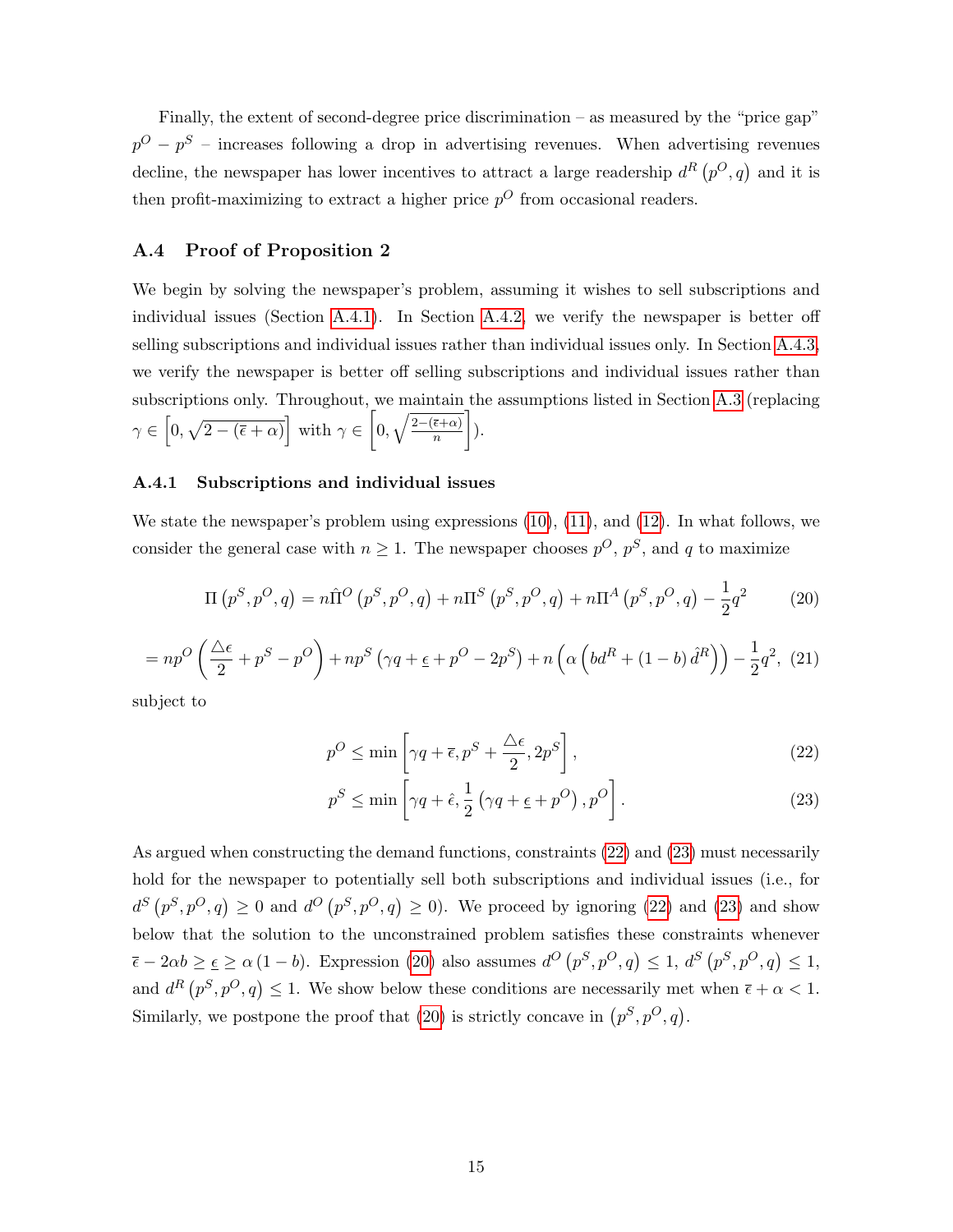The associated system of first-order conditions is given by

$$
\frac{\partial}{\partial p^S} \Pi(p^S, p^O, q) = 0 \iff 4p^S = 2p^O + \gamma q + \epsilon - \alpha (1 - b), \tag{24}
$$

$$
\frac{\partial}{\partial p^O} \Pi \left( p^S, p^O, q \right) = 0 \quad \Longleftrightarrow \quad p^O = p^S + \frac{\Delta \epsilon}{4} - \frac{\alpha b}{2}, \tag{25}
$$

$$
\frac{\partial}{\partial q} \Pi \left( p^S, p^O, q \right) = 0 \quad \Longleftrightarrow \quad q = n \gamma \left( p^S + \alpha \right). \tag{26}
$$

Solving the system of equations [\(24\)](#page-15-0)-[\(26\)](#page-15-1) for  $p^S$ ,  $p^O$ , and q yields

<span id="page-15-1"></span><span id="page-15-0"></span>
$$
p^S = \frac{\hat{\epsilon} + \alpha}{2 - n\gamma^2} - \alpha,\tag{27}
$$

$$
p^O = \frac{\hat{\epsilon} + \alpha}{2 - n\gamma^2} - \alpha + \frac{\Delta\epsilon}{4} - \frac{\alpha b}{2},\tag{28}
$$

$$
q = n\gamma \frac{\hat{\epsilon} + \alpha}{2 - n\gamma^2}.
$$
\n(29)

We now verify the constraints [\(22\)](#page-14-2) and [\(23\)](#page-14-3) indeed hold. To see  $p^{O} \leq p^{S} + \frac{\Delta \epsilon}{2}$  $\frac{\Delta \epsilon}{2}$ , note  $p^O =$  $p^S+\frac{\Delta\epsilon}{4}-\frac{\Delta\alpha}{2}$  $\frac{\Delta \alpha}{2}$  and  $\frac{\Delta \epsilon}{4} - \frac{\Delta \alpha}{2} < \frac{\Delta \epsilon}{2}$  $\frac{\Delta \epsilon}{2}$ . Further, one immediately derives that  $p^{S} \leq p^{O}$  if and only if  $\Delta \epsilon \geq 2\alpha b$ . To verify that  $p^S \leq \gamma q + \hat{\epsilon}$ , note  $\gamma q - p^S = n(\gamma^2 - 1)(\frac{\hat{\epsilon} + \alpha}{2 - n\gamma^2}) + \alpha$ . When  $\gamma = 0$ ,  $p^S = \frac{\hat{\epsilon} - \alpha}{2} < \hat{\epsilon}$ . Because  $\gamma q - p^s$  is increasing in  $\gamma$ , it follows  $p^S \leq \gamma q + \hat{\epsilon}$ always. To verify  $p^{\mathcal{O}} \leq \gamma q + \bar{\epsilon}$ , note  $\gamma q - p^{\mathcal{O}} = n(\gamma^2 - 1)(\frac{\hat{\epsilon} + \alpha}{2n\gamma^2}) + \alpha - (\frac{\Delta \epsilon}{4} - \frac{\alpha b}{2})$  $\frac{\alpha b}{2}$ ) is also increasing in  $\gamma$ . Suppose  $\gamma = 0$  and recall  $p^S < \hat{\epsilon}$  when  $\gamma = 0$ . Because  $p^O = p^S + \frac{\Delta \epsilon}{4} - \frac{\Delta \alpha}{2}$  $\frac{\Delta \alpha}{2}$ , it follows that  $p^O \leq \hat{\epsilon} + \left(\frac{\Delta \epsilon}{4} - \frac{\alpha b}{2}\right)$  $\frac{\alpha b}{2}$ )  $\leq \hat{\epsilon} + \frac{\Delta \epsilon}{2} = \bar{\epsilon}$ . Because  $\gamma q - p^O$  is increasing in  $\gamma$ , it follows that  $p^O \leq \gamma q + \bar{\epsilon}$  always holds. Moreover, to see  $p^S \leq \frac{1}{2}$  $\frac{1}{2}(\gamma q + \underline{\epsilon} + p^O), \text{ note}$  $\gamma q + \underline{\epsilon} + p^O - 2p^S = \frac{(n\gamma^2 - 1)}{2 - n\gamma^2}(\hat{\epsilon} + \alpha) + \underline{\epsilon} + \alpha + \frac{\Delta\epsilon}{4} - \frac{\alpha b}{2}$  $\frac{\alpha b}{2}$ . Suppose  $\gamma = 0$ . One immediately verifies  $\gamma q + \epsilon + p^O - 2p^S \geq 0$  necessarily. Because the left-hand side is increasing in  $\gamma$ , it follows that  $p^S \leq \frac{1}{2}$  $\frac{1}{2}(\gamma q + \epsilon + p^O)$  always. One can also verify that  $p^O \le 2p^S \ \forall \gamma$  whenever  $\epsilon \ge \alpha (1 - b)$ . To conclude, the solution to the unconstrained problem satisfies [\(22\)](#page-14-2) and [\(23\)](#page-14-3) if and only if  $\overline{\epsilon} - 2\alpha b \geq \epsilon \geq \alpha (1 - b)$ , where the two inequalities can jointly hold if and only if  $\alpha \leq \frac{1}{1 + b}$  $\frac{1}{1+b}$ .

Finally, by following similar steps, one can show  $\alpha + \bar{\epsilon} < 1$  and  $\gamma \in \left[0, \sqrt{\frac{2-\bar{\epsilon}-\alpha}{n}}\right]$  $\frac{\overline{\epsilon}-\alpha}{n}$  together imply  $d^R(p^S, p^O, q) \leq 1$ , which, in turn, implies  $d^S(p^S, p^O, q) \leq 1$  and  $d^O(p^S, p^O, q) \leq 1$ . One verifies the set of parameter values such that all conditions hold is nonempty if and only if  $\alpha \leq \frac{1}{2+1}$  $\frac{1}{2+b}$ .

We conclude the analysis of the case in which the newspaper sells subscriptions and indi-vidual issues, by verifying the objective function [\(20\)](#page-14-4) is strictly concave in  $(p^S, p^O, q)$ . The Hessian matrix  $H$  associated to  $(20)$  is given by

$$
\begin{pmatrix}\n\frac{\partial^2 \Pi}{\partial p^S \partial p^S} & \frac{\partial^2 \Pi}{\partial p^S \partial p^O} & \frac{\partial^2 \Pi}{\partial p^S \partial q} \\
\frac{\partial^2 \Pi}{\partial p^O \partial p^S} & \frac{\partial^2 \Pi}{\partial p^O S \partial p^O} & \frac{\partial^2 \Pi}{\partial p^O \partial q} \\
\frac{\partial^2 \Pi}{\partial q \partial p^S} & \frac{\partial^2 \Pi}{\partial q \partial p^O} & \frac{\partial^2 \Pi}{\partial q \partial q}\n\end{pmatrix} = \begin{pmatrix}\n-4n & 2n & n\gamma \\
2n & -2n & 0 \\
n\gamma & 0 & -1\n\end{pmatrix}
$$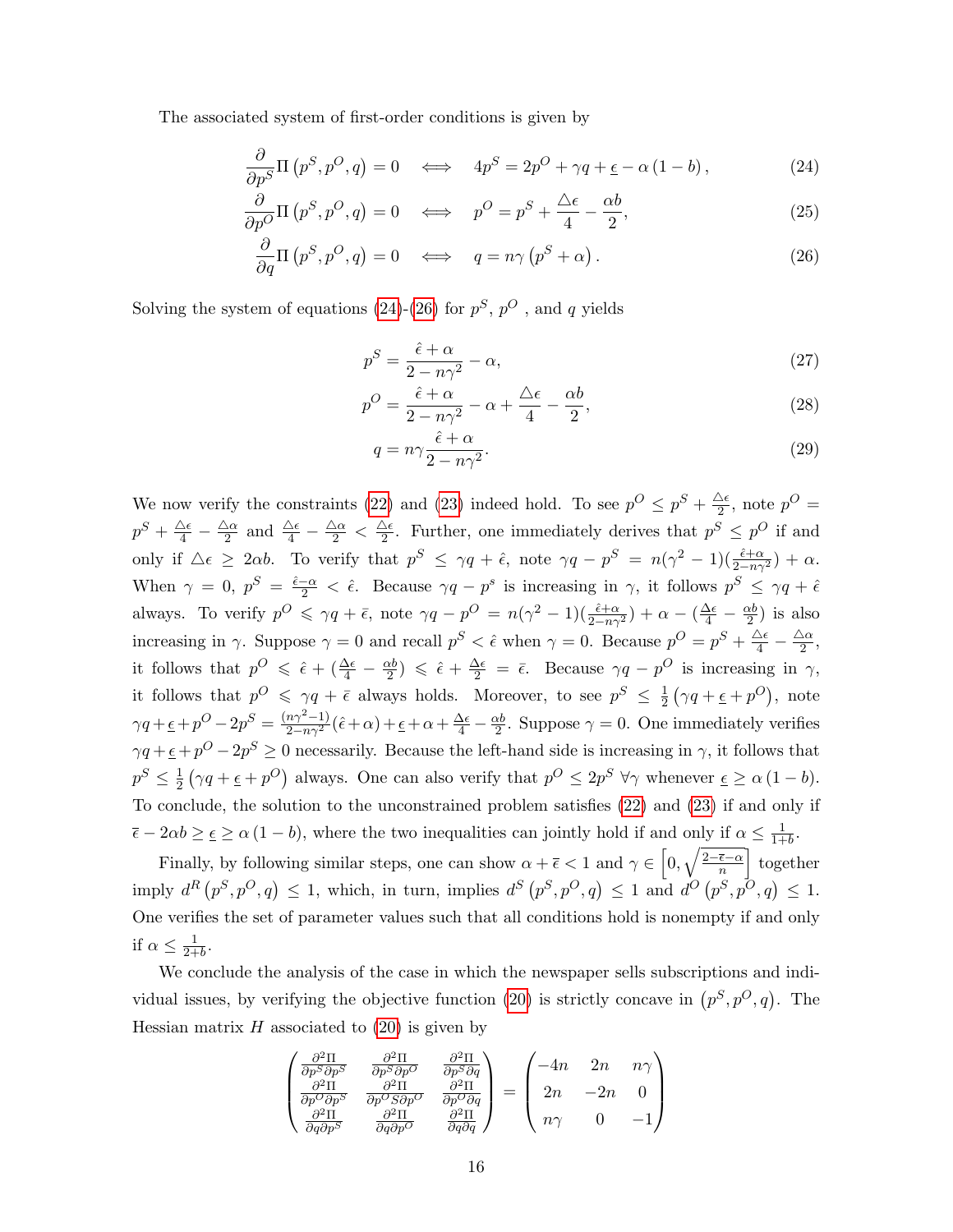We verify  $H$  is negative definite. Because  $H$  is real and symmetric, it has three real eigenvalues. To compute these eigenvalues, we solve for the polynomial  $P(\lambda)$  representing the determinant of

$$
\begin{vmatrix}\n-4n - \lambda & 2n & n\gamma \\
2n & -2n - \lambda & 0 \\
n\gamma & 0 & -1 - \lambda\n\end{vmatrix}
$$

We obtain  $P(\lambda) = (-4n - \lambda)(-2n - \lambda)(-1 - \lambda) - 2n(2n)(-1 - \lambda) + n\gamma(-n\gamma)(-2n - \lambda).$ Let  $\lambda_1$ ,  $\lambda_2$ , and  $\lambda_3$  denote the three real solutions of  $P(\lambda) = 0$ . By definition, these solutions are the three eigenvalues of  $H$ . If all three eigenvalues of  $H$  are positive, all coefficients in P( $\lambda$ ) must either be positive or negative. Rewrite P( $\lambda$ ) as P( $\lambda$ ) =  $-\lambda^3 + (-1 - 6n)\lambda^2 +$  $(-6n - 4n^2 + n^2\gamma^2)\lambda + (-4n^2 + 2n^3\gamma^2)$ . Because the coefficients associated with  $\lambda^2$  and  $\lambda^3$ are negative, we verify the other two coefficients are also negative. One immediately shows they are  $\forall \gamma \in \left[0, \sqrt{\frac{2-\bar{\epsilon}-\alpha}{n}}\right]$  $\frac{\overline{\epsilon}-\alpha}{n}$ .

#### <span id="page-16-0"></span>A.4.2 Individual issues only

We now show the newspaper is strictly better off selling both subscriptions and individual issues rather than individual issues only.

To begin with, note that in the problem analyzed in Section [A.4.1,](#page-14-1) the newspaper could have replicated the same expected profits as when selling individual issues only, by setting  $p^S =$  $p^O$ . To see this, note that when  $p^S = p^O$ , the readers whose outside option  $\underline{u}_i \leq \gamma q + \underline{\epsilon} - p^O$ are payoff-indifferent regarding whether to subscribe or purchase every issue separately (so that they generate the same expected revenue  $np^{O}$  independently of their decision regarding whether to subscribe). Thus, if the newspaper sets  $p^O > p^S$  in the problem analyzed in Section [A.4.1](#page-14-1) (which occurs whenever  $\Delta \epsilon > 2\alpha b$ ), it must be better off selling both subscriptions and individual issues rather than selling individual issues only.

### <span id="page-16-1"></span>A.4.3 Subscriptions only

We now show the newspaper is strictly better off selling both subscriptions and individual issues rather than subscriptions only. To begin with, note the newspaper can sell subscriptions by either (i) setting  $p^S$  high enough that only the readers willing to read all n issues subscribe or (ii) setting  $p^S$  low enough that it is also optimal for some readers willing to read only half the issues on average to subscribe. Specifically, the threshold on  $p<sup>S</sup>$  that determines which of the two cases is the relevant one is  $\frac{\Delta \epsilon}{2}$ .

Suppose first  $p^S \n\leq \frac{\Delta \epsilon}{2}$  $\frac{\Delta \epsilon}{2}$ , so that some subscribers read all *n* issues, whereas others read only half the issues on average. Denote by  $p^{S*}$  the solution to the associated optimization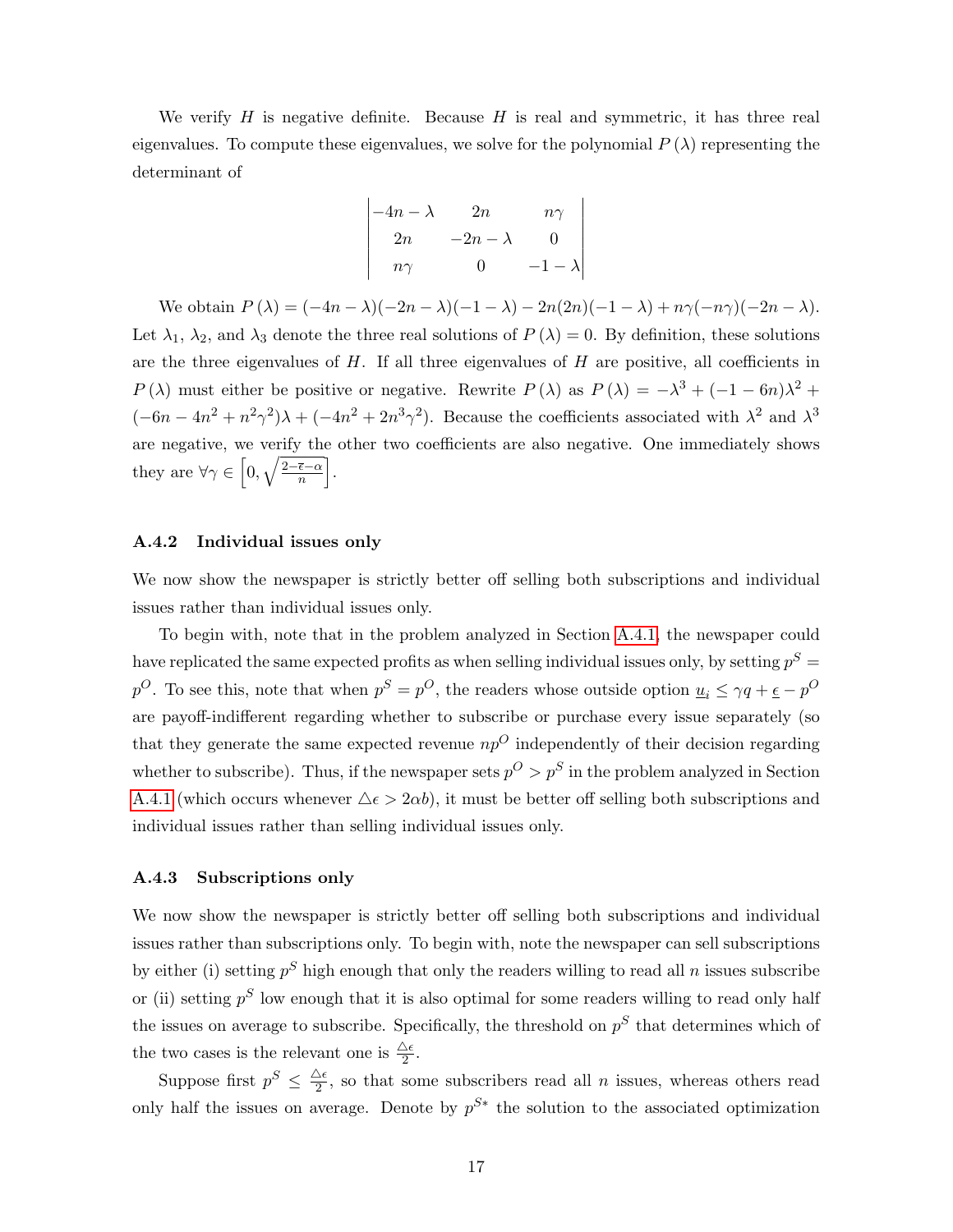problem. By an argument similar to that developed in Section [A.4.2,](#page-16-0) we note the newspaper could have replicated the same outcome by setting  $p^S = p^O = p^{S*}$  in the problem analyzed in Section [A.4.1,](#page-14-1) but chose not to. It follows that the newspaper is strictly better off selling both subscriptions and individual issues (at different prices), rather than selling subscriptions only by setting  $p^S \leq \frac{\Delta \epsilon}{2}$  $\frac{\Delta \epsilon}{2}$ .

Suppose now  $p^S \geq \frac{\Delta \epsilon}{2}$  $\frac{\Delta \epsilon}{2}$ . The demand for subscriptions is then equal to  $d^S(p^S, q)$  =  $\gamma q + \hat{\epsilon} - p^S$ , and the newspaper chooses  $p^S$  and q to maximize its expected profits:

<span id="page-17-0"></span>
$$
\Pi(p^S, q) = n(p^S + \alpha) \left(\gamma q + \hat{\epsilon} - p^S\right) - \frac{q^2}{2},\tag{30}
$$

subject to  $0 \leq d^S(p^S, q) \leq 1$  and  $p^S \geq \frac{\Delta \epsilon}{2}$  $\frac{\Delta \epsilon}{2}$ . One verifies objective function [\(30\)](#page-17-0) is strictly concave in  $(p^S, q)$  if and only if  $\gamma < \sqrt{\frac{2}{n}}$  $\frac{2}{n}$ , which must necessarily hold given that  $\gamma < \sqrt{\frac{2-\bar{\epsilon}-\alpha}{n}}$  $\frac{\epsilon-\alpha}{n}$ . Solving the unconstrained problem yields  $p^S = \frac{\alpha(n\gamma^2 - 1) + \hat{\epsilon}}{2 - n\gamma^2}$  and  $q = n\gamma \left(\frac{\alpha + \hat{\epsilon}}{2 - n\gamma^2}\right)$ .

It follows that the newspaper is strictly better off selling both subscriptions and individual issues rather than subscriptions only (by setting  $p^{S} \geq \frac{\Delta \epsilon}{2}$  $\frac{\Delta \epsilon}{2}$ ) because, in the *unconstrained* version of the problem analyzed in Section [A.4.1,](#page-14-1) it could have set the objective function [\(20\)](#page-14-4) equal to the objective function [\(30\)](#page-17-0) (evaluated at  $p^S = \frac{\alpha(n\gamma^2 - 1) + \hat{\epsilon}}{2 - n\gamma^2}$  and  $q = n\gamma \left(\frac{\alpha + \hat{\epsilon}}{2 - n\gamma^2}\right)$ ) by setting  $p^S = \frac{\alpha(n\gamma^2 - 1) + \hat{\epsilon}}{2 - n\gamma^2}$ ,  $q = n\gamma \left(\frac{\alpha + \hat{\epsilon}}{2 - n\gamma^2}\right)$ , and  $p^O = p^S + \frac{\Delta \epsilon}{2}$  $\frac{\Delta \epsilon}{2}$ , but chose not to. Because the solution to the unconstrained problem analyzed in Section [A.4.1](#page-14-1) was feasible (i.e., it satisfied all the constraints), it follows that the objective function [\(20\)](#page-14-4) (evaluated at the solution (29)-(30)-(31)) must be strictly higher than the objective function [\(30\)](#page-17-0) (evaluated at  $p^S = \frac{\alpha (n \gamma^2 - 1) + \hat{\epsilon}}{2 - n \gamma^2}$  and  $q = n \gamma \left( \frac{\alpha + \hat{\epsilon}}{2 - n \gamma^2} \right)$ .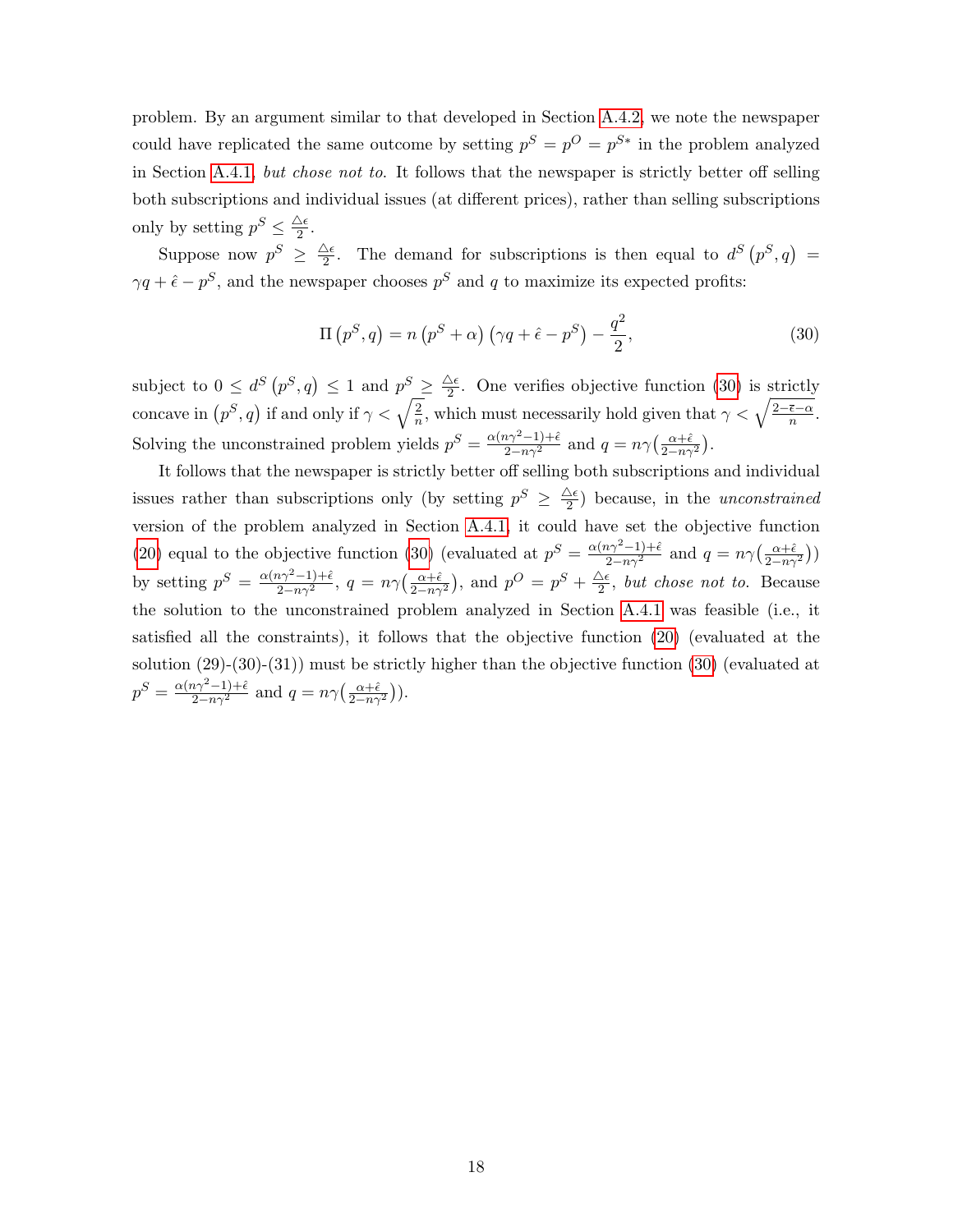### <span id="page-18-0"></span>B Data sources

### B.1 Newspaper data

### B.1.1 List of the newspapers included in our dataset

We construct an annual panel dataset on local and national newspapers in France between 1960 and 1974. Our dataset includes data for 12 national newspapers and 68 local newspapers.

National newspapers L'Aurore; Combat; La Croix; Les Echos; Le Figaro; France Soir; L'Humanité; Le Monde; Paris Jour; Paris Presse; Le Parisien Libéré.

Local newspapers L'Alsace; L'Ardennais; Le Berry Républicain; Le Bien Public; Centre Presse; La Charente Libre; Le Courrier De Bayonne; Le Courrier De L'Ouest; Le Courrier De Saone Et Loire; Le Courrier Picard; Le Dauphiné Libéré; La Dépêche Du Midi; Les Dépêches Du Doubs; Les Dernières Nouvelles D'Alsace; La Dordogne Libre; L'Echo De La Corrèze; L'Echo Du Centre; L'Echo Républicain; L'Eclair De Nantes; L'Eclair Des Pyrénées; L'Espoir ; L'Espoir De Nice Et De La Cote D'Azur; L'Est Eclair; L'Est Républicain; L'Eveil De La Haute Loire; France La Nouvelle République; La Haute Marne Libérée; Le Havre Libre; Le Havre Presse; L'Indépendant; Le Journal Du Centre; Libération Champagne; La Liberté; La Liberté De L'Est; La Liberté De Normandie; La Liberté Du Morbihan; Le Maine Libre; La Marseillaise; Le Méridional La France; Le Midi Libre; La Montagne; La Montagne Noire; Nice Matin; Nord Eclair ; Nord Littoral; Nord Matin; Le Nouvel Alsacien; La Nouvelle Gazette De Biarritz; La Nouvelle République Des Pyrénées; La Nouvelle République Du Centre Ouest; Ouest France; Paris Normandie; Le Petit Bleu De L'Agenais; Le Populaire Du Centre; La Presse De La Manche; Presse Océan; Le Progrès De Lyon; Le Provençal; Le Républicain Lorrain; La République; La République Des Pyrénées; La République Du Centre Independant De L'Eure; Sud Ouest; Le Télégramme; La Tribune Le Progrès; L'Union; La Voix Du Nord; L'Yonne Républicaine.

### B.1.2 Newspapers' prices and revenues

We collect for national and local daily newspapers between 1960 and 1974 a number of important economic indicators, namely sales, profits, and operating revenues (revenues from sales and revenues from advertising).

The data is from the French Ministry of Information's non-publicly available records in the National archives: newspapers were asked by the Ministry of Information to report annually on revenues and circulation. For local daily newspapers, the data is from Cagé  $(2017)$ . We collect additional data for national daily newspapers.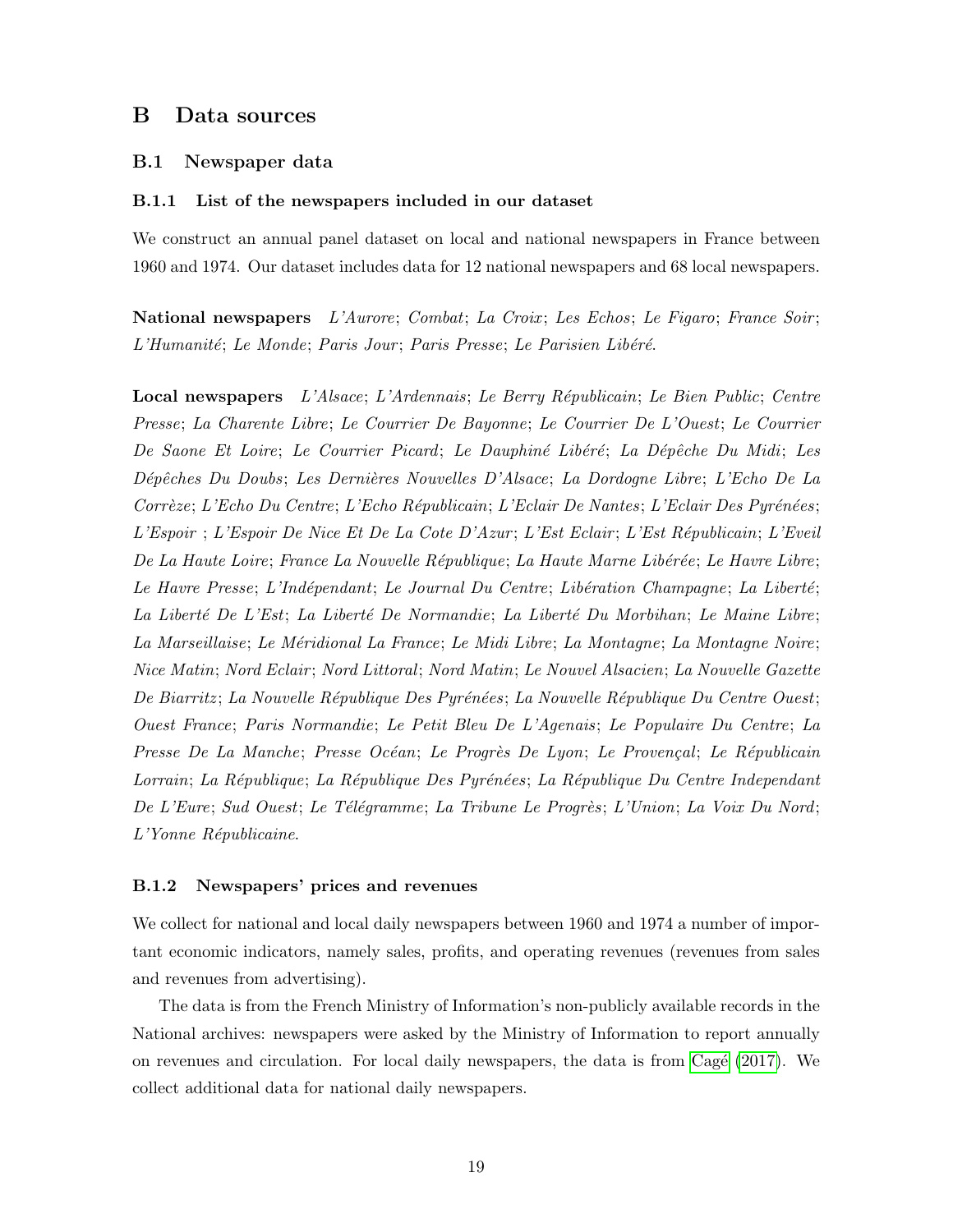### B.1.3 Newspapers' content and advertising

We collect data on the number of pages and on the amount of advertising per newspaper issue directly from the paper version of the newspapers available in the French National Library. For each year and each newspaper, we select two weeks – the third week of March (the choice of this week was dictated by the fact that this is the week used by the French National Institute of Statistics and Economic Studies to run its surveys) and the third week of December. We measure the quantity of advertising on each page. We thus have information on the total amount of advertising in newspapers, as well as the share of the newspaper that is devoted to advertising.

### B.1.4 Newspapers' circulation

We collect information on aggregate newspaper circulation at the newspaper level. The circulation data is from the French Ministry of Information's non-publicly available records in the National archives described above.

### B.1.5 Number of journalists

We have annual information on the number of journalists working for each newspaper. This data is from Cagé  $(2016)$ .

#### B.1.6 Readership survey

For a subset of the newspapers included in our sample, we obtain information on readers' characteristics. The readership data were compiled by the Centre d'Etude des Supports de Publicité (CESP), a French interprofessional association composed of all the main companies operating in the advertising industry. The CESP has published a study of French newspaper readers (*Etude sur les lecteurs de la presse française*) every five years between 1957 and 1967 and annually starting in 1968. The representative sample used in the survey is drawn from all French citizens aged 18 or more living in metropolitan France. It is a random sample which includes between  $250,000$  and  $300,000$  individuals depending on the year. The survey is conducted using a questionnaire whose main objective is to collect information regarding readership habits (whether one or more newspapers were read and, if so, which) of French citizens at the time of the survey. The survey is available in paper format in the CESP. We digitized it for the following years: 1957, 1962, 1967, 1968, 1969, 1970, 1972, 1974.

### B.1.7 ORTF reports

We collect information on the quality of television content from the annual ORTF reports, and in particular the first and third volumes of the Rapport d'activité  $ORTF$ . These reports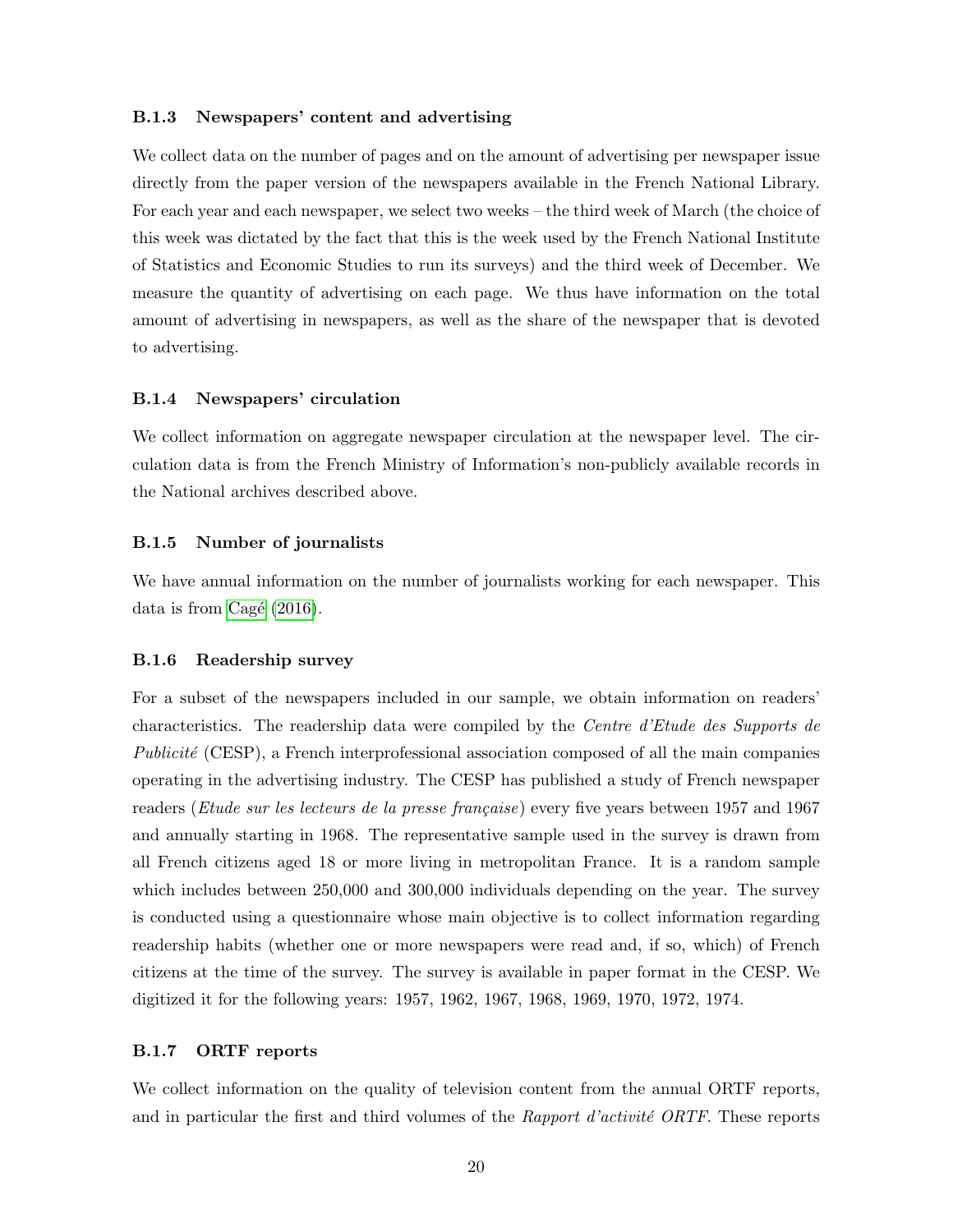were available in the French National Library (BNF) and in the national archives. They cover the 1962-1975 period, with two missing years (1967 and 1975). (In 1972 and 1973, the reports are called Rapport annuel sur les moyens ORTF.)

### B.1.8 Postage and Train Rates

We collect information on postage and train subsidized rates from an annual industry publication called Cahiers de la presse française published by an association of national and local newspapers (Fédération nationale de la presse hebdomadaire et périodique). These reports were available in the French National Library (BNF) in Paris. They cover the 1963-1974 period.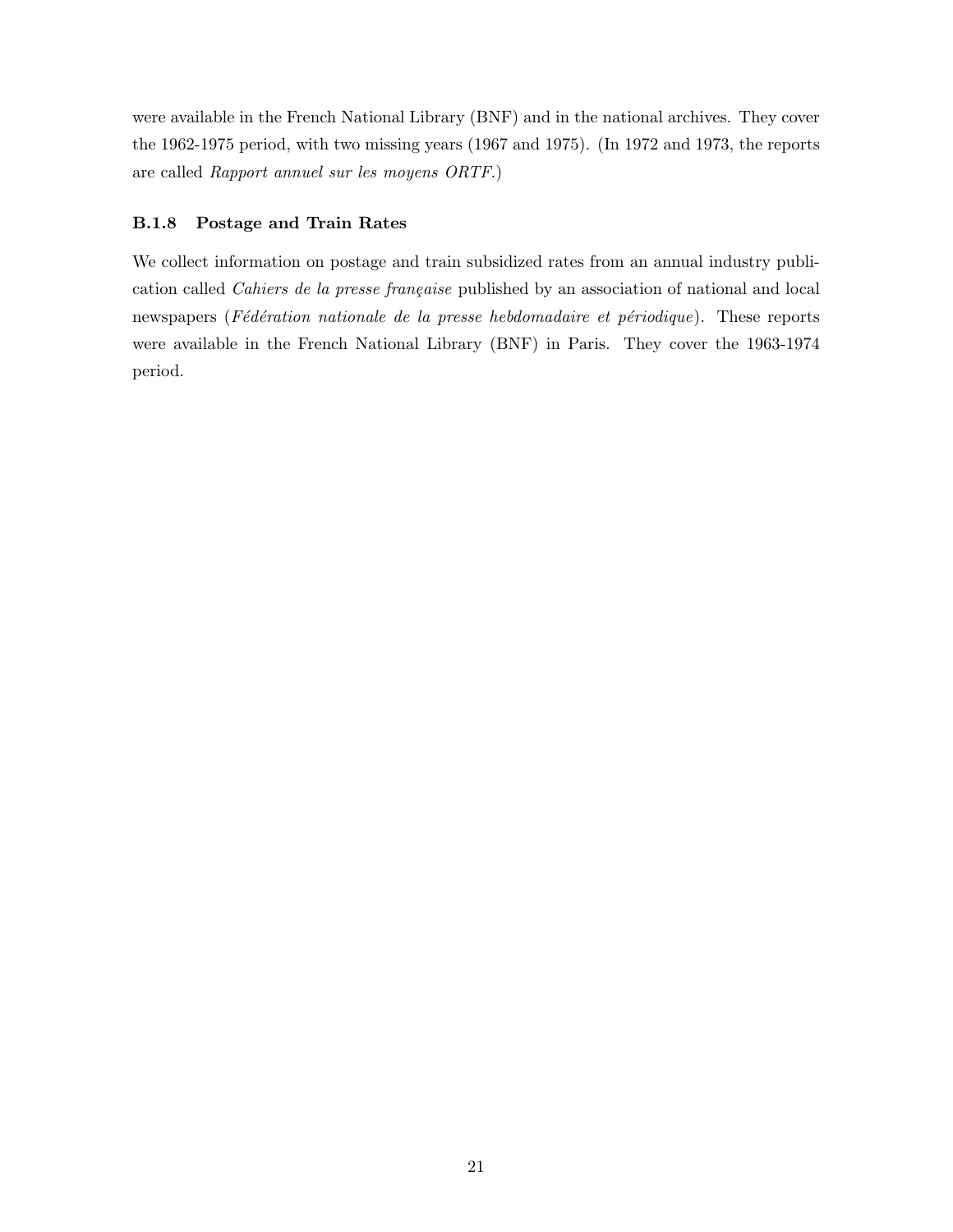# <span id="page-21-0"></span>C Additional figures



Notes: The figure represents the evolution of newspaper advertising revenues as a share of GDP in the United States between 1980 and 2013. Data on newspaper revenues are from the Newspaper Association of America (NAA). GDP data are from the World Development Indicators (WDI).

Figure C.1: Newspaper advertising revenues as a share of GDP in the United States, 1980-2103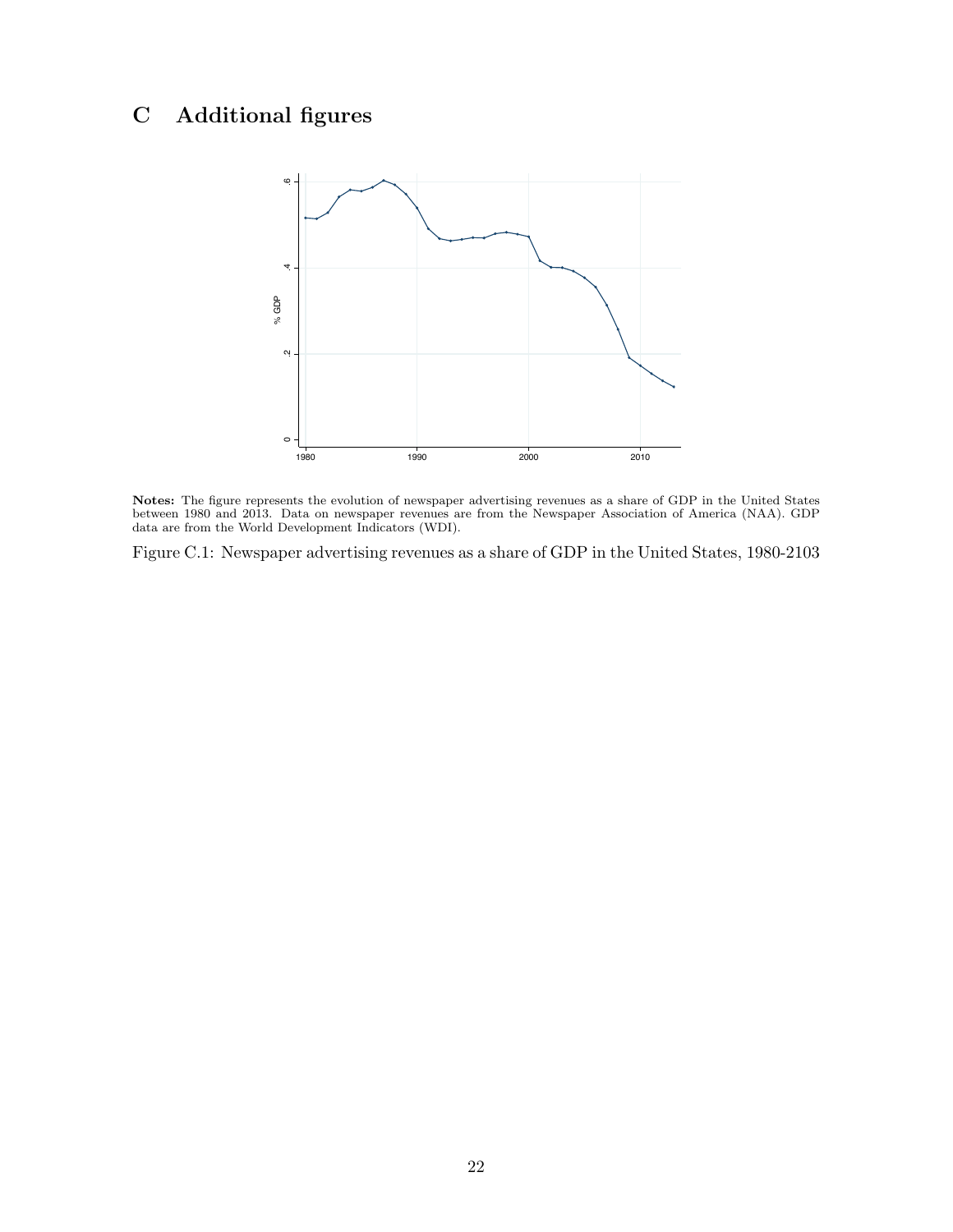

Notes: The figure shows the evolution of the local content broadcast on French television from 1962 to 1971. Figure C.2: Local content broadcast on French television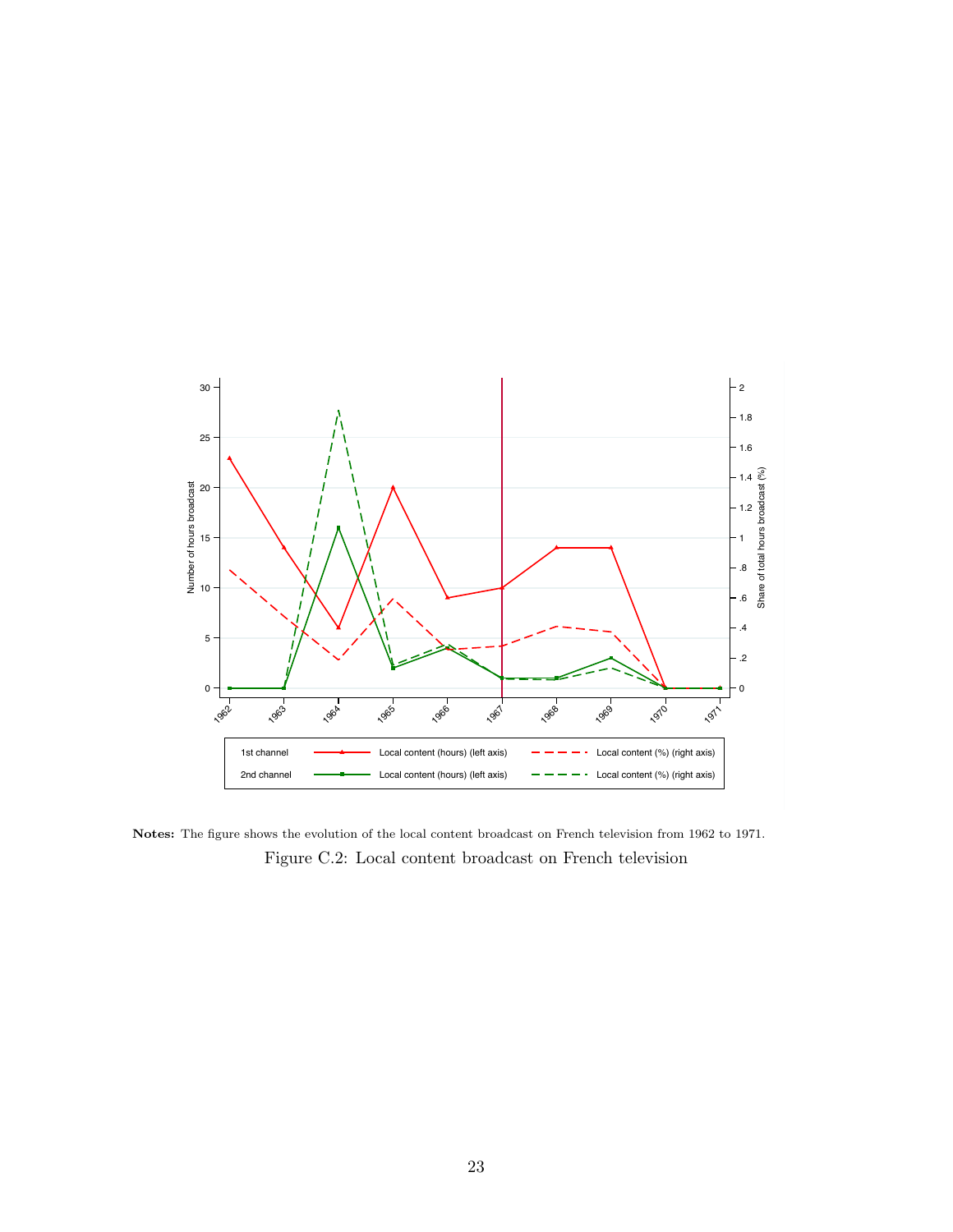

Notes: The figure represents the evolution of television penetration in France between 1960-1974. Data on television equipment is from studies conducted for the advertising market (PROSCOP).

Figure C.3: Number of television sets in France, 1960-1974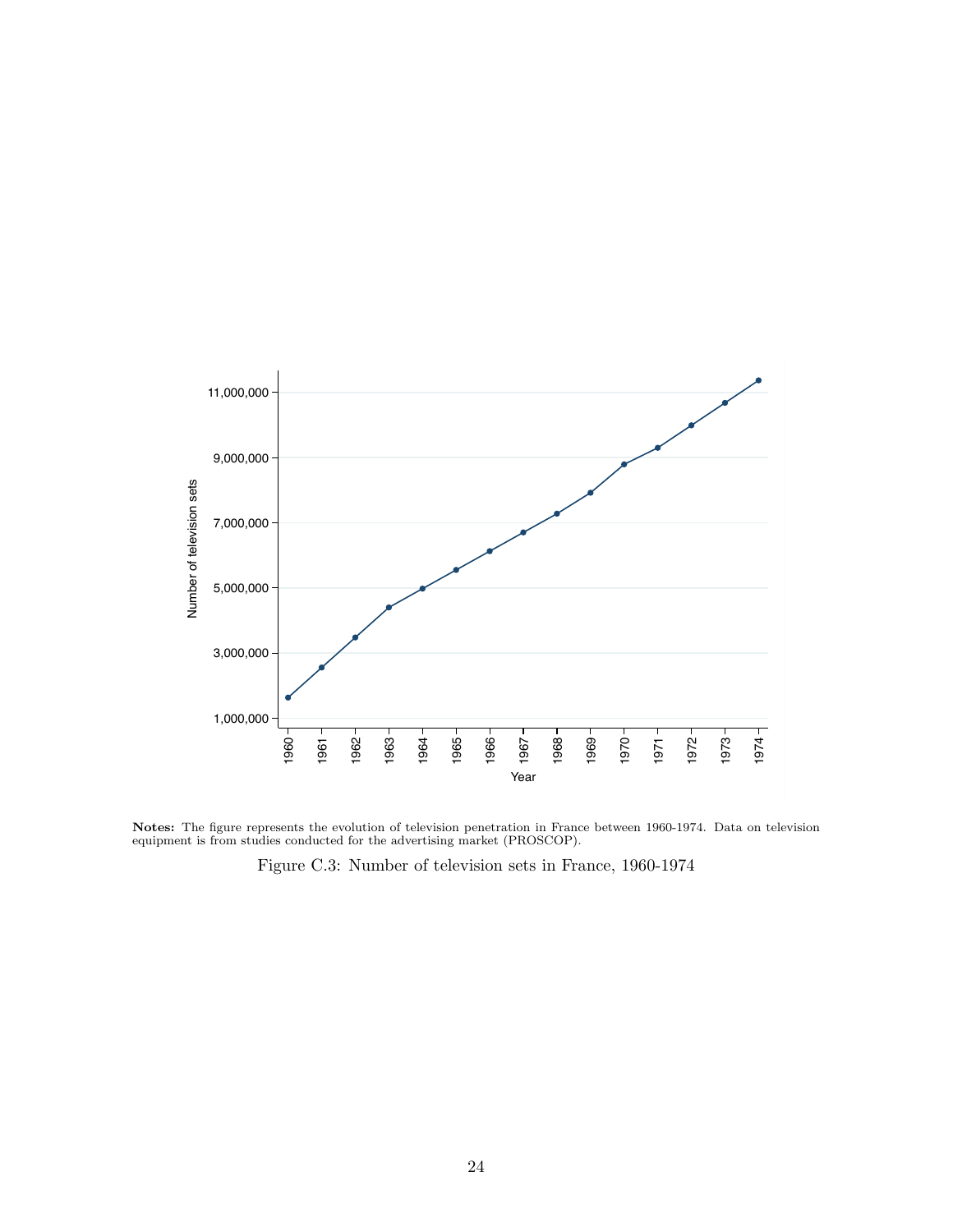

Notes: The figure shows for each year between 1967 and 1974 the evolution of advertising revenues in France by media outlets (television, local and national daily newspapers). Advertising revenues are in (constant 2014) million euros. Data are from the IREP.

Figure C.4: Advertising Revenues, 1967-1974, by Media Outlets, (Constant 2014) Million Euros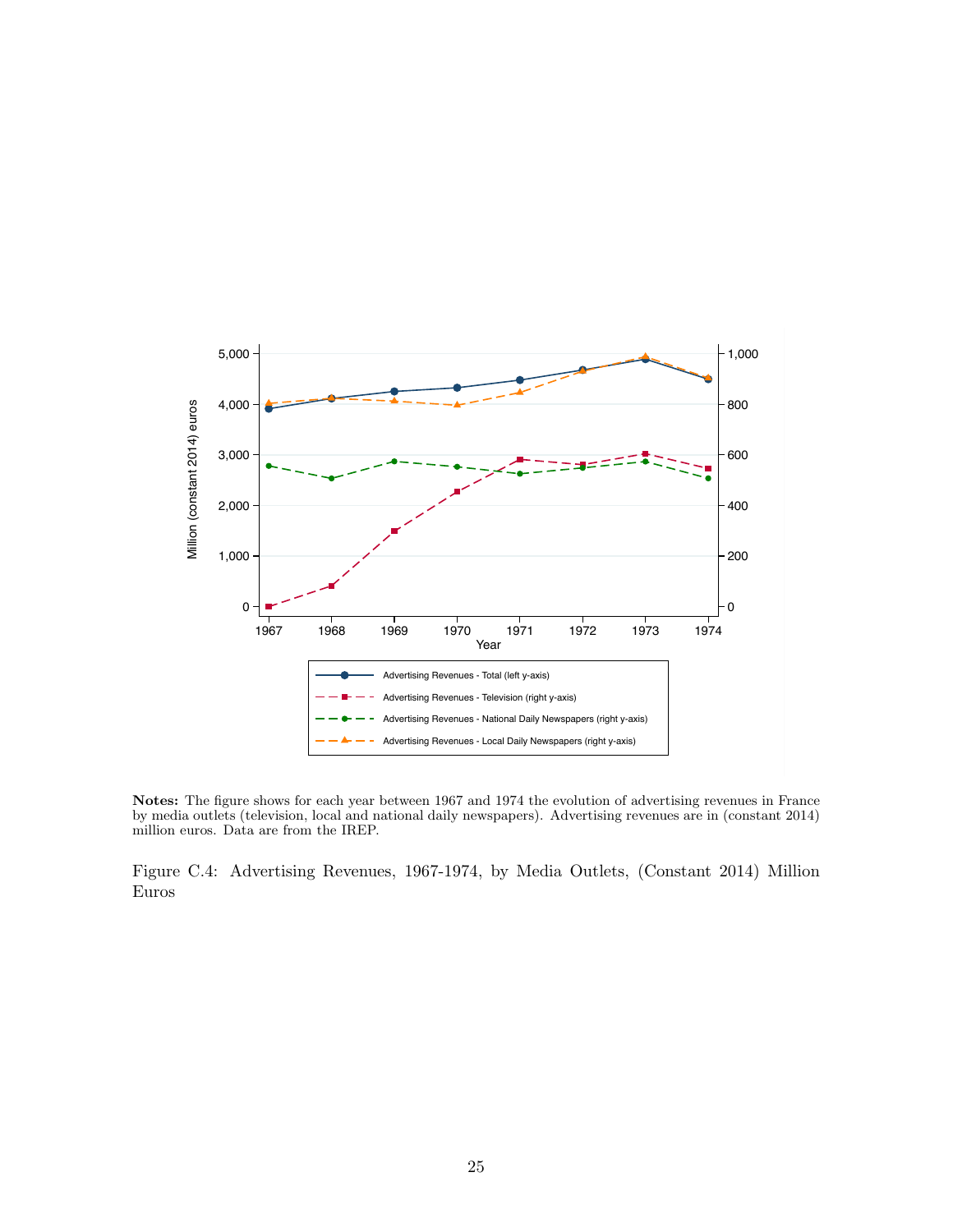

Notes: The figure shows the total number of new advertisements broadcast every year on French Television between 1968 and 1974.

Figure C.5: Number of new advertisements broadcasted on Television, 1968-1974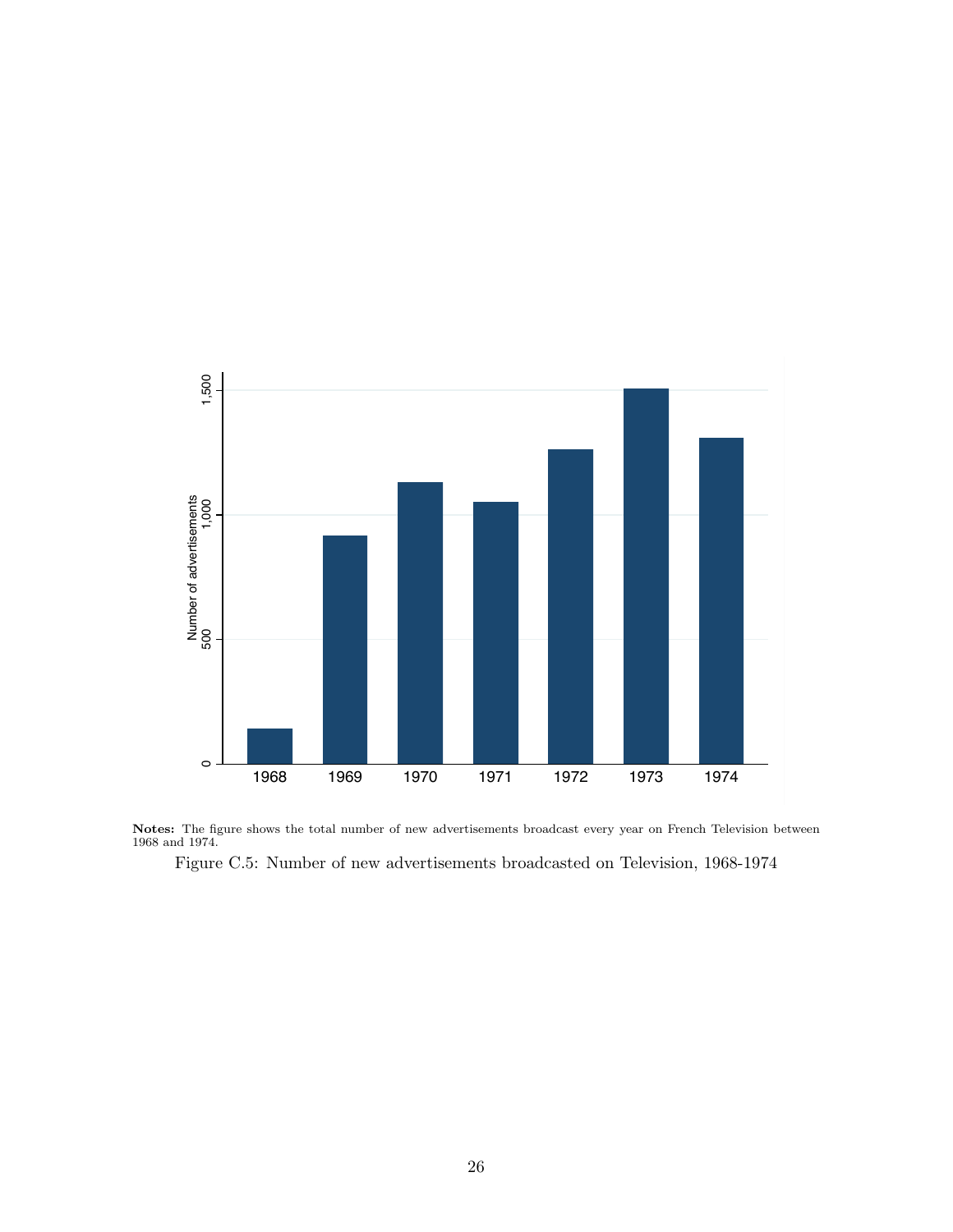

Notes: The figure illustrates the diversity of advertisements on French television.

Figure C.6: Television advertisements by category, 1967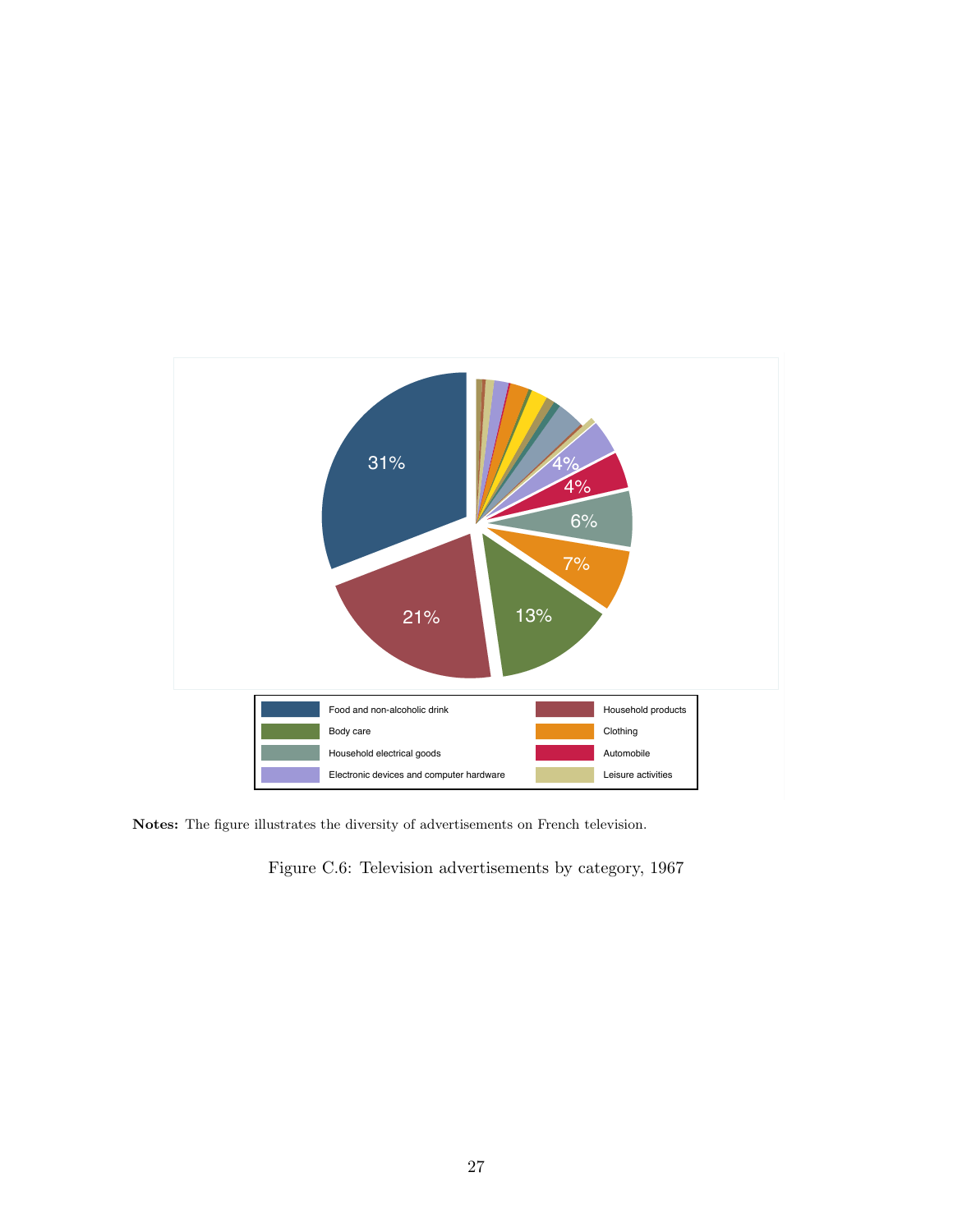<span id="page-27-1"></span><span id="page-27-0"></span>

<span id="page-27-2"></span>Notes: The figure illustrates the diversity of advertisements on national and local daily newspapers. Upper Figures [C.7a](#page-27-0) and [C.7b](#page-27-1) show the prevalence of the various categories of advertisements in national newspapers in 1966 and 1971, respectively. Bottom Figures [C.7c](#page-27-2) and [C.7d](#page-27-3) show this prevalence for local daily newspapers.

<span id="page-27-3"></span>Figure C.7: Newspaper advertisements by category, 1966 & 1971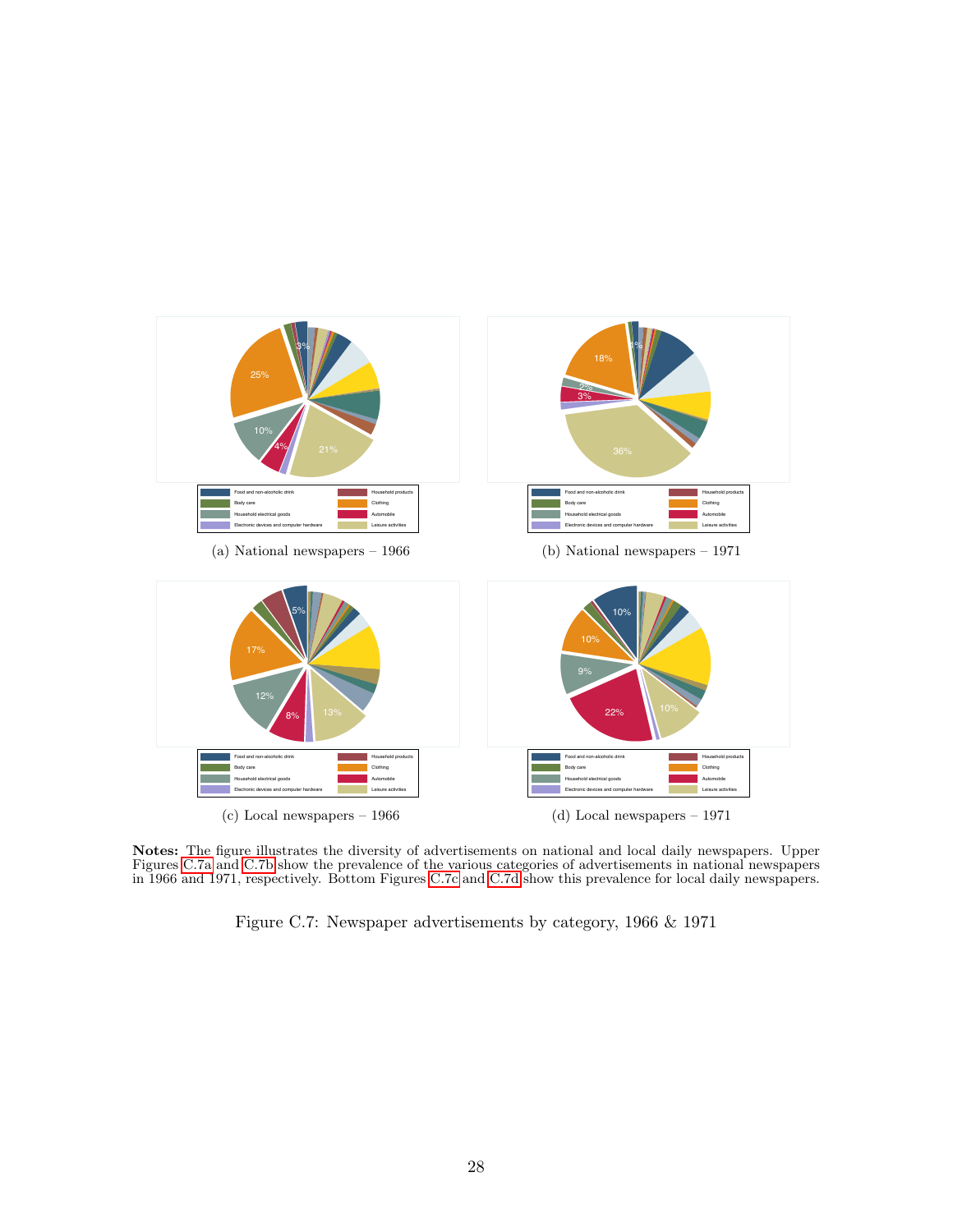

Notes: The figure shows the professional origin of the 1,120 journalists working for the ORTF in 1974.

Figure C.8: Professional origin of the 1,120 journalists working for the ORTF in 1974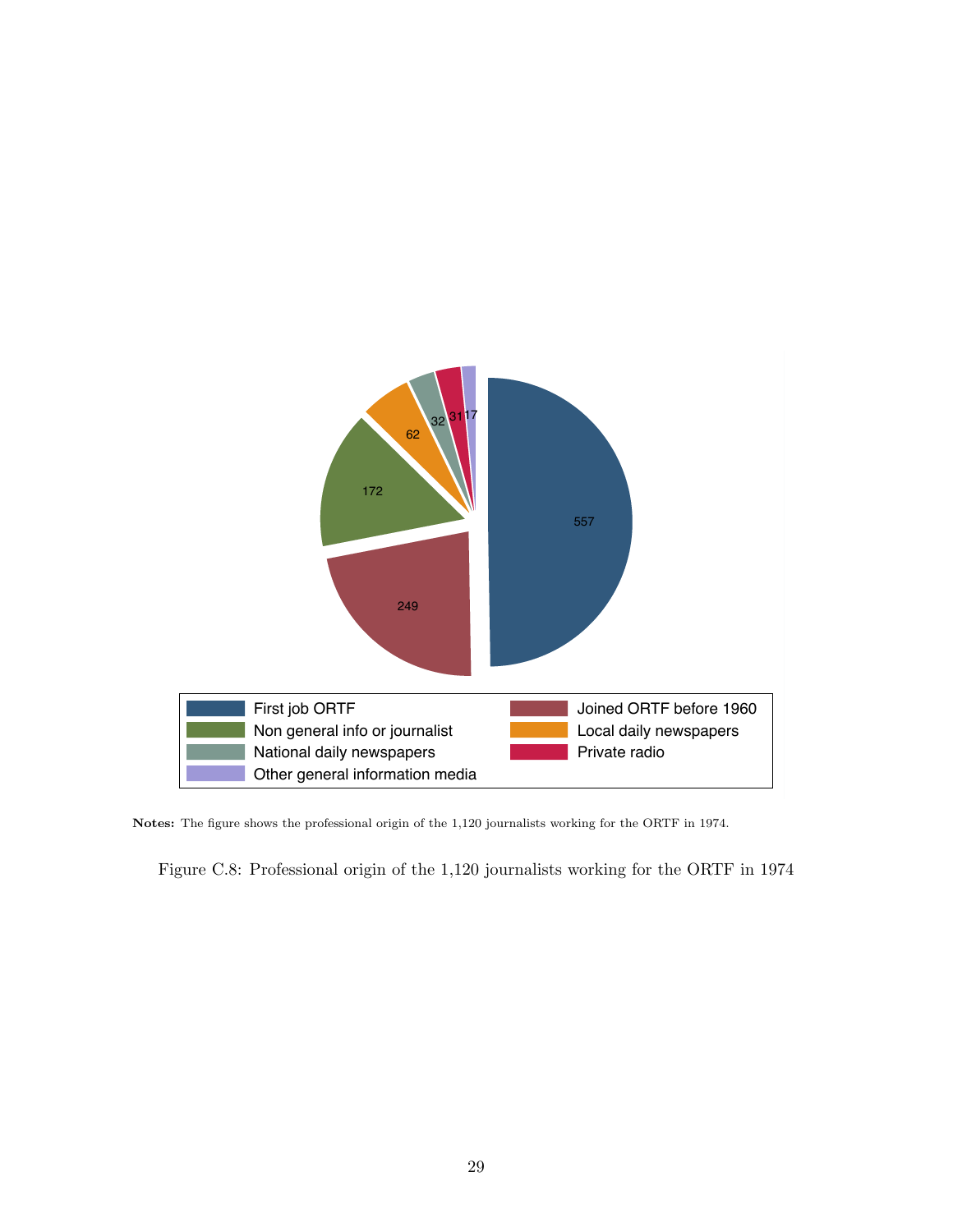

Notes: The figure shows the evolution of the subsidized postage and train rates. The postage rate is defined as the rate charged by "La Poste" to a newspaper company for the delivery anywhere in metropolitan France of one newspaper unit weighting between 60 to 100 grams. The train rate is defined as the rate charged by the "SNCF" to a newspaper company for transportation anywhere in metropolitan France of one newspaper unit. Data are from the "Cahiers de la presse française" published by the "Fédération nationale de la presse hebdomadaire et périodique."

Figure C.9: Evolution of postage and train rates, 1960-1974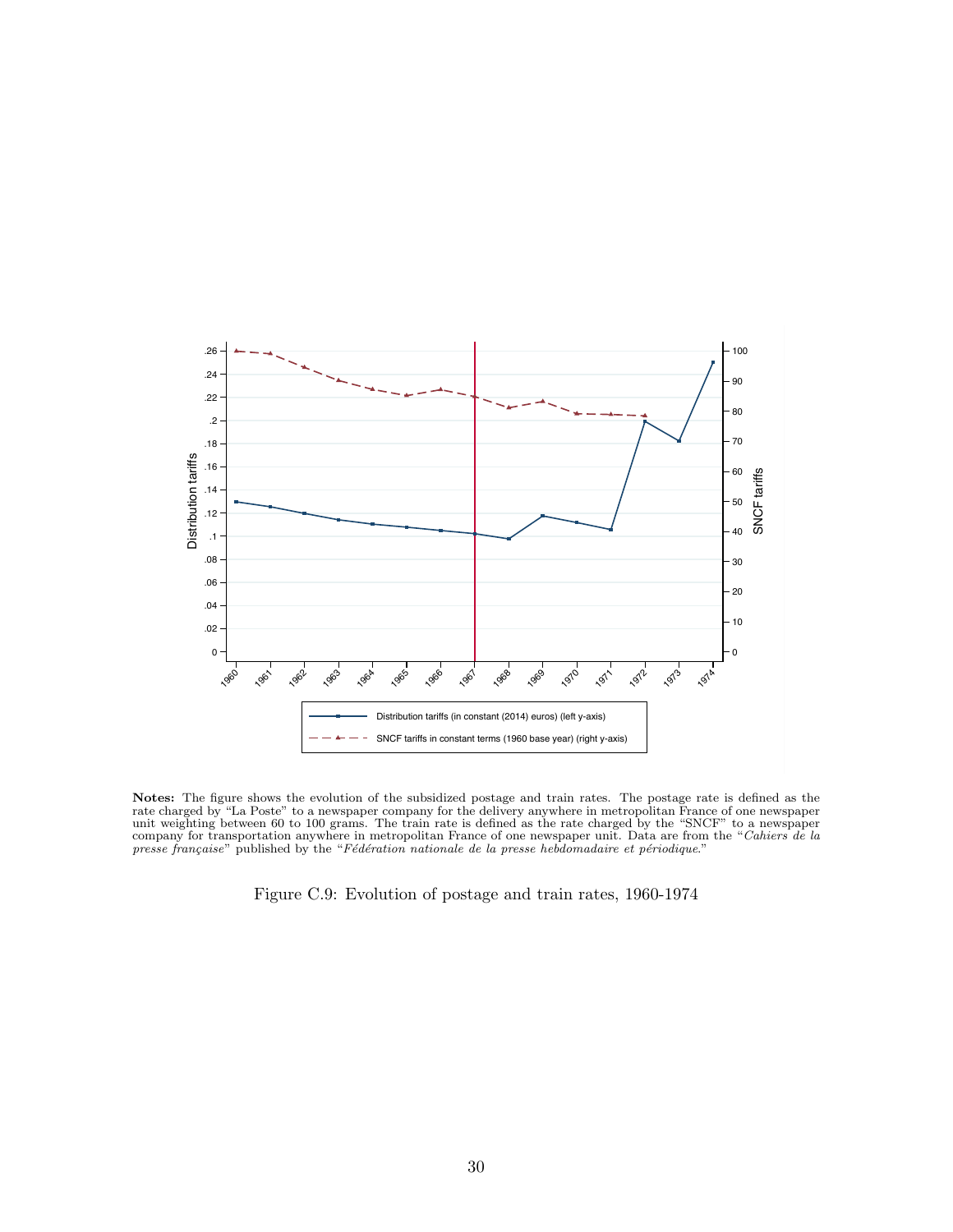# <span id="page-30-0"></span>D Robustness checks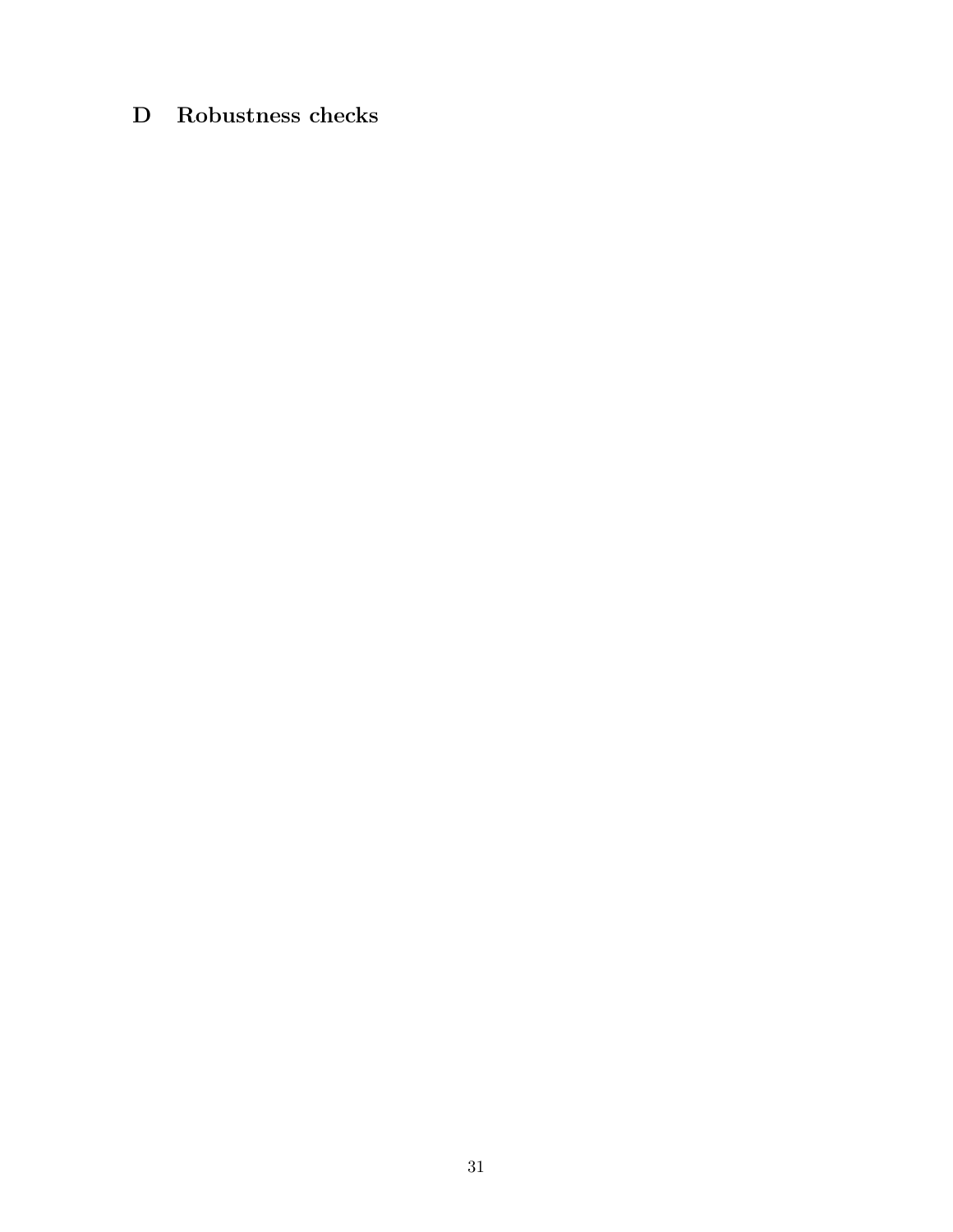|                                                                                                      | $-0.04$               | (0.08) | ${\rm Yes}$  | $\rm Yes$               | 0.52    | 0.48          | 1,046               |  |
|------------------------------------------------------------------------------------------------------|-----------------------|--------|--------------|-------------------------|---------|---------------|---------------------|--|
| Ad revenues (Listed) Ad price Subscription price Share of subscribers Number of journalists Newshole | $-0.21***$            | (0.06) | Yes          | $\mathbf{Y}\mathbf{es}$ | 0.50    | 0.45          | 1,046               |  |
|                                                                                                      | $0.23*$               | (0.14) | $\rm Yes$    | $\mathbf{Y}\mathbf{es}$ | 0.12    | 0.04          | 1,044               |  |
|                                                                                                      | $-0.11***$            | (0.02) | $\rm Yes$    | Yes                     | 0.89    | 0.88          | 1,044               |  |
|                                                                                                      | $-0.40***$            | (0.11) | Yes          | Yes                     | 0.19    | 0.09          | 809                 |  |
|                                                                                                      | $-0.23*$              | (0.12) | Yes          | $Y$ es                  | 0.52    | 747           | 1,052               |  |
|                                                                                                      | Vational x Post-TV Ad |        | Newspaper FE | Year FE                 | $2$ -sq | Adjusted R-sq | <b>D</b> servations |  |

| <b>Contact Contact</b><br>$\frac{1}{1}$<br>i,                                   |
|---------------------------------------------------------------------------------|
| 5<br>}<br>)<br>1                                                                |
| $+$ atronomod atomdoro<br>)<br>)<br> <br> <br> <br> <br> <br>$\frac{1}{2}$<br>ſ |
| $\vdots$<br>j                                                                   |
| į<br>i                                                                          |
| ו<br>ו<br>$\overline{a}$<br>$\frac{1}{2}$<br>l<br>l                             |

Notes: \* p<0.10, \*\* p<0.05, \*\*\* p<0.01. Time period is 1960-74. Models are estimated using OLS estimations. Standard errors are bootstrapped with 1,000 replications. All the estimations include newspaper and year fixed effects. The dependent variables are in logarithm. Variables are described in more details in the Notes: \*  $p<0.10$ , \*\*  $p<0.05$ , \*\*\*  $p<0.01$ . Time period is 1960-74. Models are estimated using OLS estimations. Standard errors are bootstrapped with 1,000 replications. All the estimations include newspaper and year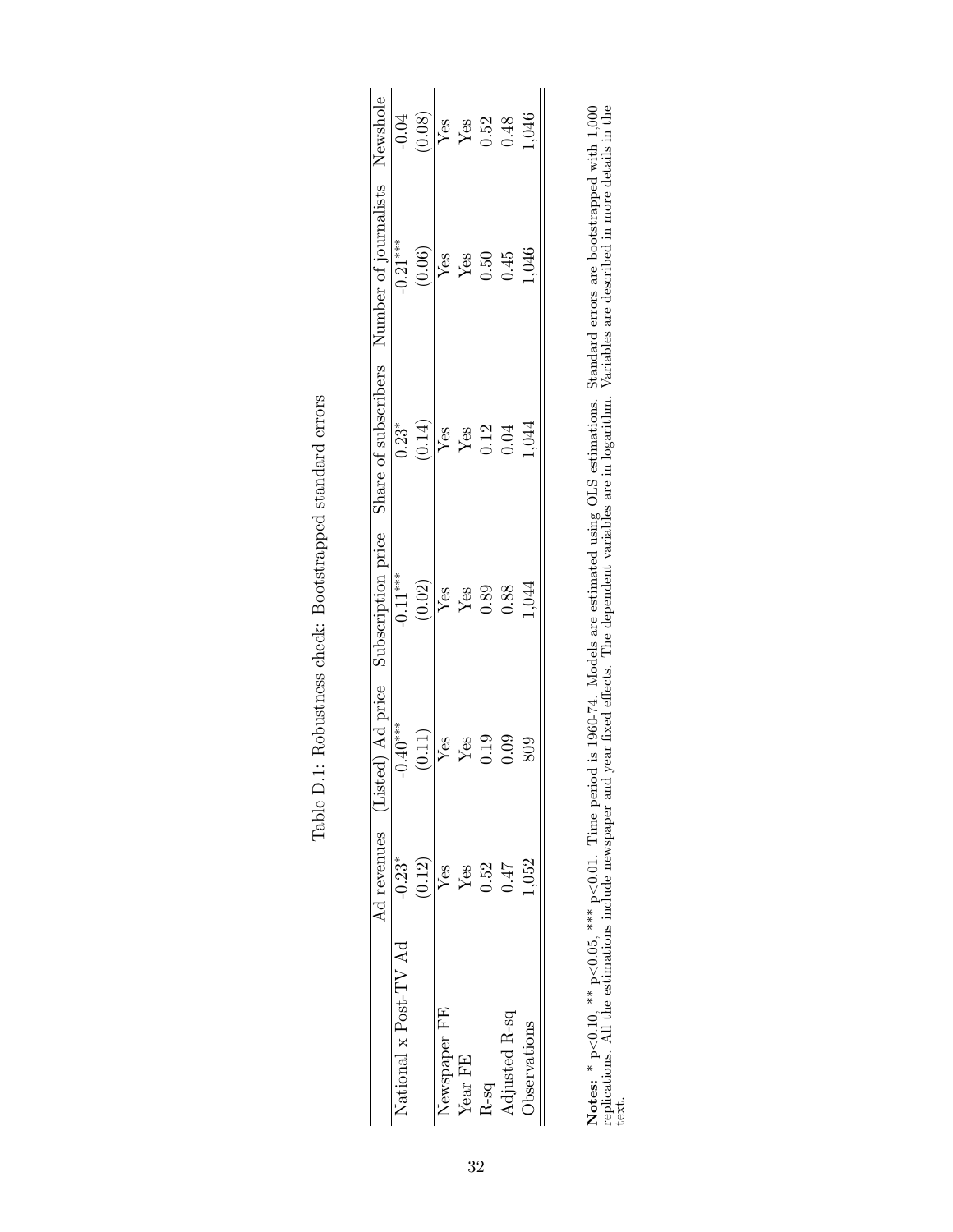|          |                   |            |                          | Advertising revenues (Listed) Ad price Subscription price Share of subscribers Number of journalists Newshole |                                                                                                                                                                                    |
|----------|-------------------|------------|--------------------------|---------------------------------------------------------------------------------------------------------------|------------------------------------------------------------------------------------------------------------------------------------------------------------------------------------|
| $-0.25*$ | $0.41***$         | $-0.11***$ | $0.25*$                  | $-0.22***$                                                                                                    |                                                                                                                                                                                    |
| (0.12)   | (0.11)            |            | $\left(0.14\right)$      |                                                                                                               | $\frac{1}{1000}$<br>$\frac{(0.08)}{Y}$<br>$\frac{1}{1000}$<br>$\frac{1}{1000}$<br>$\frac{1}{1000}$<br>$\frac{1}{1000}$<br>$\frac{1}{1000}$<br>$\frac{1}{1000}$<br>$\frac{1}{1000}$ |
| Yes      | $\overline{Y}$ es |            |                          |                                                                                                               |                                                                                                                                                                                    |
| Yes      | $\rm Yes$         |            |                          |                                                                                                               |                                                                                                                                                                                    |
| 0.54     | 0.19              | 0.88       |                          |                                                                                                               |                                                                                                                                                                                    |
| 0.53     | 0.18              | 0.88       |                          | 0.50                                                                                                          |                                                                                                                                                                                    |
| 975      |                   | 968        | 968                      | 975                                                                                                           | 974                                                                                                                                                                                |
|          |                   |            | $\frac{(0.02)}{Yes}$ Yes | Yes<br>Yes<br>0.13<br>11                                                                                      | $\begin{array}{c c} (0.06) \\ \hline \text{Yes} \\ \text{Yes} \\ \text{Yes} \\ 0.50 \end{array}$                                                                                   |

| くくり                         |  |
|-----------------------------|--|
| くうこうこう<br>í<br>ı<br>ſ       |  |
| l<br>.<br>;<br>;            |  |
| 5500000<br>י<br>י<br>ĺ<br>I |  |
| ¢<br>į<br>I<br>I            |  |

Notes: \*  $p<0.10$ , \*\*  $p<0.05$ , \*\*\*  $p<0.01$ . Time period is 1960-74, excluding year 1968. Models are estimated using OLS estimations. Standard errors are clustered at the newspaper level. All the estimations include n Notes: \* p<0.10, \*\* p<0.05, \*\*\* p<0.01. Time period is 1960-74, excluding year 1968. Models are estimated using OLS estimations. Standard errors are clustered  $\Lambda$ at the newspaper level. All the estimations include newspaper and year fixed effects. The dependent variables are in logarithm. Variables are described in more details in the text.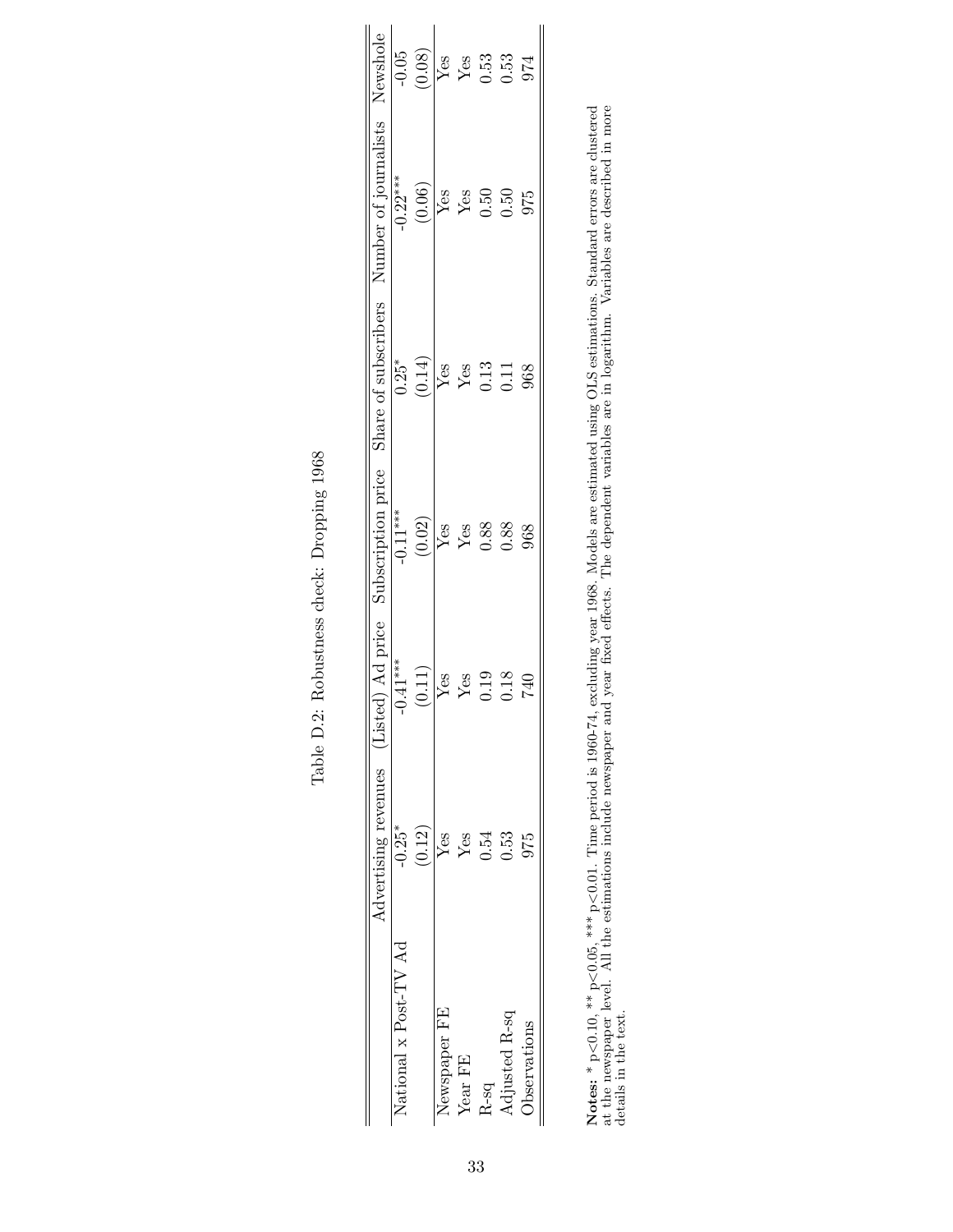|                                                                                                               | $-0.02$               | (70.07) | Yes               |         | $Y_{es}$<br>0.48<br>0.47 |               | 848                  |  |
|---------------------------------------------------------------------------------------------------------------|-----------------------|---------|-------------------|---------|--------------------------|---------------|----------------------|--|
| Advertising revenues (Listed) Ad price Subscription price Share of subscribers Number of journalists Newshole | $-0.15***$            | (0.05)  | $\overline{Y}$ es | Yes     | 0.50                     | 0.50          | 845                  |  |
|                                                                                                               | 0.21                  | (0.13)  | ${\rm Yes}$       | Yes     | 0.15                     | 0.14          | 832                  |  |
|                                                                                                               | $-0.09***$            | (0.02)  | ${\rm Yes}$       | Yes     | 0.86                     | 0.86          | 832                  |  |
|                                                                                                               | $0.35***$             | (0.09)  | $Y$ es            | Yes     | 0.20                     | 0.19          | 632                  |  |
|                                                                                                               | $-0.19*$              | (0.11)  | Yes               | Yes     | 0.49                     | 0.48          | 837                  |  |
|                                                                                                               | National x Post-TV Ad |         | Newspaper FE      | Year FE | R-sq                     | Adjusted R-sq | <b>J</b> bservations |  |

Notes: \*  $p<0.10$ , \*\*  $p<0.05$ , \*\*\*  $p<0.01$ . Time period is 1960-71. Models are estimated using OLS estimations. Standard errors are clustered at the newspaper level. All the estimations include newspaper and year fix Notes: \* p<0.10, \*\*\* p<0.05, \*\*\* p<0.01. Time period is 1960-71. Models are estimated using OLS estimations. Standard errors are clustered at the newspaper level. All the estimations include newspaper and year fixed effects. The dependent variables are in logarithm. Variables are described in more details in the text.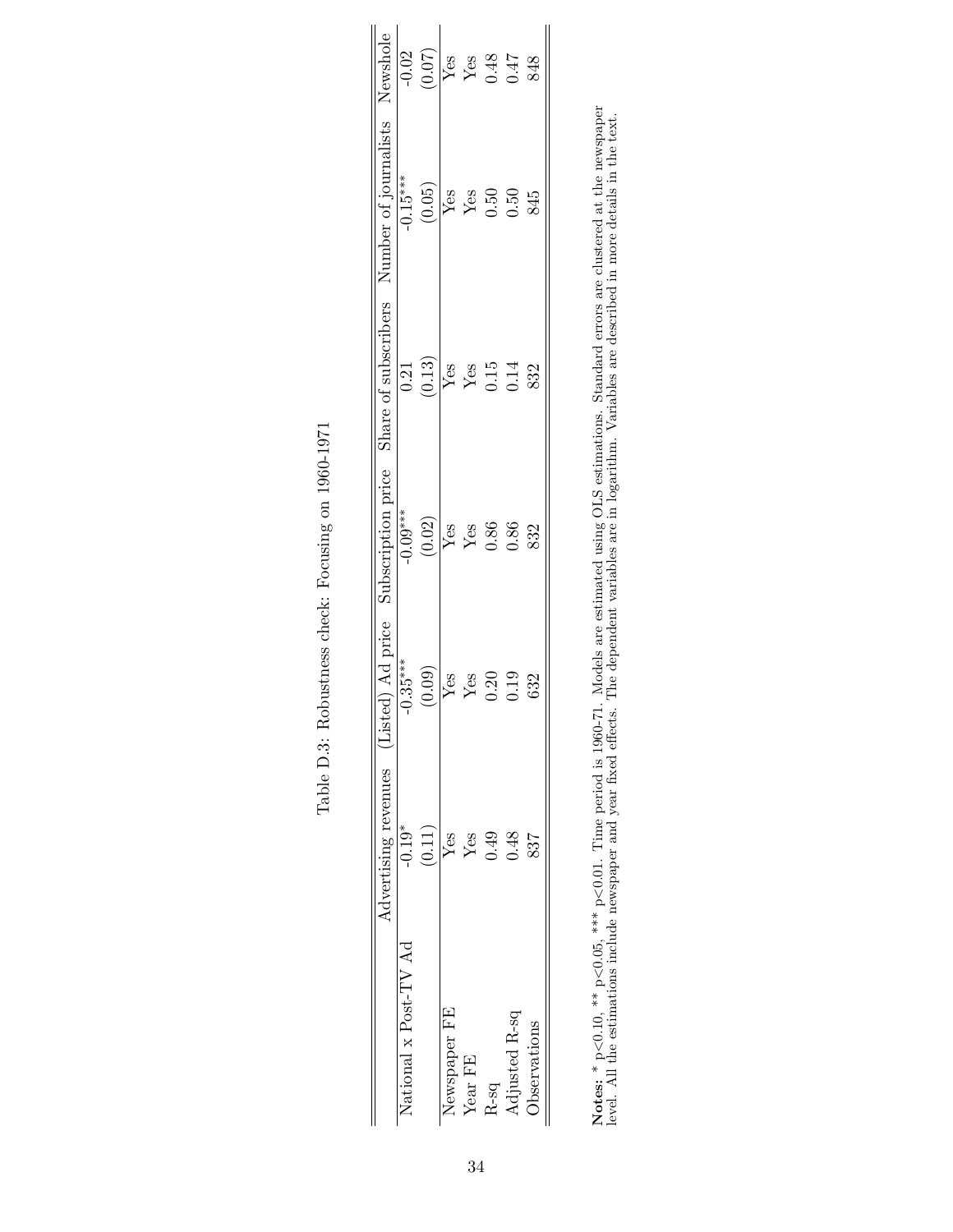| $0.34***$<br>(0.08)<br>Yes |                  |        | Advertising revenues (Listed) Ad price Subscription price Share of subscribers Number of journalists Newshole |                        |
|----------------------------|------------------|--------|---------------------------------------------------------------------------------------------------------------|------------------------|
|                            | $-0.09***$       | 0.06   | $-0.11***$                                                                                                    |                        |
|                            | $(0.03)$         | (0.11) | (0.04)                                                                                                        | $\frac{-0.02}{(0.07)}$ |
|                            | $\frac{Y}{Y}$ es |        | $\frac{V_{\text{ess}}}{Y_{\text{ess}}}$                                                                       | Yes                    |
| Yes                        |                  |        |                                                                                                               |                        |
| 0.20                       |                  |        |                                                                                                               |                        |
| 0.19                       |                  |        |                                                                                                               | $Y_{63}$<br>$0.32$     |
| 538                        | 601              | 601    | 564                                                                                                           | 571                    |
|                            |                  | 0.84   | $\begin{array}{c} \rm{Yes} \\ \rm{Yes} \\ \rm{0.01} \\ \rm{0.00} \end{array}$                                 | $0.42$<br>$0.41$       |

| I<br>י<br>ג<br>I<br>I<br>ı<br>۲<br>م                                            |
|---------------------------------------------------------------------------------|
| Í<br>s<br>C<br>i                                                                |
| )<br>i<br>$\frac{1}{2}$<br>l<br>)<br>i<br>ļ                                     |
| j<br>I<br>j<br>م<br>و<br>Í<br>I                                                 |
| $\frac{1}{2}$<br>i<br>Í<br>í<br>į<br>l<br>ſ<br>Í                                |
| l                                                                               |
| J<br>֧֧֧ׅ֧֧֧֧֧ׅ֧֧֛֧֧֧֧֧֧֛֧֧֧֚֚֚֚֚֚֚֚֚֚֚֚֚֚֚֚֚֚֚֚֚֚֚֚֝֓֜֝֓֜֓֜֜֓֓֓֜֓֜֜֓֜֜֝֬֜<br>I |

Notes: \*  $p<0.10$ , \*\*  $p<0.05$ , \*\*\*  $p<0.01$ . Time period is 1964-71. Models are estimated using OLS estimations. Standard errors are clustered at the newspaper level. All the estimations include newspaper and year fix Notes: \* p<0.10, \*\*\* p<0.05, \*\*\* p<0.01. Time period is 1964-71. Models are estimated using OLS estimations. Standard errors are clustered at the newspaper level. All the estimations include newspaper and year fixed effects. The dependent variables are in logarithm. Variables are described in more details in the text.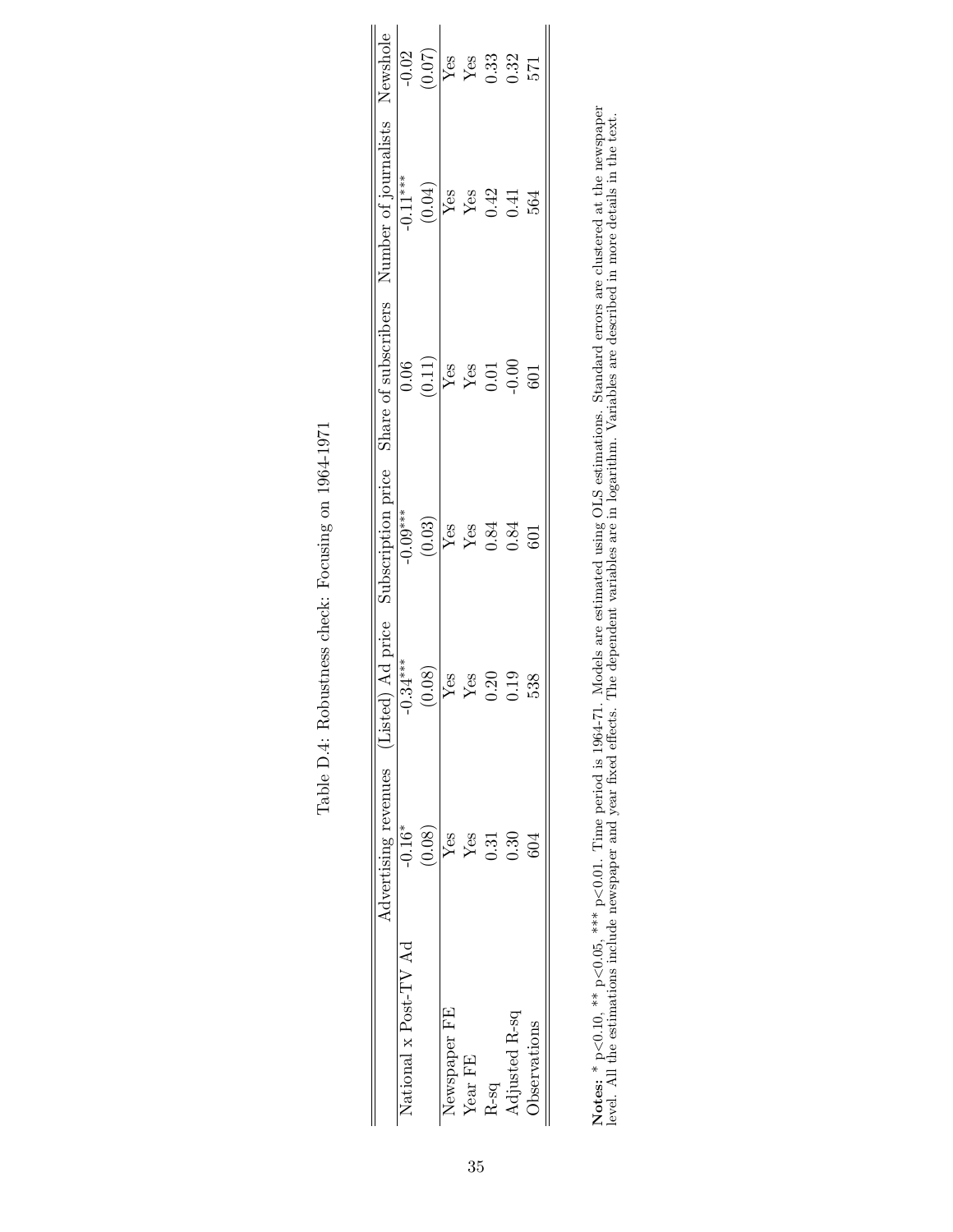|                                                                                                               | $-0.04$               | (0.09) | Yes                             | $Y_{est}$<br>0.53 |                  | 0.52          | 1,026               |  |
|---------------------------------------------------------------------------------------------------------------|-----------------------|--------|---------------------------------|-------------------|------------------|---------------|---------------------|--|
| Advertising revenues (Listed) Ad price Subscription price Share of subscribers Number of journalists Newshole | $-0.19***$            | (0.07) | Yes                             | $Y$ es            | 0.50             | 0.50          | 1,022               |  |
|                                                                                                               | $0.32**$              | (0.14) | $\operatorname{Yes}$            | $\mathbf{Yes}$    | $0.16$<br>$0.14$ |               | 1,024               |  |
|                                                                                                               | $-0.11***$            | (0.02) | $\frac{\text{Yes}}{\text{Yes}}$ |                   | 0.89             | 0.89          | 1,024               |  |
|                                                                                                               | $-0.38***$            | (0.11) | Yes                             | Yes               | 0.19             | 117           | 787                 |  |
|                                                                                                               | $-0.23*$              | (0.13) | Yes                             | Yes               | 0.55             | 0.54          | 1,033               |  |
|                                                                                                               | National x Post-TV Ad |        | Newspaper FE                    | Year FE           | $R-Sq$           | Adjusted R-sq | <b>D</b> servations |  |

| $\mathfrak{c}$                     |
|------------------------------------|
| 3<br>3<br>r Por<br>ſ               |
|                                    |
| ا שט 20 L                          |
| .<br>المعالم<br>יש<br>ר<br>ſ       |
| しゃくさん こうしょう<br>ĺ<br>ì              |
| $\sim$ $\sim$ $\sim$<br>į          |
| $\overline{\phantom{a}}$<br>ļ<br>Í |
| ים<br>בוצ                          |
| į<br>-<br>E                        |

Notes: \*  $p<0.10$ , \*\*  $p<0.05$ , \*\*\*  $p<0.01$ . Time period is 1960-74. Paris Jour and Paris Presse are excluded from the estimation. Models are estimated using OLS estimations. Standard errors are clustered at the newsp Notes: \* p<0.10, \*\* p<0.05, \*\*\* p<0.01. Time period is 1960-74. Paris Jour and Paris Presse are excluded from the estimation. Models are estimated using OLS estimations. Standard errors are clustered at the newspaper level. All the estimations include newspaper and year fixed effects. The dependent variables are in logarithm. Variables are described in more details in the text.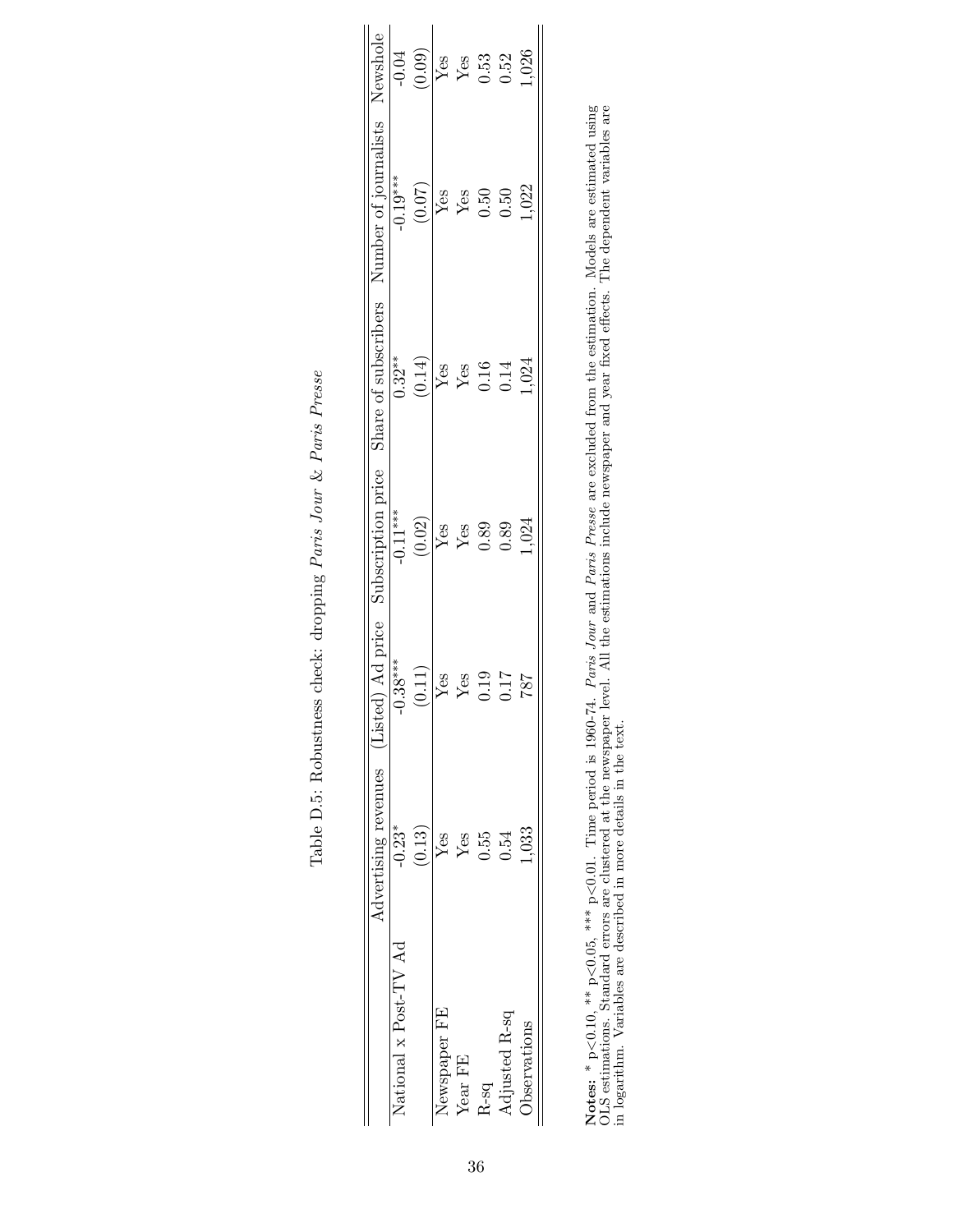|                       |           |             |                                 |                                      | Advertising revenues (Listed) Ad price Subscription price Share of subscribers Number of journalists Newshole |                                                 |
|-----------------------|-----------|-------------|---------------------------------|--------------------------------------|---------------------------------------------------------------------------------------------------------------|-------------------------------------------------|
| Vational x Post-TV Ad | $-0.15**$ | $-0.35***$  | $-0.10***$                      | $0.25*$                              | $-0.17***$                                                                                                    | $-0.05$                                         |
|                       | (0.07)    | (0.10)      | (0.02)                          | (0.13)                               | (0.06)                                                                                                        | (0.07)                                          |
| Newspaper FE          | Yes       | ${\rm Yes}$ |                                 |                                      |                                                                                                               |                                                 |
| Year FE               | Yes       | Yes         | $\frac{\text{Yes}}{\text{Yes}}$ | $Y$ es<br>$Y$ es<br>$0.13$<br>$0.12$ | $\frac{\text{Yes}}{\text{Yes}}$                                                                               | $\frac{V_{\text{es}}}{V_{\text{es}}}$<br>$0.52$ |
| $2-50$                | 171       | 0.19        | 0.89                            |                                      | $0.51$<br>$0.51$                                                                                              |                                                 |
| djusted R-sq          | 0.71      | 0.18        | 0.89                            |                                      |                                                                                                               |                                                 |
| bservations           | 1.031     | $\$09$      | 1,044                           | 1,044                                | 1,046                                                                                                         | 1,046                                           |
|                       |           |             |                                 |                                      |                                                                                                               |                                                 |

| l                                                                                  |
|------------------------------------------------------------------------------------|
| ֧֧֧֧֧֧֧֧֧֧֧֪ׅ֧֧֧֪ׅ֧֧֧֧֧֪ׅ֧֛֪ׅ֧֚֚֚֚֚֚֚֚֚֚֚֚֚֚֚֡֕֕֕֓֝֬֝֓֝֓֝֬֝֓֝֬֝֬֝֬֝֬֝֓֝֬֝֬֝֬֝֬֝֬֝֬ |
| サーク りょうせき クロークス うち しょうせつ<br>i                                                      |
| ì<br>Ì                                                                             |
| j<br>ĺ                                                                             |
| I<br>İ<br>$\overline{a}$<br>֚֚֬                                                    |
| ۱<br>ا                                                                             |
| $\frac{1}{6}$<br>$\frac{1}{2}$<br>ĺ                                                |

Notes:  $*_{p<0.10, **_{p<0.05, ***_{p<0.01}}$ . Time period is 1960-74. Models are estimated using OLS estimations. Standard errors are clustered at the newspaper level. All the estimations include newspaper and year fixed eff Notes: \* p<0.10, \*\*\* p<0.05, \*\*\* p<0.01. Time period is 1960-74. Models are estimated using OLS estimations. Standard errors are clustered at the newspaper level. All the estimations include newspaper and year fixed effects as well as an industry-specific time trend. The dependent variables are in logarithm. Variables are described in more details in the text.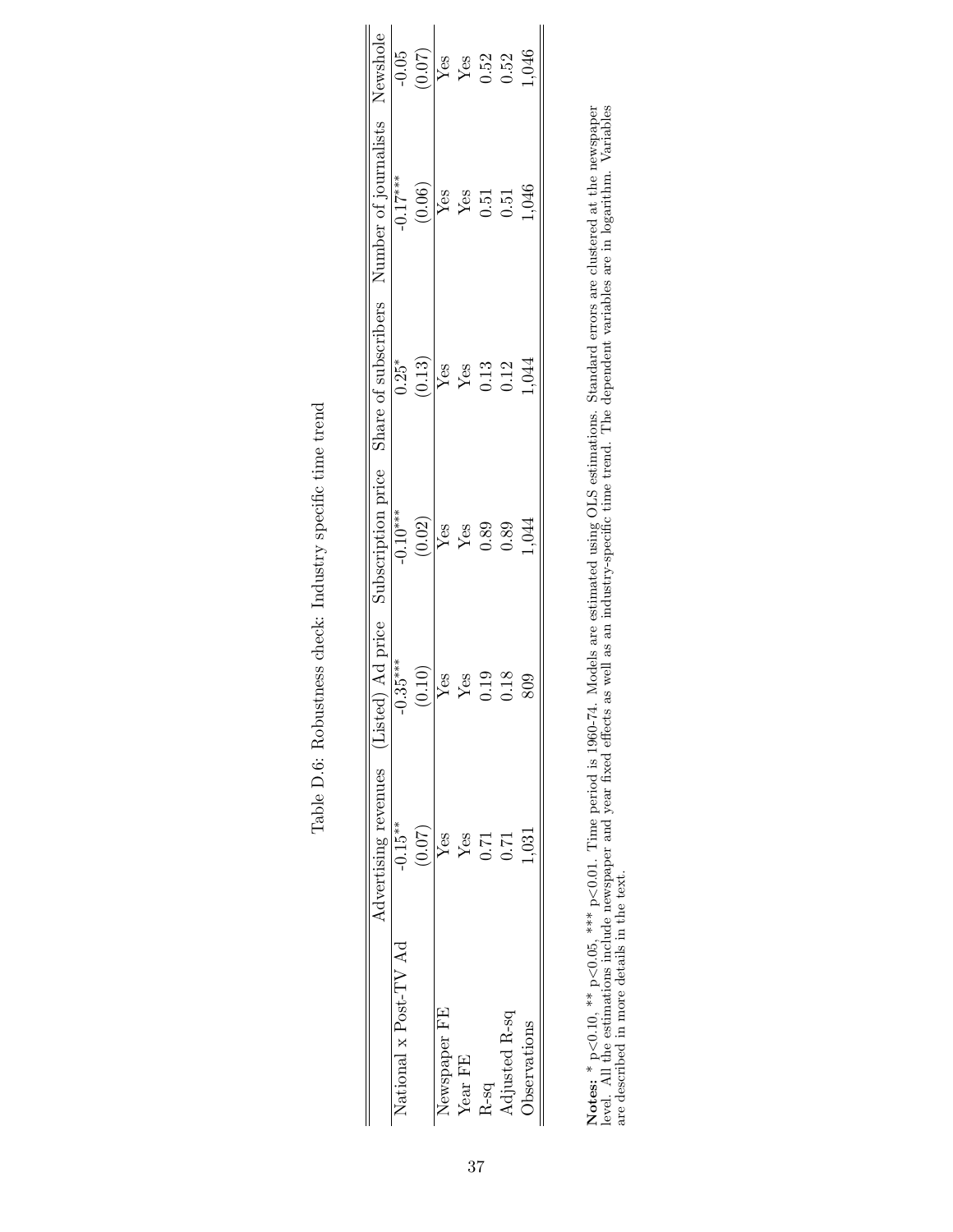|                       | Advertising revenues (Listed) Ad price |            | Subscription price                         |                                                     | Share of subscribers Number of journalists Newshole |                                                           |
|-----------------------|----------------------------------------|------------|--------------------------------------------|-----------------------------------------------------|-----------------------------------------------------|-----------------------------------------------------------|
| Vational x Post-TV Ad | $-0.25**$                              | $-0.41***$ | $-0.11***$                                 | $0.23*$                                             | $-0.20***$                                          |                                                           |
|                       | (0.12)                                 | (0.11)     | (0.02)                                     | (0.14)                                              | $(0.06)$                                            | $\frac{10.05}{0.08}$                                      |
| <b>Newspaper FE</b>   | $Y$ es                                 | $Y$ es     | $\overline{\frac{\text{Yes}}{\text{Yes}}}$ |                                                     | $\sqrt{\text{Res}}$                                 |                                                           |
| Year FE               | Yes                                    | Yes        |                                            |                                                     | ${\rm Yes}$                                         |                                                           |
| $2-5q$                | 0.55                                   | 0.20       | 0.88                                       | $\overline{Y}_{68}$<br>$Y_{65}$<br>$0.12$<br>$0.11$ | 0.48                                                | $\begin{array}{c}\nY_{CS} \\ Y_{CS} \\ 0.51\n\end{array}$ |
| Adjusted R-sq         | 0.54                                   | 0.18       | 0.88                                       |                                                     | 0.47                                                |                                                           |
| bservations           | 979                                    | 745        | 969                                        | 969                                                 | 956                                                 | 371                                                       |
|                       |                                        |            |                                            |                                                     |                                                     |                                                           |

|   | しょうしょ<br>I<br>j                                                                           |
|---|-------------------------------------------------------------------------------------------|
|   | <b>こうしょうこう こうこうこうこう こうさん 一 うらす</b><br>Ì<br>l<br>l<br>ĺ<br>)<br>I                          |
|   | J<br>֧֧֧֧֦֧ׅׅ֧֧ׅ֧֦֧֦֧֦֧֦֧֦֧֦֧֦֧֦֧֛֛֛֛֧֦֧֦֧֦֧֦֧֦֧֧֛֧֦֧֚֚֚֚֚֚֚֚֚֚֚֚֚֚֚֚֚֚֚֬֝֝֝֝֝֓֜֓֓֝֬֜֓֜֜֜ |
| ļ | l<br>i<br>Singapura<br>l<br>$\frac{1}{2}$<br>ì<br>i                                       |
|   | j<br>ĺ                                                                                    |
|   | $\frac{1}{2}$<br>j<br>۱                                                                   |
| Į | י<br>ו<br>ו<br>;                                                                          |

**Notes:** \* p<0.10, \*\* p<0.05, \*\*\* p<0.01. Time period is 1960-74. Models are estimated using OLS estimations. Standard errors are clustered at the newspaper level. All the estimations include newspaper and year fixed effe are described in more details in the text. Compared to the main specification, the following "large regional newspapers" are excluded: Centre Presse, Le Dauphiné Notes: \* p<0.10, \*\*\* p<0.05, \*\*\* p<0.01. Time period is 1960-74. Models are estimated using OLS estimations. Standard errors are clustered at the newspaper level. All the estimations include newspaper and year fixed effects as well as an industry-specific time trend. The dependent variables are in logarithm. Variables Libéré, La Dépêche Du Midi, L'Echo Du Centre, La Montagne, and La Tribune Le Progrès.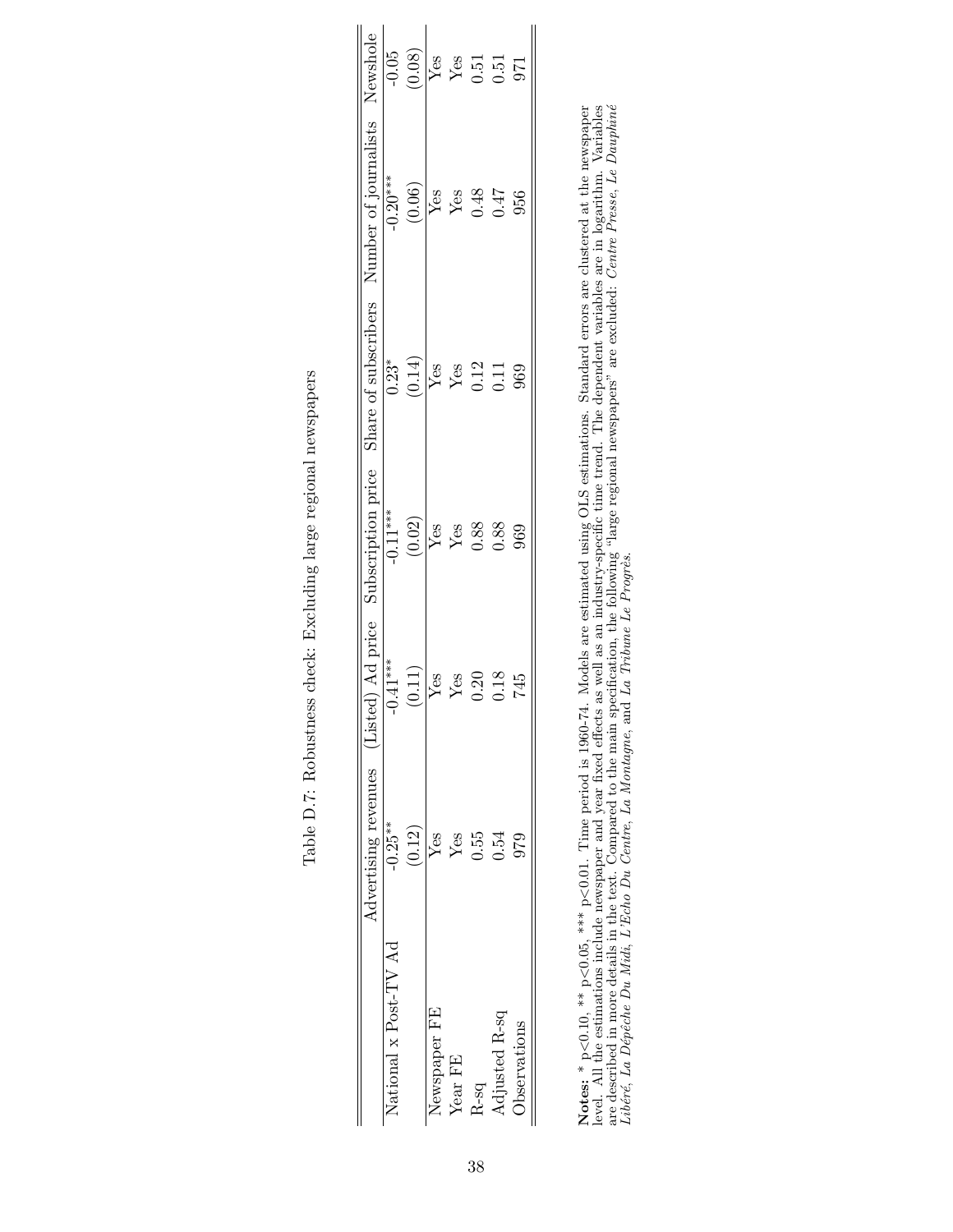|                                                                                                               | $-0.15*$              | (0.08) | Yes                                   |         | $\begin{array}{c} \text{Yes} \\ 0.50 \\ 0.49 \end{array}$ |               | 1,031                |  |
|---------------------------------------------------------------------------------------------------------------|-----------------------|--------|---------------------------------------|---------|-----------------------------------------------------------|---------------|----------------------|--|
| Advertising revenues (Listed) Ad price Subscription price Share of subscribers Number of journalists Newshole | $-0.26***$            | (0.09) | Yes                                   | $Y$ es  | 0.38                                                      | 0.37          | 1,045                |  |
|                                                                                                               | $0.49***$             | (0.15) | $Y_{es}$                              |         | 0.34                                                      | 0.33          | 1,034                |  |
|                                                                                                               | $-0.11***$            | (0.01) | $\frac{Y_{\text{CS}}}{Y_{\text{CS}}}$ |         | 0.92                                                      | 0.92          | 1,034                |  |
|                                                                                                               | $0.37***$             | (0.07) | Yes                                   | Yes     | 0.26                                                      | 0.25          | 807                  |  |
|                                                                                                               | $-0.19*$              | (0.10) | Yes                                   | Yes     | 0.42                                                      | 0.42          | 1,052                |  |
|                                                                                                               | Vational x Post-TV Ad |        | Vewspaper FE                          | Year FE | R-sq                                                      | Adjusted R-sq | <b>J</b> bservations |  |

| )                                                                    |
|----------------------------------------------------------------------|
| le llechtion nome component domain component de la provincia latinon |
| יו אינו שינו שביב בת<br>-<br>-<br>-<br>-                             |
| :<br>;<br>i<br>S                                                     |
| ì<br>$\mathfrak{g}$                                                  |
|                                                                      |
| $\frac{1}{2}$<br>m.l.l.o                                             |

Notes: \* p·  $\leq 0.10$ ,  $\stackrel{*}{\sim}$  p.  $<$  0.05, \*\*\* p $\cdot$ <0.01. Time period is 1960-74. Models are estimated using OLS estimations. Newspapers are weighted depending on their circulation. Standard errors are clustered at the newspaper level. All the estimations include newspaper and year fixed effects. The dependent variables are in logarithm. Variables are described in more details in the text.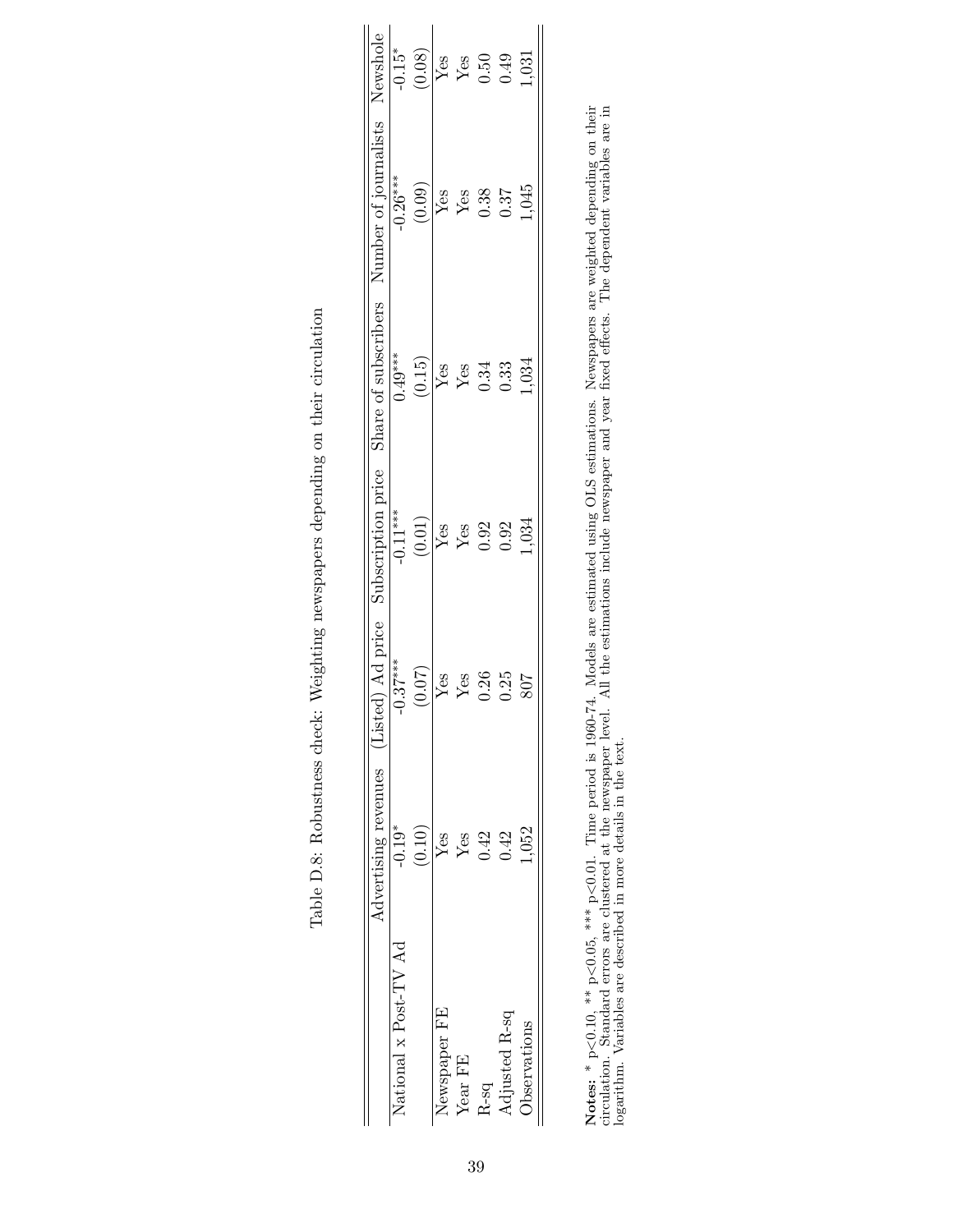|                       |        |        |          |                | $\overline{Ad}$ revenues (Listed) Ad price Subscription price Share of subscribers Number of journalists Newshole $\overline{Ad}$ revenues (Listed) Ad price Subscription price Share of subscribers Number of journalists Newshole |        |
|-----------------------|--------|--------|----------|----------------|-------------------------------------------------------------------------------------------------------------------------------------------------------------------------------------------------------------------------------------|--------|
| National x Post-TV Ad |        |        |          |                |                                                                                                                                                                                                                                     |        |
|                       | (0.13) | (0.11) | $(0.02)$ | (0.13)         | (0.06)                                                                                                                                                                                                                              | (0.07) |
| Newspaper FE          | $Y$ es | Yes    | Yes      | Yes            | $\overline{Y}$ es                                                                                                                                                                                                                   | $Y$ es |
| Year FE               | $Y$ es | Yes    | $Y$ es   | $Y$ es         | Yes                                                                                                                                                                                                                                 | $Y$ es |
| $2-5q$                | 147    | 0.22   |          | $0.05$<br>0.04 | 0.41                                                                                                                                                                                                                                | 0.48   |
| djusted R-sq          | 0.46   | 0.21   | 0.91     |                | 0.40                                                                                                                                                                                                                                |        |
| <b>D</b> servations   | 695    | 695    | 695      | 695            | 695                                                                                                                                                                                                                                 | 695    |
|                       |        |        |          |                |                                                                                                                                                                                                                                     |        |

| $\frac{1}{2}$<br>Ì                                                    |
|-----------------------------------------------------------------------|
| ;<br>)<br>;<br>í                                                      |
| NO. The second condition of the second condition.<br>;<br>{<br>į<br>l |
| Vohinnon ohodri I<br>;<br>;                                           |
|                                                                       |
| The American Contractor<br>$\int$                                     |

Notes: \*  $p<0.10$ , \*\*  $p<0.05$ , \*\*\*  $p<0.01$ . Time period is 1960-74. Models are estimated using OLS estimations. Standard errors are clustered at the newspaper level. All the estimations include newspaper and year fix Notes: \* p<0.10, \*\*\* p<0.05, \*\*\* p<0.01. Time period is 1960-74. Models are estimated using OLS estimations. Standard errors are clustered at the newspaper level. All the estimations include newspaper and year fixed effects. The dependent variables are in logarithm. Compared to the main specification, all the six dependent variables are non-missing in all the estimations here, so that the six regressions are performed on the same sample. Variables are described in more details in the text.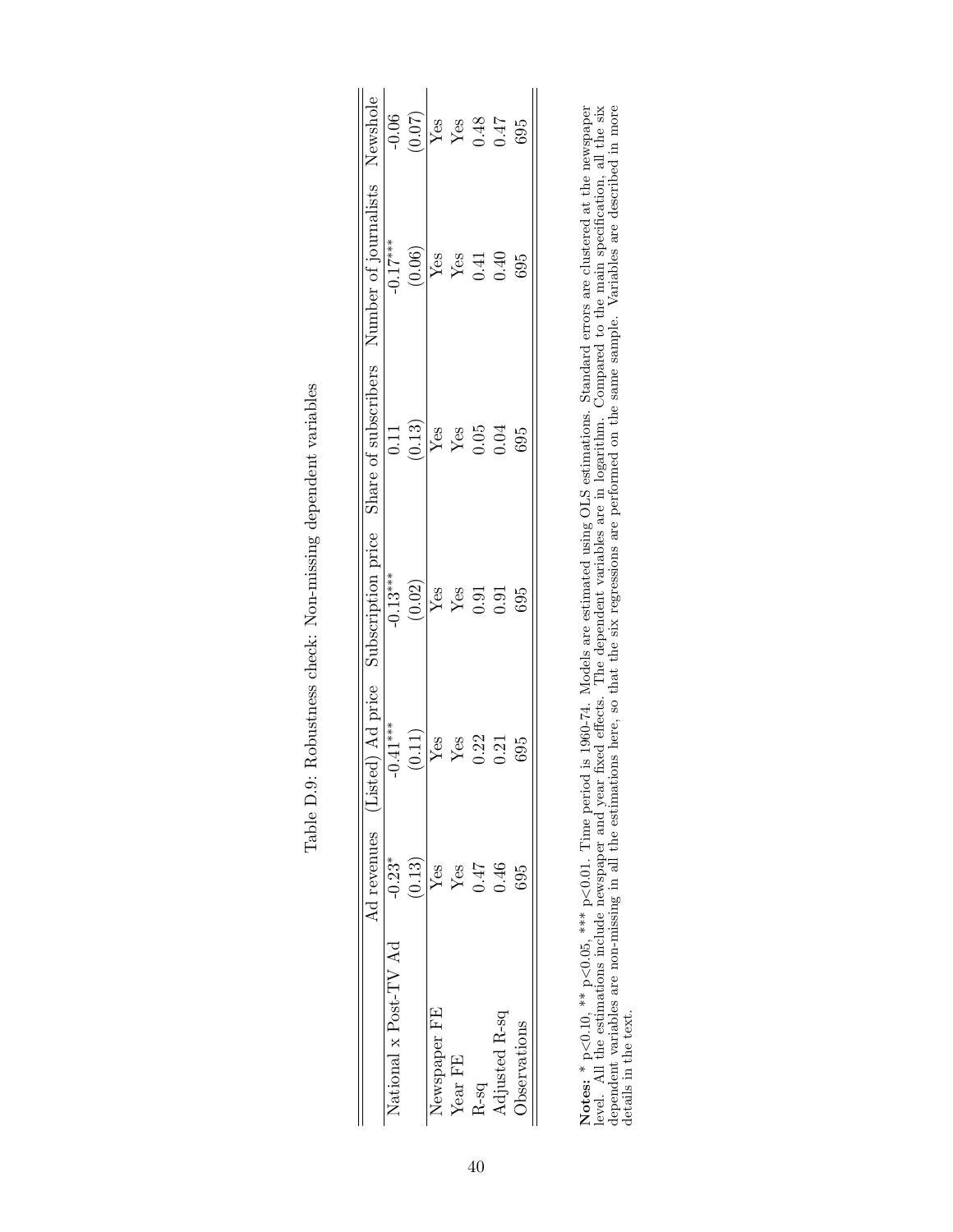<span id="page-40-1"></span>

|                       | Advertising revenues | ed) Ad price<br>ist                                                           | Subscription price                                                                | Share of subscribers                                                  | Number of journalists                                                             | Newshole                                                                                 |
|-----------------------|----------------------|-------------------------------------------------------------------------------|-----------------------------------------------------------------------------------|-----------------------------------------------------------------------|-----------------------------------------------------------------------------------|------------------------------------------------------------------------------------------|
| National x Post-TV Ad | $-0.23*$             | $-0.40***$                                                                    | $-0.11***$                                                                        | $0.24*$                                                               | $-0.21***$                                                                        | $-0.04$                                                                                  |
|                       | (0.12)               | (0.11)                                                                        | $\begin{array}{r} (0.02) \\ \text{Yes} \\ \text{Yes} \\ 0.88 \\ 0.88 \end{array}$ | $\frac{(0.14)}{Y_{\text{es}}}$<br>$Y_{\text{es}}$<br>$0.13$<br>$0.11$ |                                                                                   |                                                                                          |
| Newspaper FE          | ${\rm Yes}$          |                                                                               |                                                                                   |                                                                       |                                                                                   |                                                                                          |
| Year FE               | $\operatorname{Yes}$ |                                                                               |                                                                                   |                                                                       |                                                                                   |                                                                                          |
| $R$ -sq               | 0.51                 | $\begin{array}{c} \rm{Yes} \\ \rm{Yes} \\ \rm{0.19} \\ \rm{0.17} \end{array}$ |                                                                                   |                                                                       | $\begin{array}{c} (0.06) \\ \text{Yes} \\ \text{Yes} \\ 0.49 \\ 0.48 \end{array}$ | $\begin{array}{c} (0.08) \\ \text{Yes} \\ \text{Yes} \\ 0.52 \\ 0.51 \end{array}$        |
| Adjusted R-sq         | 0.51                 |                                                                               |                                                                                   |                                                                       |                                                                                   |                                                                                          |
| Observations          | 1,023                | 784                                                                           | 1,015                                                                             | 1,015                                                                 | 1,016                                                                             | 1,016                                                                                    |
|                       |                      |                                                                               | (b) $\mathbf{A}$ II 5                                                             |                                                                       |                                                                                   |                                                                                          |
|                       | Advertising revenues | ed) Ad price<br>ЕЦ                                                            | Subscription price                                                                | Share of subscribers                                                  | Number of journalists                                                             | Newshole                                                                                 |
| National x Post-TV Ad | $-0.23$              | $-0.41***$                                                                    | $-0.11***$                                                                        | $0.24*$                                                               | $-0.21***$                                                                        | $-0.05$                                                                                  |
|                       | (0.12)               | (0.11)                                                                        | (0.02)                                                                            | $(0.14)$                                                              | (0.06)                                                                            | $\begin{array}{c} (0.08) \\ \hline \text{Yes} \\ \text{Yes} \\ 0.51 \\ 0.50 \end{array}$ |
| Newspaper FE          | $\operatorname{Yes}$ |                                                                               |                                                                                   |                                                                       |                                                                                   |                                                                                          |
| Year FE               | ${\rm Yes}$          |                                                                               |                                                                                   |                                                                       |                                                                                   |                                                                                          |
| $\rm R\text{-}sq$     | 0.51                 | $Y_{es}$<br>$Y_{es}$<br>$0.19$<br>$0.17$                                      | $\frac{\text{Yes}}{\text{Yes}}$ 0.88                                              | $Yes$<br>$Yes$<br>$0.13$<br>$0.12$                                    | $\frac{\text{Yes}}{\text{Yes}}\\ 0.47$                                            |                                                                                          |
| Adjusted R-sq         | 0.50                 |                                                                               | 0.88                                                                              |                                                                       |                                                                                   |                                                                                          |
| Observations          | 988                  | 057                                                                           | 981                                                                               | 981                                                                   | 971                                                                               | 972                                                                                      |

<span id="page-40-0"></span>Table D.10: Robustness check: Dropping local newspapers that are in a monopolistic situation Table D.10: Robustness check: Dropping local newspapers that are in a monopolistic situation Notes: \* p·  $< 0.10, **$  p.  $< 0.05$ , \*\*\* p. <0.01. Time period is 1960-74. Models are estimated using OLS estimations. Standard errors are clustered at the newspaper level. All the estimations include newspaper and year fixed effects. The dependent variables are in logarithm. Variables are described in more details in the text. Compared to the main specification, La Nouvelle République Du Centre Ouest and Ouest France are excluded in the upper Table [D.10a.](#page-40-0) In the bottom Table C.10a. In the bottom Table [D.10b,](#page-40-1) the following five newspapers are excluded: La Nouvelle R´epublique Du Centre Ouest, Ouest France, La D´epˆeche du Midi, La Montagne, and L'Union.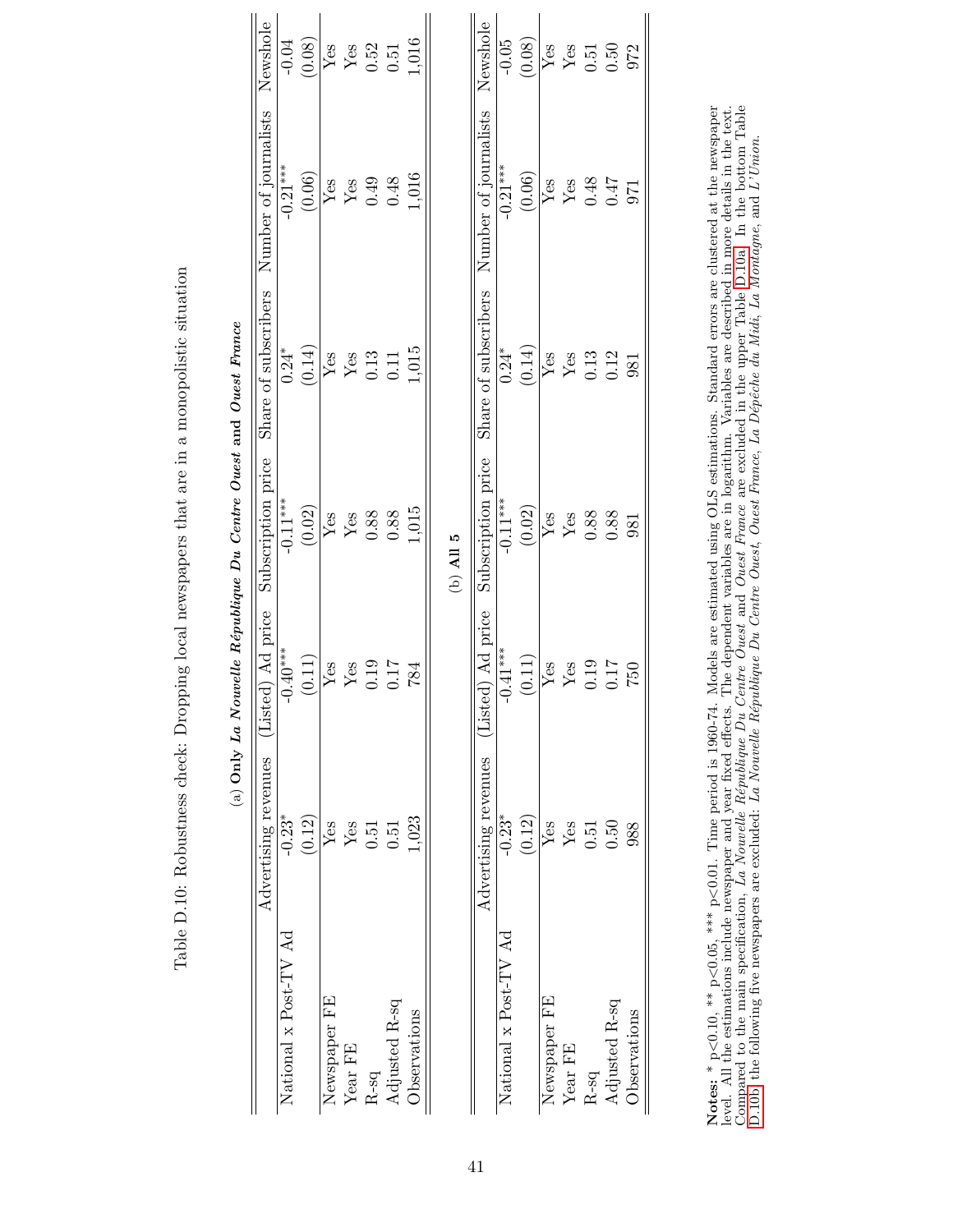### References

- <span id="page-41-8"></span>Adams, W. and Yellen, J. L. (1976). Commodity Bundling and the Burden of Monopoly. The Quarterly Journal of Economics, 90(3):475–498.
- <span id="page-41-10"></span>Anderson, S. and Jullien, B. (2015). Advertising Finance and Two Sided Business Models. In Anderson, S., Waldfogel, J., and Stromberg, D., editors, *Handbook of Media Economics*, chapter 2. North Holland.
- <span id="page-41-9"></span>Asplund, M., Eriksson, R., and Strand, N. (2008). Price Discrimination in Oligopoly: Evidence from Regional Newspapers. The Journal of Industrial Economics, 56(2):333–346.
- <span id="page-41-3"></span>Borenstein, S. (1991). Selling Costs and Switching Costs: Explain Retail Gasoline Margins. RAND Journal of Economics, 20(3):344–365.
- <span id="page-41-4"></span>Borenstein, S. and Rose, R. (1994). Competition and Price Dispersion in the U.S. Airline Industry. Journal of Political Economy, 103(2):653–683.
- <span id="page-41-5"></span>Busse, M. and Rysman, M. (2005). Competition and Price Discrimination in Yellow Pages Advertising. Rand Journal of Economics, 36(2):378–390.
- <span id="page-41-12"></span>Cagé, J. (2016). Payroll and Inequality within the Newsroom: Evidence from France, 1936-2016. Working paper, SciencesPo Paris.
- <span id="page-41-11"></span>Cagé, J. (2017). Media Competition, Information Provision and Political Participation: Evidence from French Local Newspapers and Elections, 1944-2014. CEPR Discussion Papers 12198, C.E.P.R. Discussion Papers.
- <span id="page-41-2"></span>Carroni, E. (2015). Competitive Behaviour-Based Price: Discrimination among Asymmetric Firms. Working Papers 1501, University of Namur, Department of Economics.
- <span id="page-41-6"></span>Dai, M., Liu, Q., and Serfes, K. (2012). Is the Effect of Competition on Price Dispersion Non-Monotonic? Evidence from the U.S. Airline Industry. Working paper.
- <span id="page-41-1"></span>Ellman, M. and Germano, F. (2009). What Do That Papers Sell? A Model of Advertising and Media Bias. The Economic Journal, 119(537):680–704.
- <span id="page-41-7"></span>Gabszewicz, J. and Sonnac, N. (1997). Subscription as a price discrimination device. CORE Discussion Papers 1997090, Université catholique de Louvain, Center for Operations Research and Econometrics (CORE).
- <span id="page-41-0"></span>Gentzkow, M., Glaeser, E., and Goldin, C. (2006). The Rise of the Fourth Estate: How Newspapers Became Informative and Why It Mattered. In Corruption and Reform: Lessons from America's Economic History. National Bureau of Economic Research.